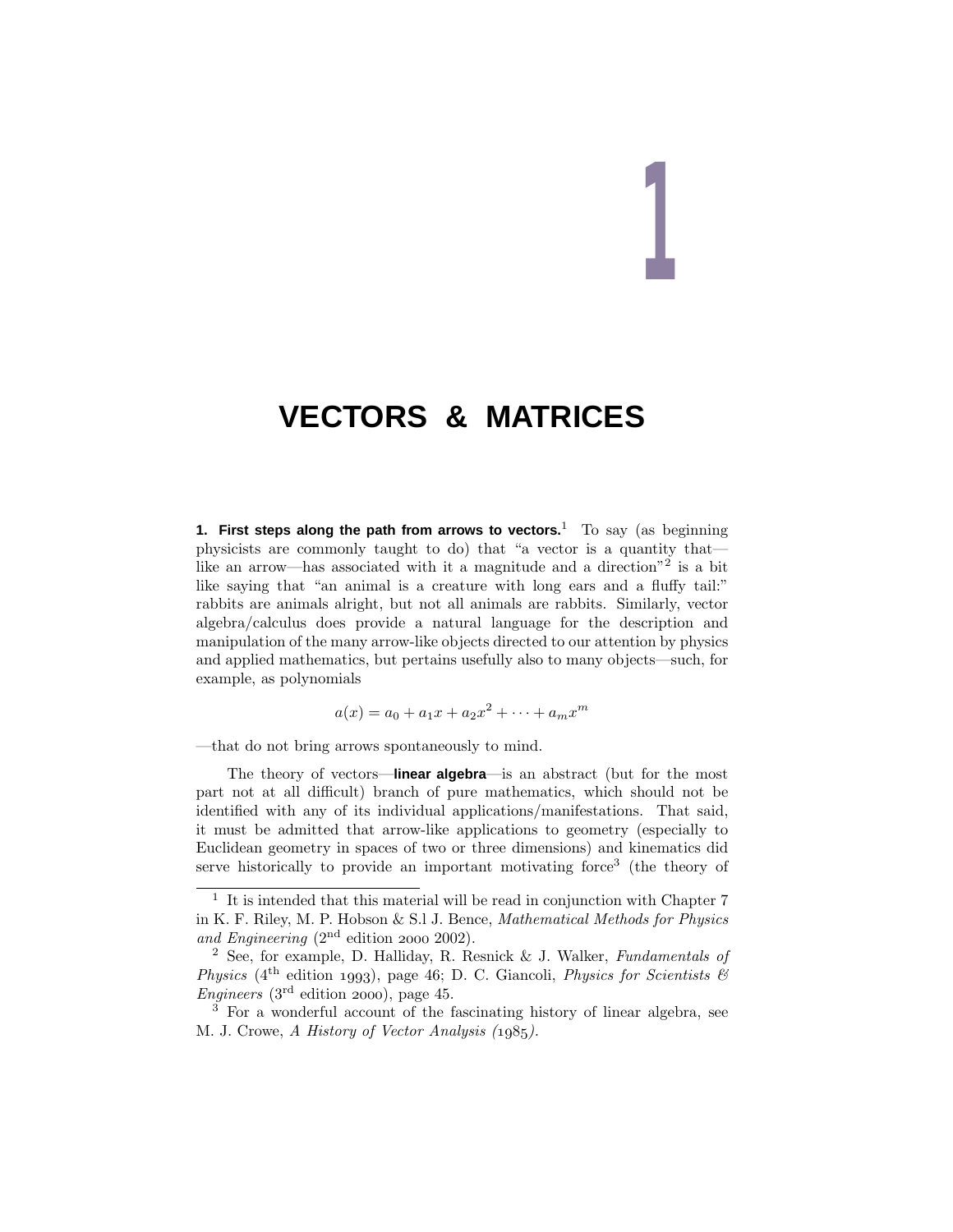# **2 Vectors & matrices**

simultaneous linear equations provided another) and does still provide an admirably transparent introduction to the main ideas. It is therefore without further apology that I will follow a time-worn path to our subject matter.

FIGURE  $2$ —not FIGURE 1—provides the image we should have in mind when we think of "vector spaces," however complicated the context. But vector spaces are of little or no interest in and of themselves: they acquire interest from the things we can do in them. Which are three:

- We can **multiply vectors by constants** (or, as they are often called in this subject area, "scalars" and which will, for the moment, be assumed to be real-valued: see FIGURE 3)
- We can **add vectors** (see FIGURE 4)
- We can **move vectors around** within V, but discussion of how this is done must be deferred until we have prepared the soil.

The set  $\{a, b, c, \dots\}$  is assumed to be **closed** under each of those operations (and in the contrary case does not constitute a vector space).

Scalars (real or complex numbers) can themselves be added and multiplied, subject to the familiar associativity, distributivity and commutivity rules. It is, however, **not assumed that vectors can be "multiplied"** (though is some cases they can be).

Multiplication of  $\boldsymbol{a}$  by  $-1$  yields a vector  $-\boldsymbol{a}$  that in arrow language would be represented by a directionally-reversed copy of *a*. To say the same thing another way, we have

$$
a - a \equiv a + (-a) = (1 - 1)a = 0a = 0
$$

as a corollary of the primative statement  $(\lambda + \mu)\mathbf{a} = \lambda \mathbf{a} + \mu \mathbf{a}$ . Relatedly, we have

$$
\lambda(\bm{a}+\bm{b})=\lambda\bm{a}+\lambda\bm{b}
$$

which states that scalar multiplication is a **linear operation** (of which we are destined to see many much more interesting examples).

A set of vectors  $\{\boldsymbol{a}_1, \boldsymbol{a}_2, \dots, \boldsymbol{a}_p\}$  is said to be **linearly independent** if and only if

 $\lambda^1$ **a**<sub>1</sub> +  $\lambda^2$ **a**<sub>2</sub> + ··· +  $\lambda^p$ **a**<sub>*p*</sub> = **0** requires that all  $\lambda^i = 0$ 

and otherwise to be linearly dependent. In the latter circumstance one could describe one vector in terms of the others, writing (say)

$$
\boldsymbol{a}^p = \frac{\lambda^1 \boldsymbol{a}_1 + \lambda^2 \boldsymbol{a}_2 + \dots + \lambda^{p-1} \boldsymbol{a}_{p-1}}{\lambda^p}
$$

And if the vectors in the numerator were linearly dependent one could continue the process, until all the vectors were described in terms of some linearly independent subset.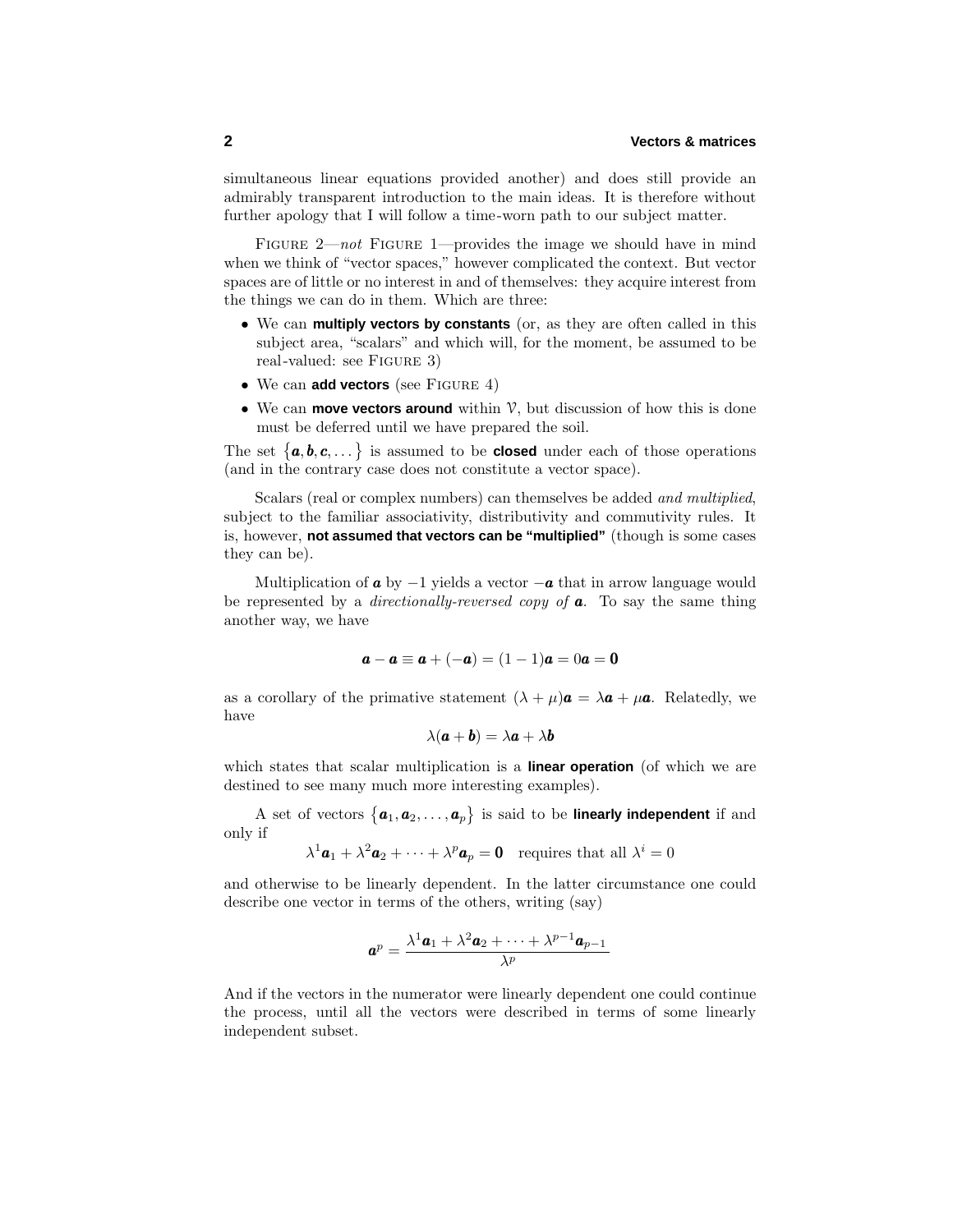

FIGURE 1: Representation of the set of all possible arrows (all lengths, all directions, all points of origin), drawn on the plane. Such objects are called "**space vectors**" by Riley et al,"**displacement vectors**" by most American authors.



FIGURE 2: "Pincushion" that results from our agreements to identify all arrows that are translates of one another (i.e., to dismiss as irrelevant the "point of application") and to attach all tails to the same point. That point, thought of as an undirected arrow of zero length, provides a representation of the null vector 0. Individual vectors will be denoted *a*, *b*, *c*, *...* Collectively they comprise a **vector space** V.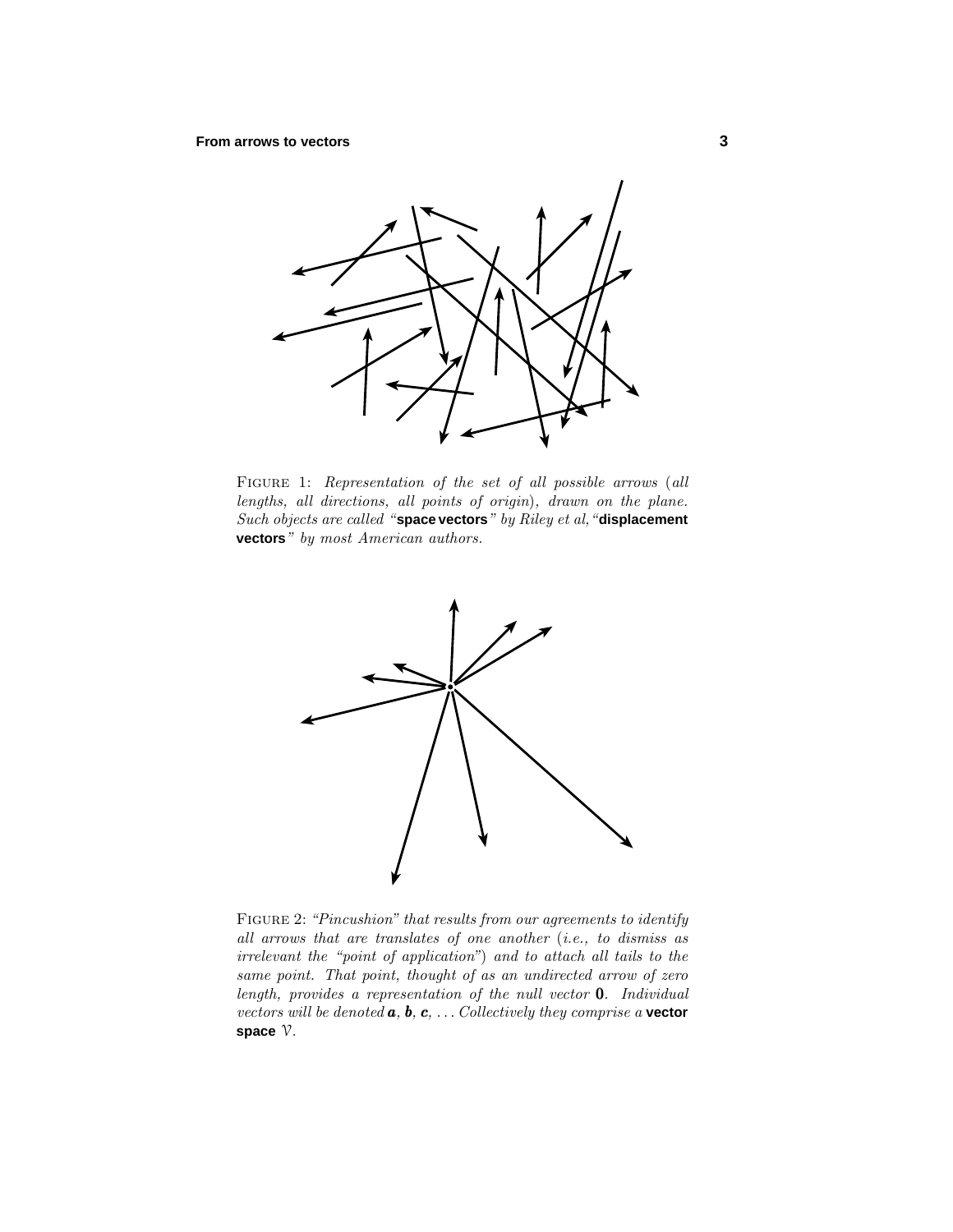

FIGURE 3: Representation of the relationship of  $\lambda \mathbf{a}$  to  $\mathbf{a}$ , in the cases  $\lambda = 3$  and  $\lambda = -2$ . It will be appreciated that while it is possible to construct an arrow that is *k* times as long as another arrow, it is <u>not possible literally to "multiply an arrow by  $k$ </u>," though it is possible to multiply by *k* the vector that represents the arrow.



FIGURE 4: Representation of the construction that assigns meaning to  $a + b$ . Again, while it is <u>not possible literally to "add arrows</u>," it is possible to add the vectors that represent the arrows.

It is clear that any *p*-tuple of arrows  $(p \geq 3)$  inscribed on a plane (*i.e.*, any such *p*-tuple of vectors in  $\mathcal{V}_2$ ) is necessarily linearly dependent, and that every maximal set of linearly independent plane-arrows has exactly two elements. In 3-space every maximal set has three elements. It is not difficult to show more generally that every maximal set of linearly independent vectors in a given vector space  $\nabla$  has the *same* number *n* of elements. One writes

 $\dim[\mathcal{V}] = n$  : *n* is the **dimension** of  $\mathcal{V}$ 

and—to emphasize that the space is *n*-dimensional— $V_n$  in place of  $V$ .

Every such maximal set  $\{a_1, a_2 \ldots, a_n\}$  in  $\mathcal{V}_n$  constitutes a **basis** in  $\mathcal{V}_n$ , a minimal set in terms of which every  $x \in \mathcal{V}_n$  can be developed

$$
\boldsymbol{x} = x^1 \boldsymbol{a}_1 + x^2 \boldsymbol{a}_2 + \cdots + x^n \boldsymbol{a}_n
$$

The numbers  $\{x^1, x^2, \ldots, x^n\}$  are the **coordinates of**  $x$  **relative to the given basis**. Adopt a different basis and the same *x* acquires a different set of coordinates: we must be careful never to confuse coordinates with the things they describe. It often proves convenient to display coordinates as stacks of numbers (i.e., as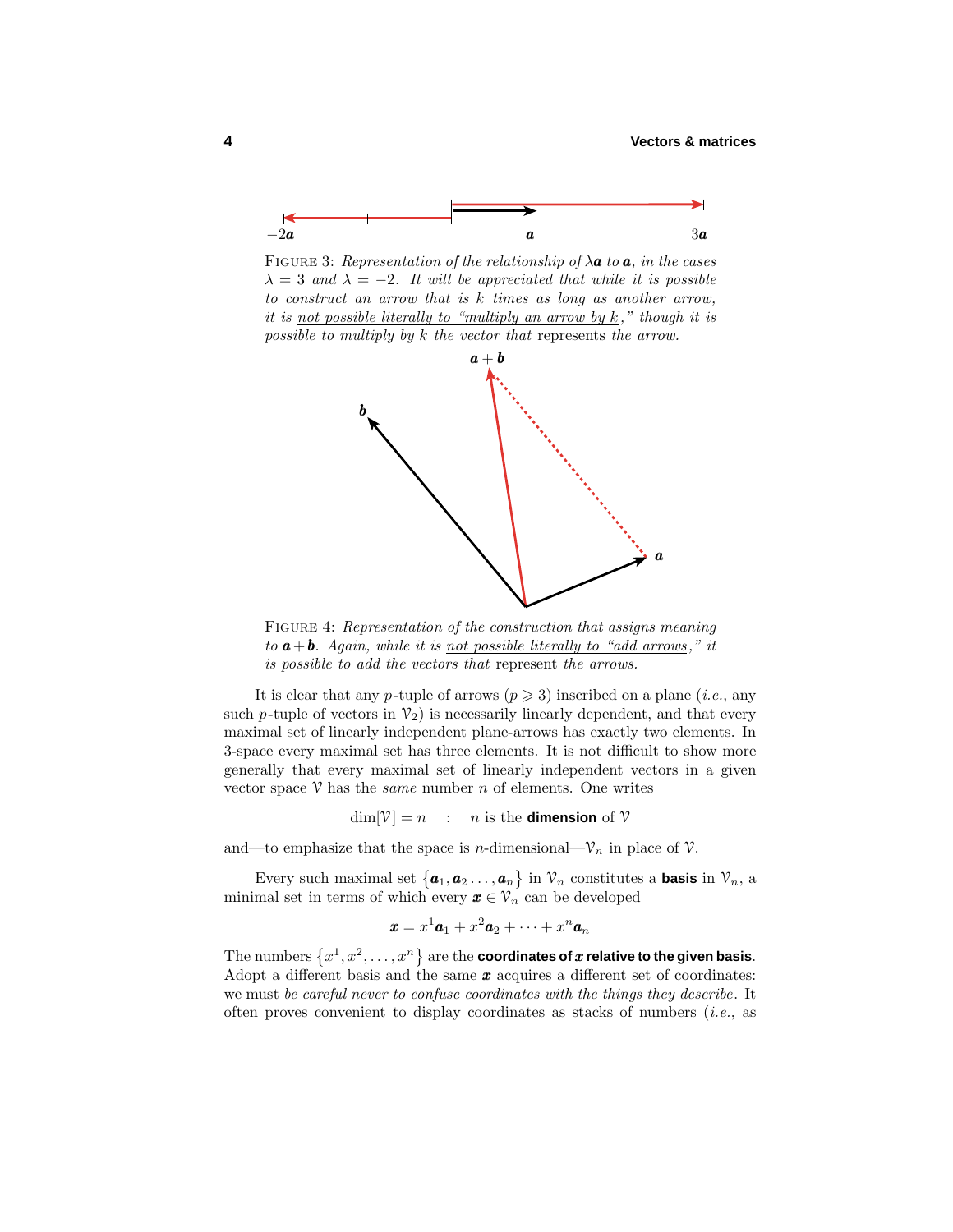#### **From arrows to vectors 5**

 $\sqrt{ }$ 

 $\overline{\phantom{a}}$ 

 $n \times 1$  matrices):

$$
\begin{pmatrix} x^1 \\ x^2 \\ \vdots \\ x^n \end{pmatrix} \quad : \quad \text{coordinates of } \boldsymbol{x} \text{ with respect to a given basis}
$$

It follows readily from preceding remarks that if (relative to some given basis)

$$
\mathbf{x} \text{ and } \mathbf{y} \text{ have coordinates } \begin{pmatrix} x^1 \\ x^2 \\ \vdots \\ x^n \end{pmatrix} \text{ and } \begin{pmatrix} y^1 \\ y^2 \\ \vdots \\ y^n \end{pmatrix}
$$

then

*i)*  
\n
$$
\lambda \mathbf{x} \text{ has coordinates } \begin{pmatrix} \lambda x^1 \\ \lambda x^2 \\ \vdots \\ \lambda x^n \end{pmatrix}
$$
\n*ii)*  
\n
$$
\mathbf{x} + \mathbf{y} \text{ has coordinates } \begin{pmatrix} x^1 + y_1 \\ x^2 + y^2 \\ \vdots \\ x^n + y^n \end{pmatrix}
$$

I have, by the way, decorated coordinates with superscripts rather than with subscripts (and in this respect honored an entrenched convention which Riley et al have chosen to violate) for reasons which only much later will I have occasion to explain.

For arrows inscribed on the Euclidean plane (or erected in Euclidean 3-space) we find it quite unproblematic to speak of

- the **length**  $a \equiv |\mathbf{a}|$  of any given arrow **a**
- the **angle**  $\theta \equiv a \angle b$  subtended by any given pair of arrows.

I turn now to discussion of the several-step procedure by which those primitive metric concepts can be so abstracted as to become concepts assignable to vectors. All proceeds from the introduction (within Euclidean space) of the **dot product** of a pair of arrows, which is itself not an arrow but a *number*, denoted and defined

$$
\boldsymbol{a\!\cdot\! b} \equiv ab\cos\theta
$$

It is natural to construe *a*∠*b*—the angle constructed by folding *a* into *b*— to be the negative of  $\mathbf{b} \angle \mathbf{a}$ . But  $\cos \theta$  is an even function, so that in the present context is a distinction without a difference:

$$
a\!\cdot\! b = b\!\cdot\! a
$$

The metric notions that feed into the construction of  $\mathbf{a} \cdot \mathbf{b}$  are themselves easily recovered:

$$
\mathbf{a} \cdot \mathbf{a} = a^2 \geqslant 0
$$
, with equality if and only if  $\mathbf{a} = \mathbf{0}$ 

$$
\cos\theta = \frac{a \cdot b}{\sqrt{a \cdot a} \cdot \sqrt{b \cdot b}}
$$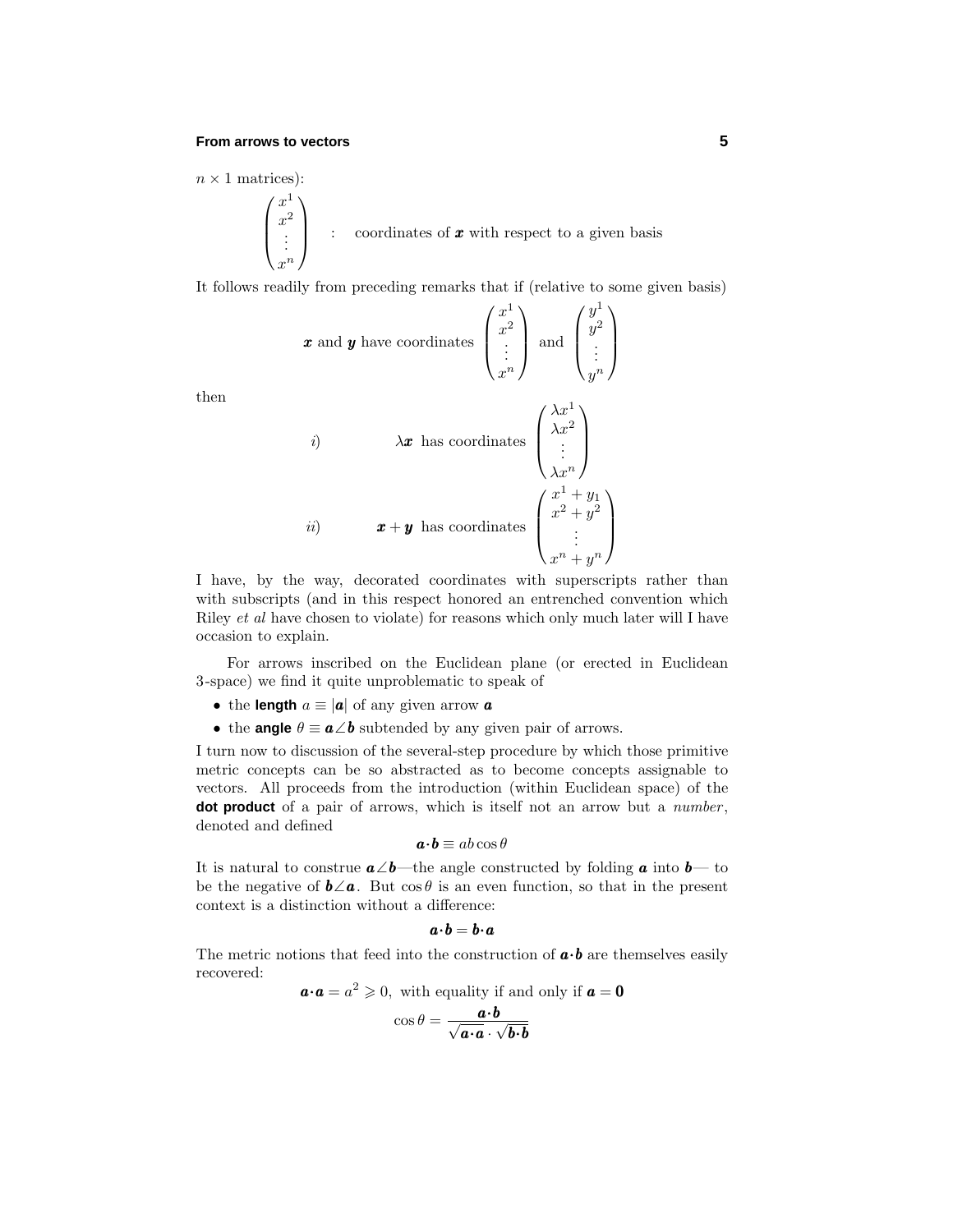Much will be found to hinge upon the **linearity of the dot product**; i.e., upon the fact that

$$
\boldsymbol{a}\!\cdot\!(\boldsymbol{b}_1+\boldsymbol{b}_2)=\boldsymbol{a}\!\cdot\!\boldsymbol{b}_1+\boldsymbol{a}\!\cdot\!\boldsymbol{b}_2
$$

—the truth of which follows by inspection from the following figure:



FIGURE 5: Transparently  $b \cos \theta = b_1 \cos \theta_1 + b_2 \cos \theta_2$ , which when multiplied by a becomes the condition  $\mathbf{a} \cdot \mathbf{b} = \mathbf{a} \cdot \mathbf{b}_1 + \mathbf{a} \cdot \mathbf{b}_2$  claimed in the text.

From the linearity of the dot product (which by symmetry becomes bilinearity) it follows that in two dimensions

$$
\begin{aligned} \boldsymbol{x} \cdot \boldsymbol{y} &= (x^1 \boldsymbol{a}_1 + x^2 \boldsymbol{a}_2) \cdot (y^1 \boldsymbol{a}_1 + y^2 \boldsymbol{a}_2) \\ &= x^1 y^1 \boldsymbol{a}_1 \cdot \boldsymbol{a}_1 + x^1 y^2 \boldsymbol{a}_1 \cdot \boldsymbol{a}_2 + x^2 y^1 \boldsymbol{a}_2 \cdot \boldsymbol{a}_1 + x^2 y^2 \boldsymbol{a}_2 \cdot \boldsymbol{a}_2 \end{aligned}
$$

If the elements of the basis were

- of unit length (or "**normalized**"):  $a_1 \cdot a_1 = a_2 \cdot a_2 = 1$
- and **orthogonal** to each other:  $a_1 \cdot a_2 = a_2 \cdot a_1 = 0$

then the preceding result would assume this much simpler form

$$
= x^1 y^1 + x^2 y^2
$$

as a special instance of which we recover the Pythagorean theorem:

$$
\mathbf{x} \cdot \mathbf{x} = (\text{length of } \mathbf{x})^2 = x_1^2 + x_2^2
$$

These results extend straightforwardly to any finite number *n* of dimensions. They provide first indication of the the computational simplicity/efficiency that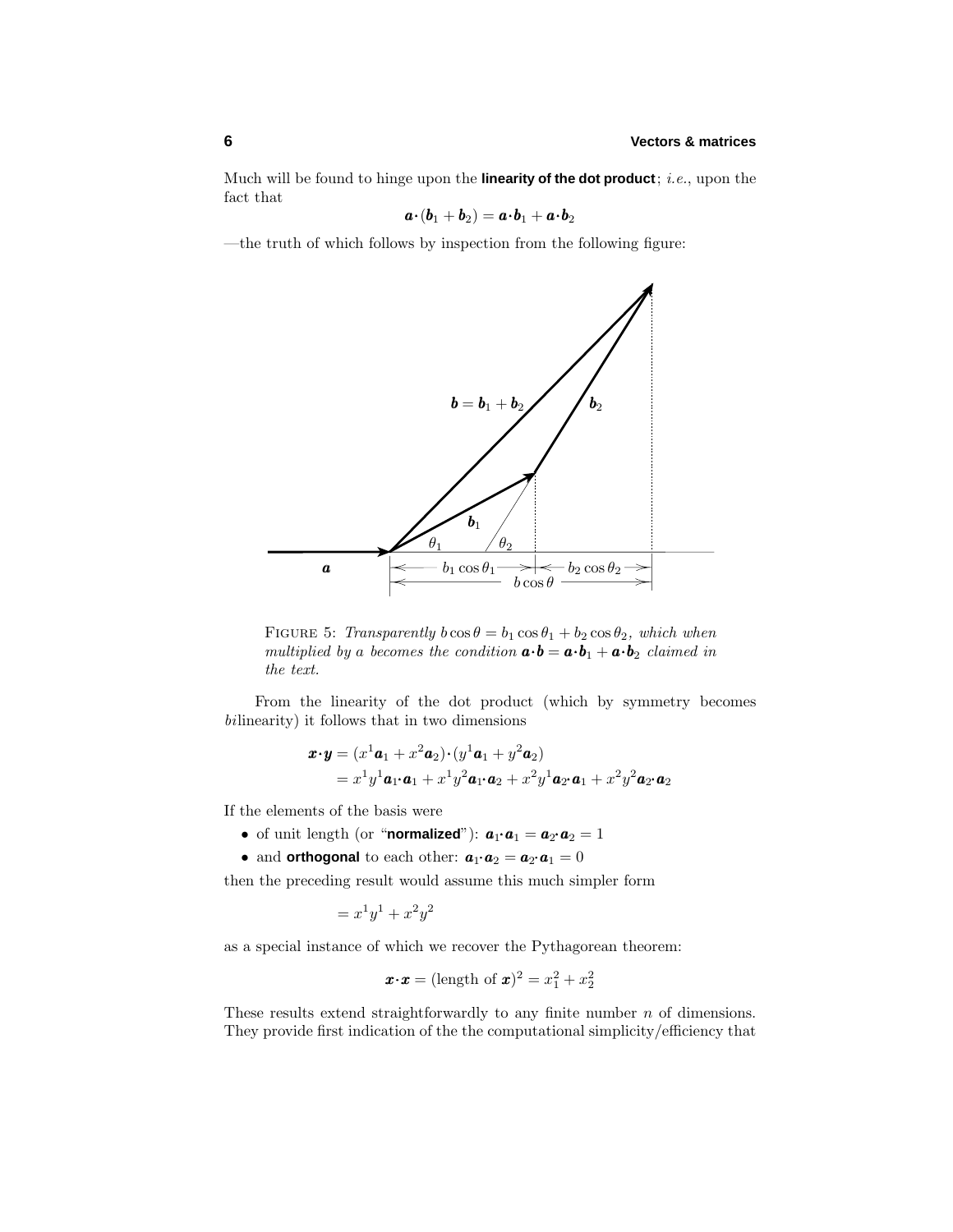# **From arrows to vectors 7**

typically follow automatically in the wake of a decision to select an **orthonormal** basis  $\left\{ \boldsymbol{e}_{1},\boldsymbol{e}_{2},\ldots,\boldsymbol{e}_{n}\right\}$ : $^{4}$ 

$$
\mathbf{e}_i \cdot \mathbf{e}_j = \delta_{ij} \equiv \begin{cases} 1 & \text{if } i = j \\ 0 & \text{otherwise} \end{cases}
$$

**REMARK:** The literal product of two "quaternions" (inventions of the Irish physicist W. R. Hamilton in the  $1840s$ ) was found to have a "scalar" part and a "vectorial" part. In the simplified vector algebra devised by the American physicist J. W. Gibbs in the  $18$ gos the former became the "dot product," the latter the "cross product." But in the Gibbs' scheme the "dot product" is not properly a "product" at all: it is meaningless to write  $\mathbf{a} \cdot \mathbf{b} \cdot \mathbf{c}$ , and while  $(\mathbf{a} \cdot \mathbf{b})\mathbf{c}$  and  $\mathbf{a}(\mathbf{b} \cdot \mathbf{c})$  each has unambiguous meaning (and, clearly, they are generally not equal). I would prefer to speak of the "dotproduct," a symmetric bilinear number-valued function of vector pairs in which the final seven letters serve simply to recall some interesting history.

**REMARK:** The defining propeties of the dot product were abstracted from metric aspects of Euclidean geometry, but one can—as we will have occasion to do—turn the procedure around,using the dot product to assign metric properties (i.e., to deposit definitions of "length" and "angle" upon)  $\mathcal{V}_n$ . Note that in the absence of such definitions it becomes impossible to assign a meaning to "orthonormality," and impossible therefore to gain access to the advantages that follow therefrom.

I turn now to brief discussion of a couple of the useful applications of the dot product and orthonormality ideas:

**PROBLEM 1**: Let **a** be any vector in  $V_n$ , and let  $\hat{\boldsymbol{n}}$  be any unit vector. Writing  $\mathbf{a} = \mathbf{a}_{\parallel} + \mathbf{a}_{\perp}$  with  $\mathbf{a}_{\parallel} \equiv (\mathbf{a} \cdot \hat{\mathbf{n}}) \hat{\mathbf{n}}$  and  $\mathbf{a}_{\perp} \equiv \mathbf{a} - \mathbf{a}_{\parallel}$  show that  $a_{\parallel}$  and  $a_{\perp}$  are orthogonal:  $a_{\parallel} \cdot a_{\perp} = 0$ .

<sup>&</sup>lt;sup>4</sup> My **e**-notation is intended here and henceforth to signal that the elements of the basis in question are, by assumption, orthonormal. In 3-dimensional contexts—but only in those—one frequently sees

| <i>i</i> written for $e_1$ |  |
|----------------------------|--|
| j written for $e_2$        |  |
| <b>k</b> written for $e_3$ |  |

though this practice entails sacrifice of all the many advantages that indices afford.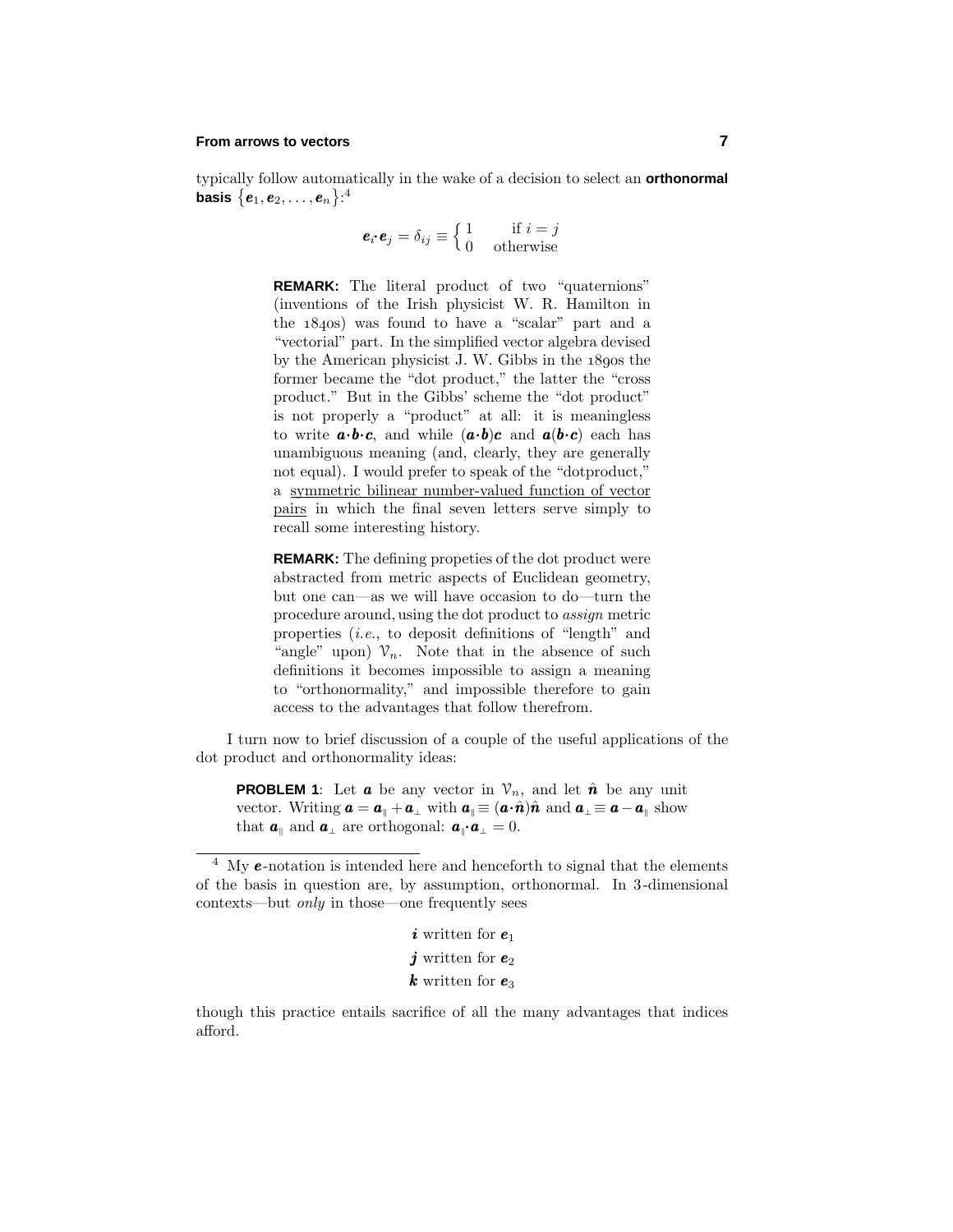# **8 Vectors & matrices**

Write  $\boldsymbol{a} = \sum_i a^i \boldsymbol{e}_i$  to describe the development of an arbitrary vector  $a \in V_n$  with respect to an arbitrary orthonormal basis  ${e_i}$ . Immediately

$$
\boldsymbol{a}\!\cdot\!\boldsymbol{e}_j=a^j
$$

so we have

$$
\boldsymbol{a} = \sum_i (\boldsymbol{a} \boldsymbol{\cdot} \boldsymbol{e}_i) \boldsymbol{e}_i \quad : \quad \text{all } \boldsymbol{a}
$$

This is sometimes called "**Fourier's identity**" because it is—as we will have occasion to see—an elaboration of this simple idea that lies at the heart of Fourier analysis and all of its generalizations.

**PROBLEM 2**: Vectors  $e_1$  and  $e_2$ , when referred to some unspecified orthonormal basis, can be described

$$
\boldsymbol{e}_1 = \begin{pmatrix} \frac{\sqrt{3}}{2} \\ \frac{1}{2} \end{pmatrix} \quad \text{and} \quad \boldsymbol{e}_2 = \begin{pmatrix} -\frac{1}{2} \\ \frac{\sqrt{3}}{2} \end{pmatrix}
$$

a) Show that  $e_1$  and  $e_2$  are orthonormal; *i.e.*, that  $\{e_1, e_2\}$ itself comprises an orthonormal basis.

b) Evaluate the numbers  $a^1$  and  $a^2$  that permit the vector

$$
\boldsymbol{a} = \begin{pmatrix} 7 \\ 2 \end{pmatrix}
$$

to be written  $\mathbf{a} = a^1 \mathbf{e}_1 + a^2 \mathbf{e}_2$ .

I defer discussion of the "cross product"<sup>5</sup>  $\boldsymbol{a} \times \boldsymbol{b}$  because—though arguably a proper "vector-valued product of vectors"—it is meaningful only within  $\mathcal{V}_3$ , and meaningful there only "by accident."

**2. Some vector systems having nothing to do with arrows.** Consider the set P*<sup>m</sup>* of all  $m<sup>th</sup>$ -order polynomials

$$
a(x) = a_0 + a_1x + a_2x^2 + \dots + a_mx^m
$$

with real coefficients. Clearly,

- if  $a(x)$  is such a polynomial then so also is every real multiple of  $a(x)$ ;
- if  $a(x)$  and  $b(x)$  are such polynomials then so also is  $a(x) + b(x)$ .

Which is all we need to know to assert that  $\mathcal{P}_m$  is a vector space. It is clear also that  $\{x^0, x^1, x^2, \ldots, x^m\}$  are linearly independent elements of  $\mathcal{P}_m$ , in which collectively they comprise a basis. We conclude that  $\mathcal{P}_m$  is  $(m+1)$ -dimensional, a vector space of type  $\mathcal{V}_{m+1}$ .

 $5 \text{ See } \S \S 7.6.3 \& 7.6.4 \text{ in Riley } et \text{ al.}$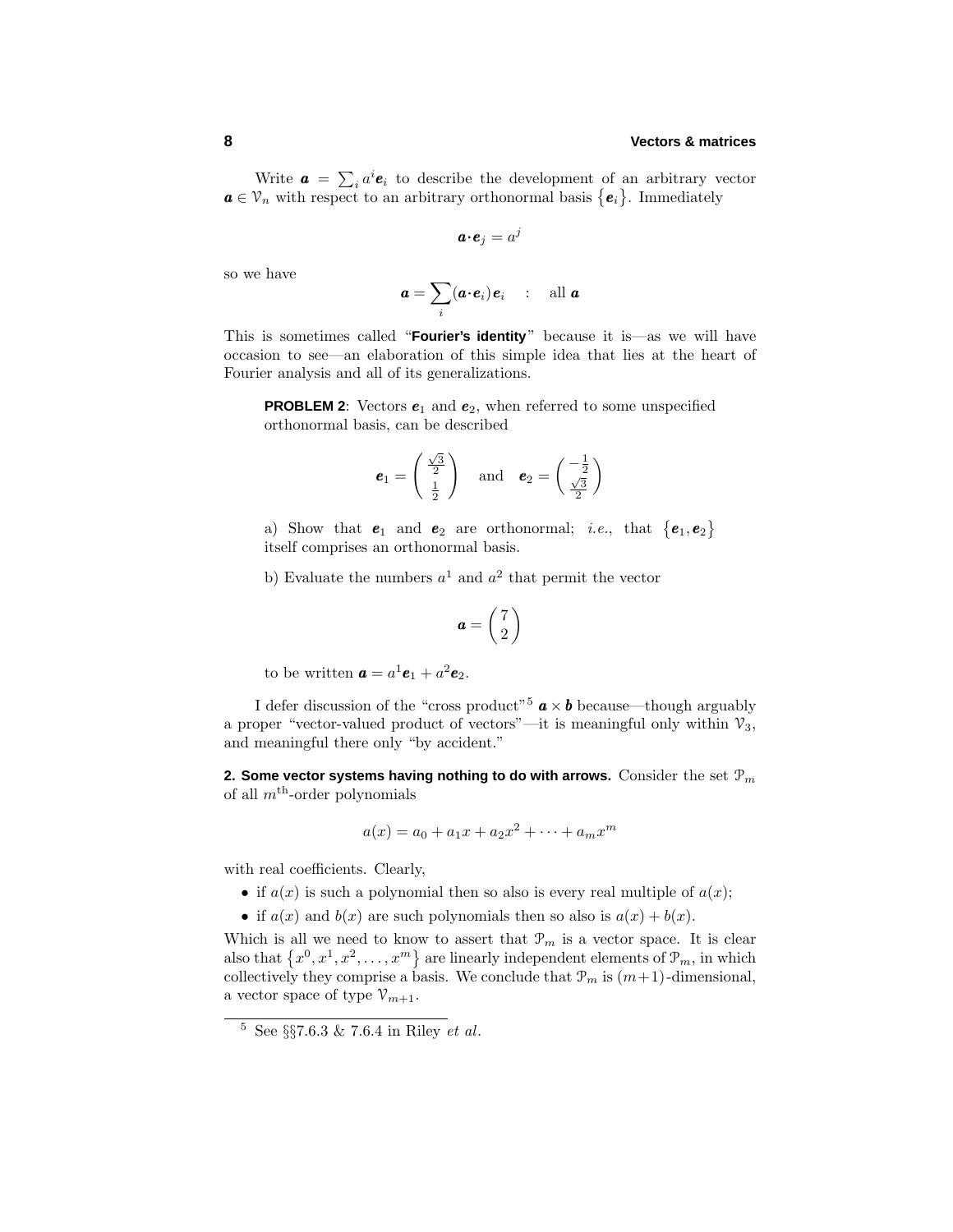# **Vectors without "arrows" 9**

How might we deposit metric structure upon  $\mathcal{P}_m$ ? Here Euclidean geometry provides no guidance, but the formal properties of the dot product do. Consider, for example, the construction

$$
a(x)\cdot b(x) \equiv \int_{\alpha}^{\beta} a(x)b(x)w(x)dx
$$

where the limits of integration are considered to be given/fixed, and where  $w(x)$ is taken to be some agreed-upon well-behaved real-valued function. Clearly, the  $a(x) \cdot b(x)$  thus defined is a real-valued symmetric bilinear function of its arguments, and if  $w(x)$  non-negative on the interval then

 $a(x) \cdot a(x) \geq 0$ , with equality if and only if  $a(x) \equiv 0$ 

We could ask for nothing more: we find ourselves in position to speak of the "length"  $\sqrt{a(x)} \cdot a(x)$  of a polynomial, of the "cosine of the angle between" two polynomials

$$
\cos \theta \equiv \frac{a(x) \cdot b(x)}{\sqrt{a(x) \cdot a(x)} \sqrt{b(x) \cdot b(x)}}
$$

and of the "orthogonality" of polynomials:

$$
a(x) \perp b(x)
$$
 if and only if  $a(x) \cdot b(x) = 0$ 

**EXAMPLE**: Here follows a list of the first five **Hermite polynomials** (as supplied by *Mathematica*'s HermiteH[n,x] command):

$$
H_0(x) = 1
$$
  
\n
$$
H_1(x) = 2x
$$
  
\n
$$
H_2(x) = 4x^2 - 2
$$
  
\n
$$
H_3(x) = 8x^3 - 12x
$$
  
\n
$$
H_4(x) = 16x^4 - 48x^2 + 12
$$

Setting  $\alpha = -\infty$ ,  $\beta = +\infty$  and  $w(x) = e^{-x^2}$  we discover that

$$
H_m(x) \cdot H_n(x) = \sqrt{\pi} 2^n n! \, \delta_{mn}
$$

The Hermite polynomials are orthogonal, but (as they stand) not normalized.

**EXAMPLE**:Here follows a list of the first five **Chebyshev polynomials of the first kind** (as supplied by *Mathematica*'s ChebyshevT[n,x] command):

$$
T_0(x) = 1
$$
  
\n
$$
T_1(x) = x
$$
  
\n
$$
T_2(x) = 2x^2 - 1
$$
  
\n
$$
T_3(x) = 4x^3 - 3x
$$
  
\n
$$
T_4(x) = 8x^4 - 8x^2 + 1
$$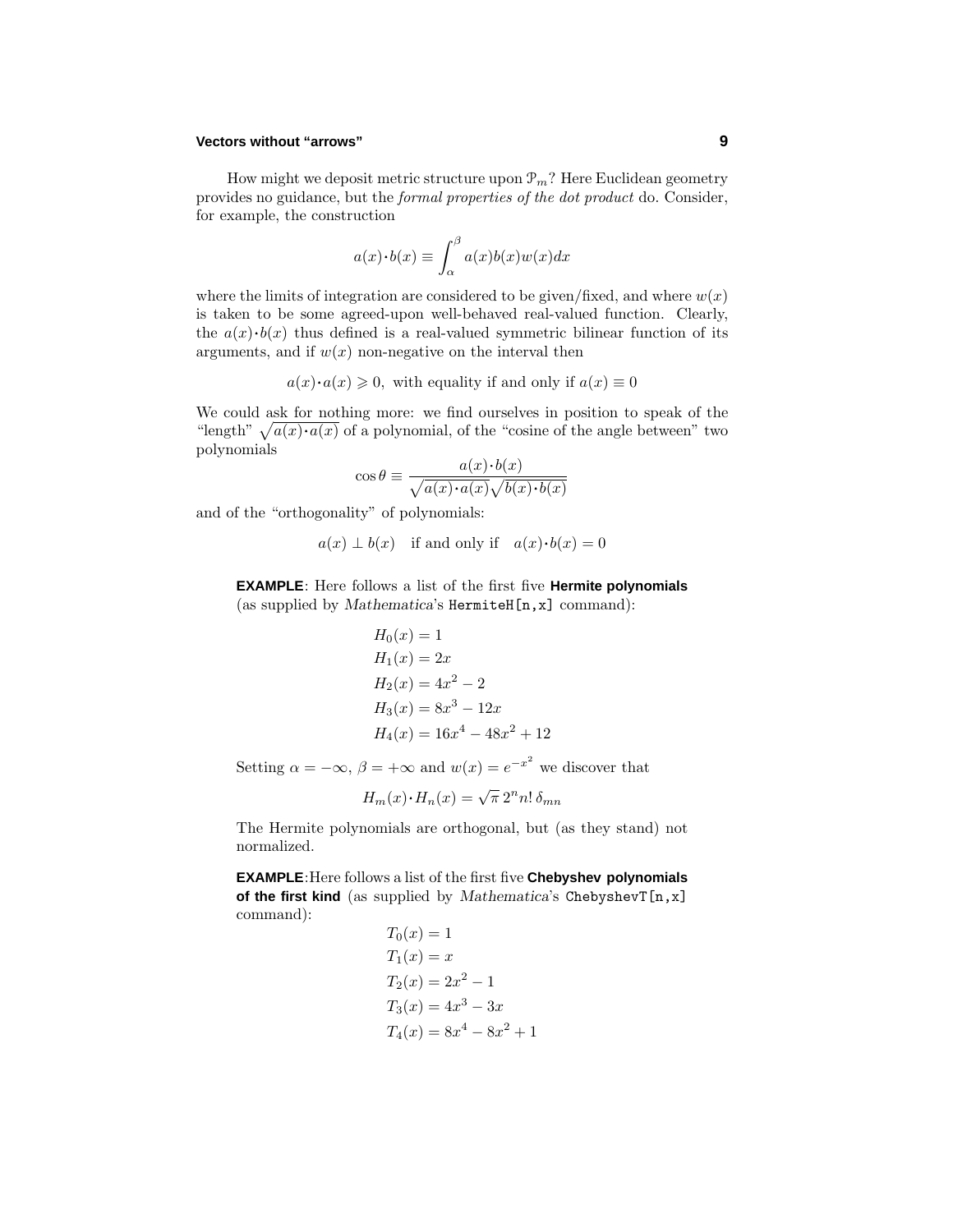Setting  $\alpha = -1$ ,  $\beta = +1$  and  $w(x) = (1 - x^2)^{-\frac{1}{2}}$  we discover that

$$
T_0(x) \cdot T_0(x) = \pi
$$
  
\n
$$
T_m(x) \cdot T_m(x) = \frac{1}{2}\pi
$$
 :  $m = 1, 2, 3, ...$   
\n
$$
T_m(x) \cdot T_n(x) = 0
$$
 :  $m \neq n$ 

The Chebyshev polynomials are orthogonal, but are again not (as they stand) normalized.

The theory of orthogonal polynomials finds many important applications in diverse branches of physics and applied mathematics. The subject is, for some reason, not discussed by Riley et al, but see (for example) Chaper 22 in Abramowitz & Stegun.<sup>6</sup>

**PROBLEM 3**: Develop  $a(x) = a + bx + cx^2 + dx^3$  as a weighted sum of Hermite polynomials:

$$
a(x) = h^0 H_0(x) + h^1 H_1(x) + h^2 H_2(x) + h^3 H_3(x)
$$

Feel free to use *Mathematica* to perform the integrals.

**PROBLEM 4** : What, relative to Hermite's definition of the dot product, is the cosine of the angle between  $a(x) = x$  and  $b(x) = x^2$ ?

ADDITIVE COLOR MIXING Consider the set of all colored disks that might be projected onto the wall of a darkened room, or displayed on a computer screen. If *A* identifies such a disk, and *B* identifies another, we write

- $k\mathbf{A}$  to signal that disk  $\mathbf{A}$  has been made  $k$  times "brighter" (at  $k = 0$  the light source has been turned off);
- $A + B$  to signal that disks *A* and *B* have been <u>superimposed</u>.

Additive/subtractive color mixing are complementary subjects that had already a long history<sup>7</sup> by the time ( $1860$ ) the 28-year-old J. C. Maxwell entered upon the scene, but it is upon his work that modern color technology mainly rests. Maxwell (who worked not with superimposed disks of light but with spinning tops) found that with only three colors—taken by him to be saturated red *R*, saturated green *G* and saturated blue  $B$ —he could reproduce any color  $C$ : symbolically

$$
\boldsymbol{C}=r\boldsymbol{R}+g\boldsymbol{G}+b\boldsymbol{B}
$$

where  $\{r, g, b\}$  real numbers—"color coordinates"—that range on [0, 1]. Writing

$$
\boldsymbol{c} \equiv \begin{pmatrix} r \\ g \\ b \end{pmatrix}
$$

M. Abramowitz & I. Stegun, Handbook of Mathematical Functions (1965).

<sup>7</sup> Go to http://www.handprint.com/HP/WCL/color6.html for a pretty good survey of the subject and its history.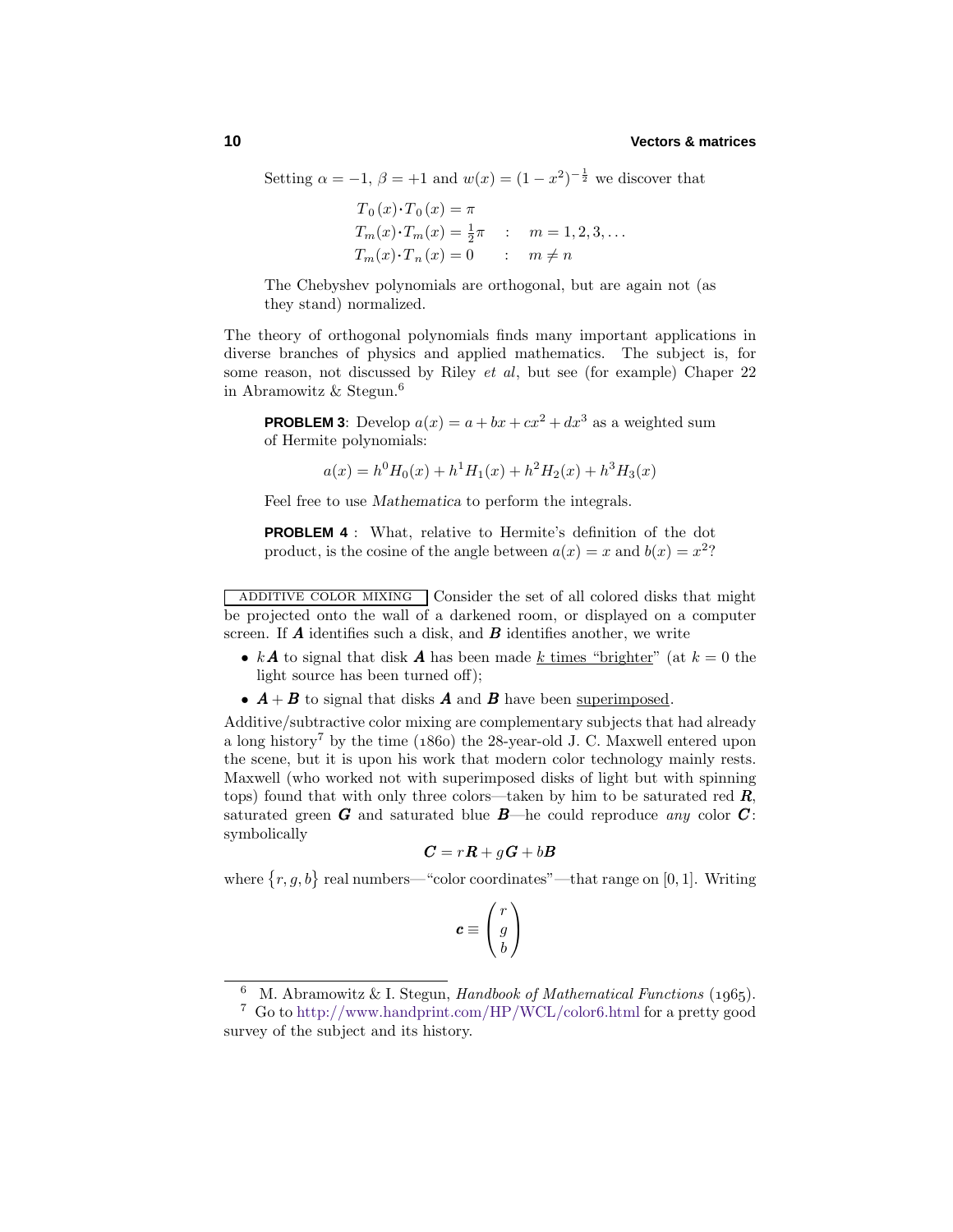# **Vectors without "arrows" 11**

he found that (trivially)

$$
\begin{pmatrix} 0 \\ 0 \\ 0 \end{pmatrix}
$$
 gives **black**

while (not at all trivially)

$$
\begin{pmatrix} 1 \\ 1 \\ 1 \end{pmatrix}
$$
 gives **white**

and (taking *k* to lie between 0 and 1)

at 
$$
\begin{pmatrix} k \\ k \end{pmatrix}
$$
 we get various depths of **grey**

More particularly (see Figure 6),

$$
\begin{pmatrix} 0 \\ 1 \\ 1 \end{pmatrix}
$$
 gives **cyan**  

$$
\begin{pmatrix} 1 \\ 0 \\ 1 \end{pmatrix}
$$
 gives **magenta**  

$$
\begin{pmatrix} 1 \\ 1 \\ 0 \end{pmatrix}
$$
 gives **yellow**

The color **orange** presents an interesting problem: any child would tell us to construct **red** + **yellow**, but

$$
\begin{pmatrix} 1 \\ 0 \\ 0 \end{pmatrix} + \begin{pmatrix} 1 \\ 1 \\ 0 \end{pmatrix} = \begin{pmatrix} 2 \\ 1 \\ 0 \end{pmatrix}
$$

and the 2 falls outside the allowed interval [0*,* 1]. We are obliged to to proceed

$$
\begin{pmatrix} .5 \\ 0 \\ 0 \end{pmatrix} + \begin{pmatrix} .5 \\ .5 \\ 0 \end{pmatrix} = \begin{pmatrix} 1 \\ .5 \\ 0 \end{pmatrix} : \text{gives orange}
$$

as illustrated in Figure 7. Evidently "multiplication by scalars" is subject to some idiosyncratic restrictions in the vector theory of colors. That same point emerges also from another consideration. Anyone who has repeated Maxwell's top experiments has discovered thast the colors achieved have typically a washed-out appearance—much less vivid that the primaries from which they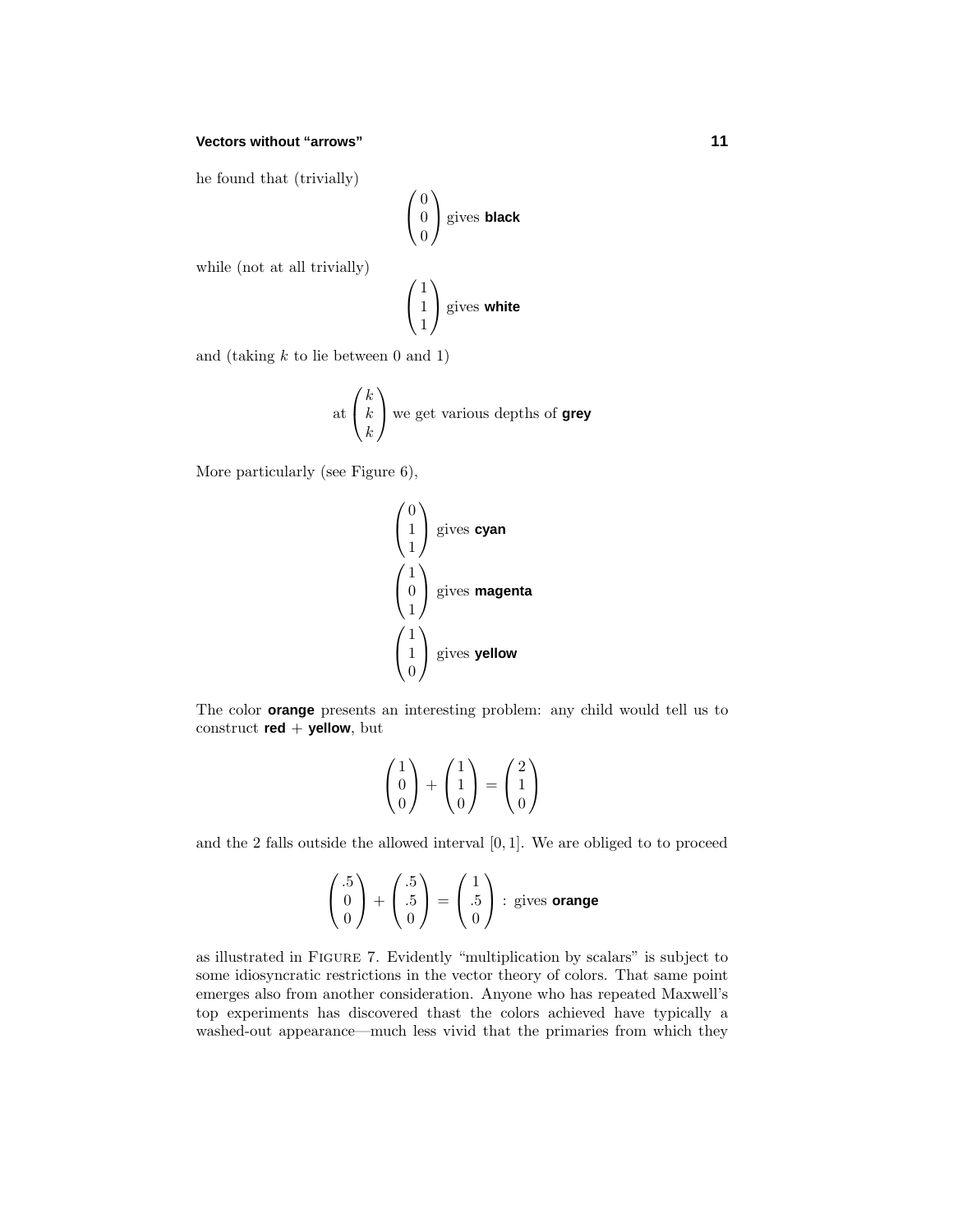# **12 Vectors & matrices**



FIGURE 6: In each row, additive superposition of the colors on the left gives the color on the right. The figure was produced by *Mathematica*, in response to commands of the design

```
cyan = Show [Graphics [\{{RGEColor[0,1,0], Disk[\{0,0\}, .2]},{RGEColor[0,0,1], Disk[{+.4,0}, .2]},{RGEColor[0,1,1], Disk[{1.1,0}, .2]}}], AspectRatio→Automatic];
```


FIGURE 7: To achieve orange we have been forced to attenuate the red and yellow. The command here read

```
orange = Show [Graphics [\{{RGEcolor[.5,0,0], Disk[{0,0}, .2]},{RGEColor[.5,.5,0], Disk[{+.4,0}, .2]},{RGEColor[1,.5,0], Disk[\{1.1,0\}, .2]}}], AspectRatio→Automatic];
```
The attenuated colors would look dimmer in a dark room, but on this white page look blacker.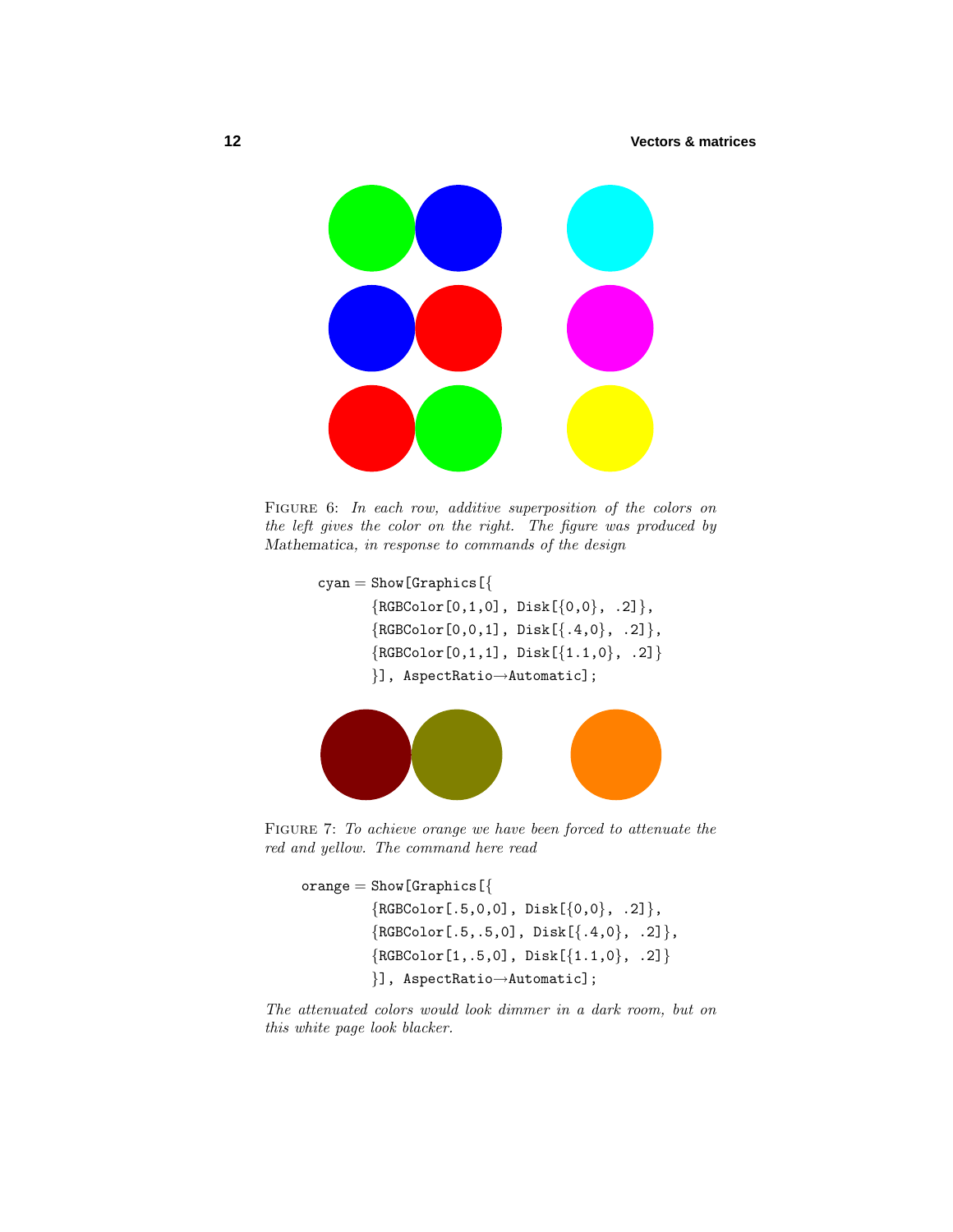#### **Vectors without "arrows" 13**

are constucted. To circumvent this difficulty, Maxwell invoked a strategy that can be described **color** + *k* · **white** =  $rR + gG + bB$  or again

$$
\boldsymbol{C} + \begin{pmatrix} k \\ k \\ k \end{pmatrix} = r \begin{pmatrix} 1 \\ 0 \\ 0 \end{pmatrix} + g \begin{pmatrix} 0 \\ 1 \\ 0 \end{pmatrix} + b \begin{pmatrix} 0 \\ 0 \\ 1 \end{pmatrix}
$$

It seems natural in this light to write

$$
\boldsymbol{C} = \begin{pmatrix} r-k \\ g-k \\ b-k \end{pmatrix}
$$

But there are certainly instances in which the vector on the right will have negative elements, though there is no such thing as "negative light" of any color! The entry of negative coordinates into the theory of vector spaces is an unavoidable consequence of the postulated existence of a zero element 0. But in color space the zero is **black**, and (absent of the perfect interference effects that are alien to this discussion) no light can be superimposed upon another light so as to produce black. So it is by a kind of formal trickery that negative coordinates enter into the theory of color space: color space is—if a vector space at all—a vector space with some highly non-standard properties.

"Vector theorists" that we are, and the preceding remark notwithstanding, we find it natural to pose certain questions:

- Can bases alternative to Maxwell's  $\{R, G, B\}$ -basis be used to span the space of colors?
- Why do some color-production processes use 4 or 5-color sets of  $ink/light?$
- How did Edwin Land (go to http://land.t-a-y-l-o-r.com/) manage to get along with only two colors?
- Can *metric structure* be assigned to color space in a natural/useful way? Here the answer is a qualified "yes." The matter was first explored by Helmholtz, whose work was taken up and extended by Schrödinger  $(\sim 1920)$ , but they were concerned with "just noticeable differences" in color. The associated mathematics did borrow from non-Riemannian differential geometry, but made no direct use of the dot product idea. Helmholtz' involvement (he pioneered the "physics of perception") and the allusion to "just noticeable differences" underscore the long-recognized fact that the "theory of color (color vision)" lives in the place where physics and neurophysiology intersect.

*Mathematica* makes it easy to perform certain kinds of experiments in this subject area. Even handier for that purpose is the Color Palette that is accessible from many of the applications that run on Apple computers. One must be aware, however, that an  $\{R, G, B\}$  predisposition (circumventable in *Mathematica*) is built into the design of the software, and can introduce bias into some results.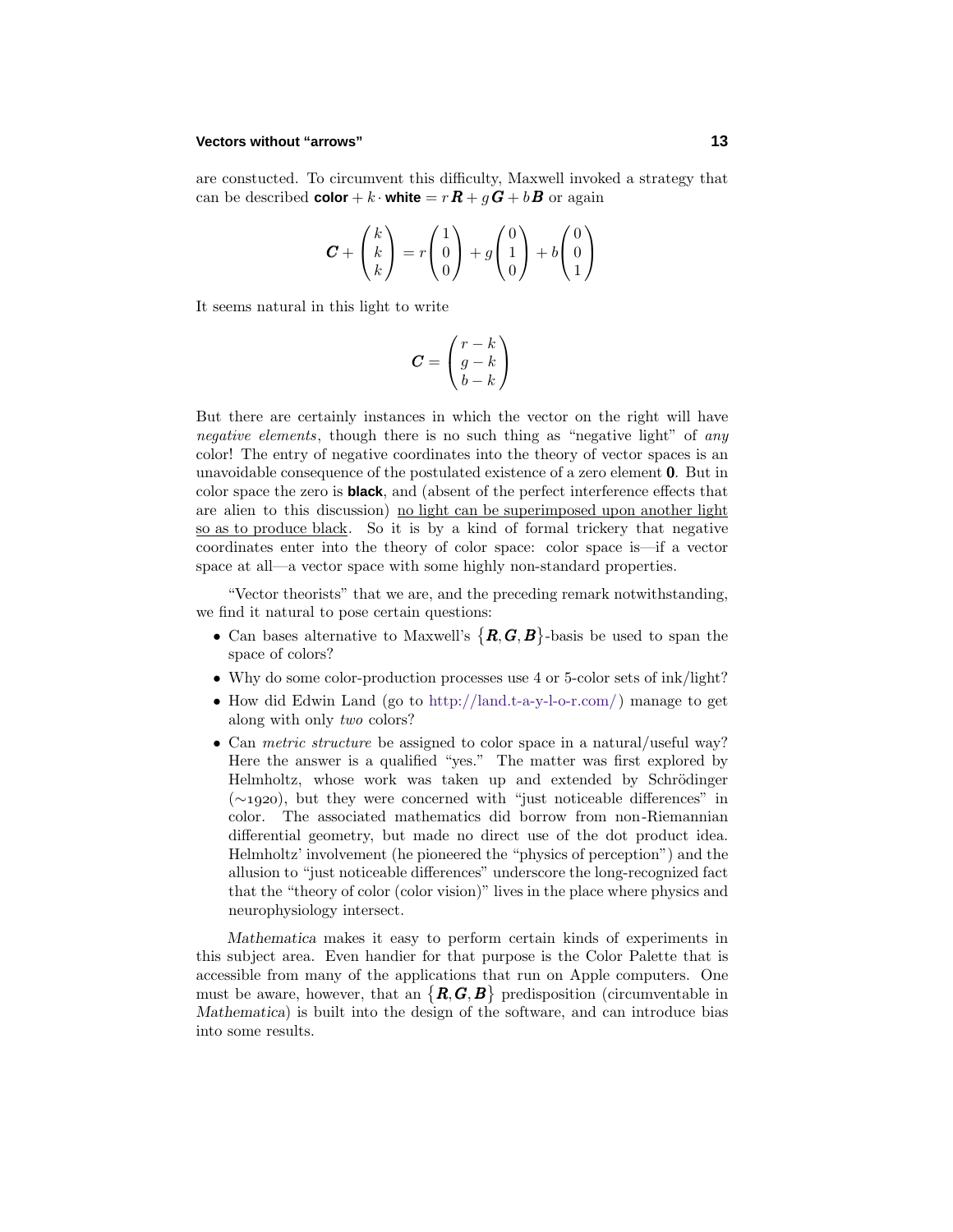**3. Natural occurrences of the "matrix" idea.** The formal "theory of matrices" is, like so much else, a 19th Century development, but the basic ideas almost invent themselves as soon as one undertakes to work through certain issues that, pretty obviously, will be central to any "theory of vector spaces." Iwill approach the subject from several angles:

FROM ONE BASIS TO ANOTHER Write

$$
\boldsymbol{x} = \sum_{i=1}^{n} x^i \boldsymbol{a}_i \tag{1}
$$

to describe the development of **x** with respect to  ${a_i}$ , a basis in  $\mathcal{V}_n$ . To render explicit the relation between  $\{a_i\}$  and  $\{\hat{a}_j\}$ , a second basis in  $\mathcal{V}_n$  we write

$$
\begin{aligned}\n\mathbf{a}_1 &= \sum_j M^j{}_1 \hat{\mathbf{a}}_j \\
\mathbf{a}_2 &= \sum_j M^j{}_2 \hat{\mathbf{a}}_j \\
&\vdots \\
\mathbf{a}_n &= \sum_j M^j{}_n \hat{\mathbf{a}}_j\n\end{aligned}
$$

or more compactly

$$
\mathbf{a}_i = \sum_j M^j{}_i \hat{\mathbf{a}}_j \tag{2}
$$

Then

$$
\mathbf{x} = \sum_{i} \sum_{j} x^{i} M^{j}{}_{i} \hat{\mathbf{a}}_{j}
$$
  
=  $\sum_{j} \hat{x}^{j} \hat{\mathbf{a}}_{j} \quad \text{with} \quad \hat{x}^{j} \equiv \sum_{i} M^{j}{}_{i} x^{i}$  (3)

To pass back again to the original basis we write

$$
\hat{\boldsymbol{a}}_j = \sum_k W^k{}_j \boldsymbol{a}_k \tag{4}
$$

and obtain

$$
= \sum_j W^k{}_j \hat{x}^j \pmb{a}_k
$$

But the coefficient of  $a_k$  is by definition just  $x^k$ , so we have

$$
x^{k} = \sum_{j} W^{k}{}_{j} \hat{x}^{j}
$$
  
= 
$$
\sum_{i} \left\{ \sum_{j} W^{k}{}_{j} M^{j}{}_{i} \right\} x^{i}
$$
 (5)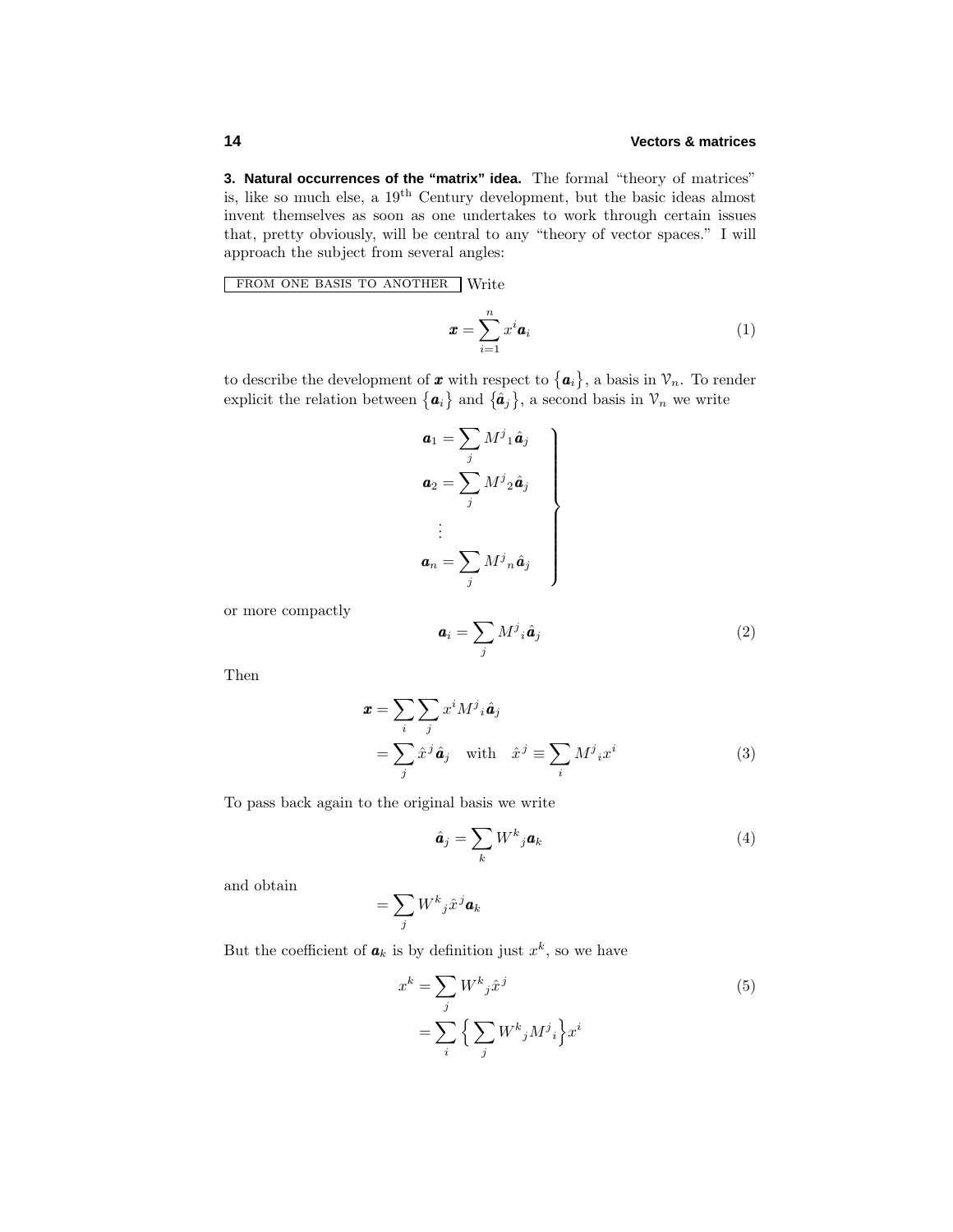#### **Matrices intrude upon the discussion 15**

which entails

$$
\left\{\sum_{j} W^{k}{}_{j} M^{j}{}_{i}\right\} = \delta^{k}{}_{i}
$$
\n
$$
\delta^{k}{}_{i} \equiv \begin{cases} 1 & \text{if } k = i \\ 0 & \text{if } k \neq i \end{cases}
$$
\n(6)

Matrix notation permits us to surpress the indices and, by elimination of notational clutter, to clarify what is going on. Display the  $n^2$  numbers  $M^j{}_i$ in  $n \times n$  tabular array

$$
\mathbb{M} \equiv \begin{pmatrix} M^1{}_1 & M^1{}_2 & \dots & M^1{}_n \\ M^2{}_1 & M^2{}_2 & \dots & M^2{}_n \\ \vdots & \vdots & & \vdots \\ M^n{}_1 & M^n{}_2 & \dots & M^n{}_n \end{pmatrix} \equiv \| M^{\text{row}}_{\text{column}} \| \tag{7}
$$

and—proceeding similarly—from the numbers  $W^k{}_j$  assemble W. Drawing our inspiration from (6), we will understand  $\sum_{k} W^{i}{}_{k} M^{k}{}_{j}$  to *define* the *ij*<sup>th</sup> element of the matrix product W M. By straightforward extension:

- if  $\mathbb{A} = ||A_{ij}||$  is  $m \times n$  and
- if  $\mathbb{B} = ||B_{ij}||$  is  $p \times q$  we will
- understand  $\sum_{k} A_{ik} B_{kj}$ , which is meaningful if and only if  $n = p$ , to define the  $ij^{\text{th}}$  element of the  $m \times q$  matrix product  $\mathbb{AB}$



Notice that the reversed product BA will be meaningful if and only if it is also the case that  $m = p$ , and that—as illustrated below



—it becomes possible to contemplate writing  $\mathbb{AB} = \mathbb{BA}$  if and only if  $\mathbb A$  and B are both square, and of the same dimension. But even then equality is not assured, as the example serves to demonstrate: let

$$
\mathbb{A} = \begin{pmatrix} 1 & 2 \\ 3 & 4 \end{pmatrix} \quad \text{and} \quad \mathbb{B} = \begin{pmatrix} 5 & 6 \\ 7 & 8 \end{pmatrix}
$$

Then

$$
\mathbb{AB} = \begin{pmatrix} 19 & 22 \\ 43 & 50 \end{pmatrix} \quad \text{but} \quad \mathbb{BA} = \begin{pmatrix} 23 & 34 \\ 31 & 46 \end{pmatrix} \neq \mathbb{AB}
$$

The short of it: **matrix multiplication, though invariably associative, is generally non-commutative**.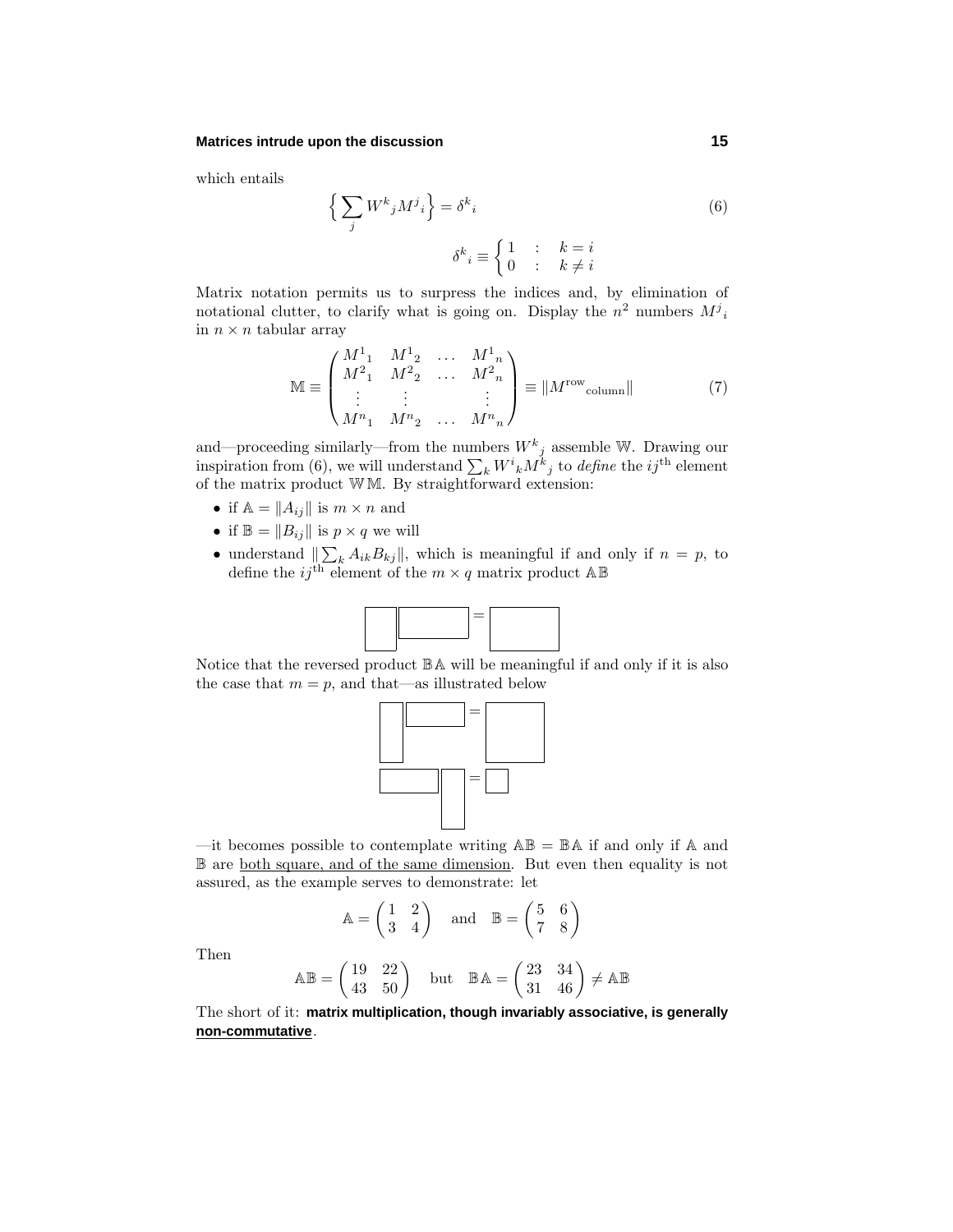# **16 Vectors & matrices**

Let the coordinates  $x^i$  be deployed as elements of a  $n \times 1$  "column matrix"

$$
x \equiv \begin{pmatrix} x^1 \\ x^2 \\ \vdots \\ x^n \end{pmatrix} \tag{8}
$$

and from the  $\hat{x}^i$  proceed similarly to the assembly of  $\hat{x}$ . Equations (3) and (5) can then be notated

$$
\hat{x} = \mathbb{M}x \quad \text{and} \quad x = \mathbb{W}\hat{x} \tag{9.1}
$$

while it is the upshot of (6) that

$$
\mathbb{W}\mathbb{M} = \mathbb{I} \quad \text{with} \quad \mathbb{I} = \begin{pmatrix} 1 & 0 & \dots & 0 \\ 0 & 1 & \dots & 0 \\ \vdots & \vdots & \ddots & \vdots \\ 0 & 0 & \dots & 1 \end{pmatrix}
$$

Evidently W is the "left inverse" of M. But by a simple argument<sup>8</sup> the "left" inverse" is also the "right inverse," so we henceforth drop the distinction, writing simply  $M^{-1}$  in place of W. For reasons made clear on the preceding page, only square matrices can have inverses. If A and B are invertible square matrices, then transparently

$$
(\mathbb{A}\,\mathbb{B})^{-1}=\mathbb{B}\,{}^{-1}\mathbb{A}^{-1}
$$

To render (1) in matrix notation we deploy the basis vectors  $a_i$  as elements of a  $1 \times n$  "row matrix"

$$
a \equiv (\mathbf{a}_1 \quad \mathbf{a}_2 \quad \cdots \quad \mathbf{a}_n)
$$

and from the  $\hat{a}_i$  proceed similarly to the assembly of  $\hat{a}$ . This done, (1) becomes

$$
\boldsymbol{x} = ax \quad : \quad \text{vector-valued object of type} \quad \boxed{\qquad \qquad }
$$

Equation (4) has become

$$
\hat{a} = a \mathbb{W} \quad \text{whence also} \quad a = \hat{a} \mathbb{M} \tag{9.2}
$$

<sup>8</sup> Write  $\mathbb{W}_L \mathbb{M} = \mathbb{M} \mathbb{W}_R = \mathbb{I}$ , multiply on the left by  $\mathbb{W}_L$  and obtain

$$
\begin{aligned} \mathbb{W}_L \mathbb{M}\, \mathbb{W}_R &= \mathbb{W}_L \mathbb{I} \\ \Downarrow \\ \mathbb{W}_R &= \mathbb{W}_L \end{aligned}
$$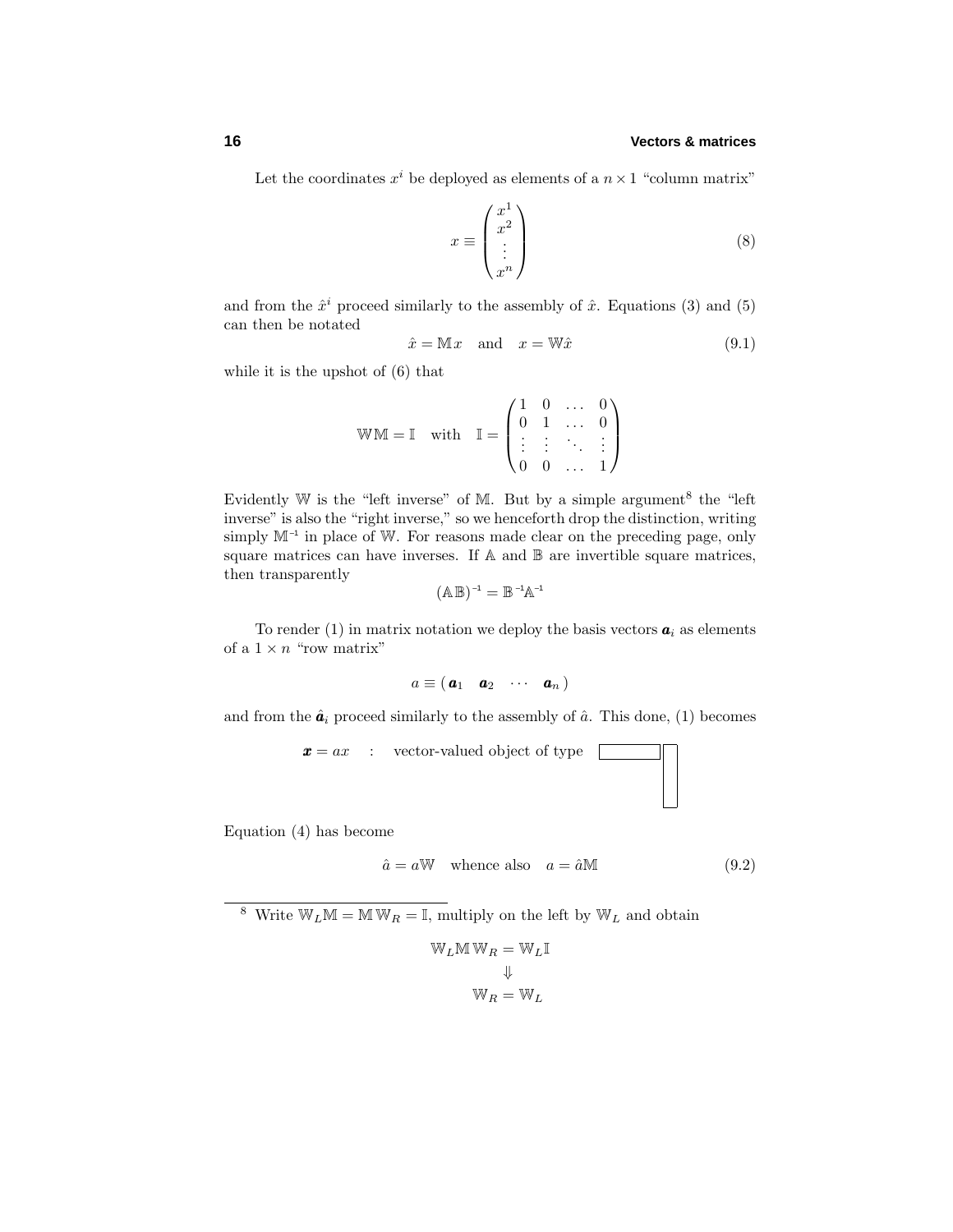#### **Matrices intrude upon the discussion 17**

So we have

$$
\begin{aligned} \mathbf{x} &= ax \\ &= \hat{a} \mathbb{M} \mathbb{M}^{-1} \hat{x} \\ &= \hat{a} \hat{x} \end{aligned}
$$

which exposes this important fact: **a change of basis stimulates basis elements**  $a_i$  and coordinates  $x^i$  to transform by distinct but complementary rules:

$$
\left\{ \boldsymbol{a}_{i} \right\} \xrightarrow{\text{mediated by } \mathbb{M}} \left\{ \hat{\boldsymbol{a}}_{i} \right\} \xrightarrow{\text{mediated by } \mathbb{M}^{-1}} \left\{ \hat{x}^{i} \right\}
$$
\n
$$
(10)
$$

It is to distinguish one from the other that we

- decorate objects of the first type with subscripts, and say that they transform "covariantly;"
- decorate objects of the second type with superscripts, and say that they transform "contravariantly."

The point just developed acquires special importance in "multilinear algebra" (tensor algebra).<sup>9</sup>

LINEAR TRANSFORMATIONS In the discussion just concluded the vectors x sat there passively, while the basis vectors moved around within  $V_n$  and the coordinates of *x* therefore took on adjusted values. We adopt now a different stance: we assume it to be now the elements  $\{a_i\}$  that sit there passively, while the vectors *x* move around under action of an "operator" O:

$$
\textcircled{\scriptsize{1}}: \textbf{x} \ \longmapsto \ \textbf{x'}
$$

Such a viewpoint becomes very natural if one thinks about the vector  $x(t)$  that describes—relative to a fixed reference frame—the (often very complicated) motion of a mass point *m* in response to prescribed forces  $\mathbf{F}(\mathbf{x},t)$ . We restrict our attention here, however, to **linear operators**—operators  $\mathcal{L}$  that act subject to the rule

$$
\mathcal{L} : \lambda \mathbf{a} + \mu \mathbf{b} \ \longmapsto \ (\lambda \mathbf{a} + \mu \mathbf{b})' = \lambda \mathbf{a}' + \mu \mathbf{b}'
$$

From linearity it follows that if  $\mathbf{x} = \sum_j x^j \mathbf{a}_j$  then  $\mathbf{x}' = \sum_j x^j \mathbf{a}_j'$ , and if

$$
\bm{a}_j{}' = \sum L^i{}_j \bm{a}_i
$$

describes the  $a_i$ 's in reference to the static original basis then we have

$$
\pmb{x}' = \sum_i x'^i \pmb{a}_i \quad \text{with} \quad x'^i = \sum_j L^i{}_j x^j
$$

With the clear understanding that the numbers  $x'^i$ ,  $L^i{}_j$  and  $x^j$  all refer to the

<sup>9</sup> Impatient readers might at this point want to have a look at Chapter 21 in Riley et al.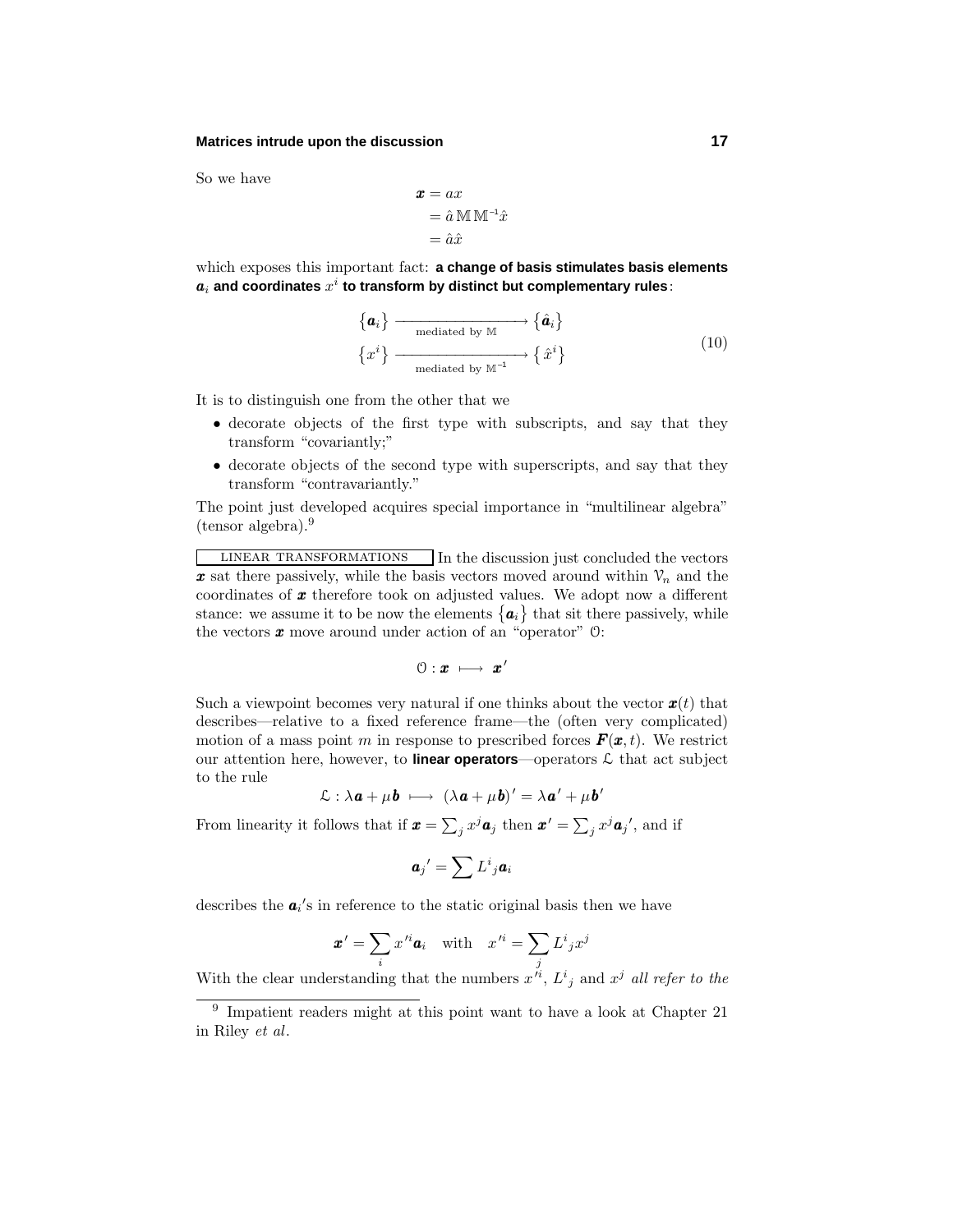fixed  ${a_i}$ -basis, we have in a by-now-obvious matrix notation



Equation (11) is said to provide a (basis dependent) **matrix representation** of the action of L.

We found on page 6 that if  $\mathbf{x} = \sum_i x^i \mathbf{a}_i$  and  $\mathbf{y} = \sum_j y^j \mathbf{a}_j$  then

$$
\boldsymbol{x} \cdot \boldsymbol{y} = \sum_{i} \sum_{j} x^{i} g_{ij} y^{j} \quad \text{with} \quad g_{ij} \equiv \boldsymbol{a}_{i} \cdot \boldsymbol{a}_{j} \tag{12}
$$

To express the dot product in matrix notation (which is often advantageous) we need a new idea: the **transpose** of a matrix  $\mathbb{A}$ , denoted  $\mathbb{A}^T$ , is the changing rows into columns, columns into rows. If  $\mathbb{A}$  is  $m \times n$  then  $\mathbb{A}^{\dagger}$  is  $n \times m$ :



The symmetry of a matrix  $(A^{\dagger} = A)$  clearly requires that it be square. From the trivial identity  $\mathbb{A} = \frac{1}{2}(\mathbb{A} + \mathbb{A}^T) + \frac{1}{2}(\mathbb{A} - \mathbb{A}^T)$  we see that every square matrix can be decomposed

 $A = A$ <sub>symmetric</sub> part +  $A$  antisymmetric part

Returning now to (12), we have

$$
\boldsymbol{x} \boldsymbol{\cdot} \boldsymbol{y} = x^{\mathsf{T}} \mathbb{G} y \quad \text{with} \quad \mathbb{G} \equiv \|g_{ij}\| = \mathbb{G}^{\mathsf{T}}
$$

With respect to any **orthonormal basis**  $\{e_i\}$  we have  $\mathbb{G} = \mathbb{I}$ , giving

 $\mathbf{x} \cdot \mathbf{y} = x^{\mathsf{T}} y$  : number-valued object of type  $\Box$ 

Linear transformations serve generally to alter the value of dot products:

$$
x^{\mathsf{T}} \mathbb{G} y \ \longmapsto \ x'^{\mathsf{T}} \mathbb{G} y' = x^{\mathsf{T}} \mathbb{L}^{\mathsf{T}} \mathbb{G} \mathbb{L} y
$$

Pretty clearly, a linear transformation will preserve all dot products (all lengths and angles)

$$
= x^{\mathsf{T}} \mathbb{G} y \quad : \quad \text{all } x, y
$$

if and only if it is a property of  $\mathbb L$  that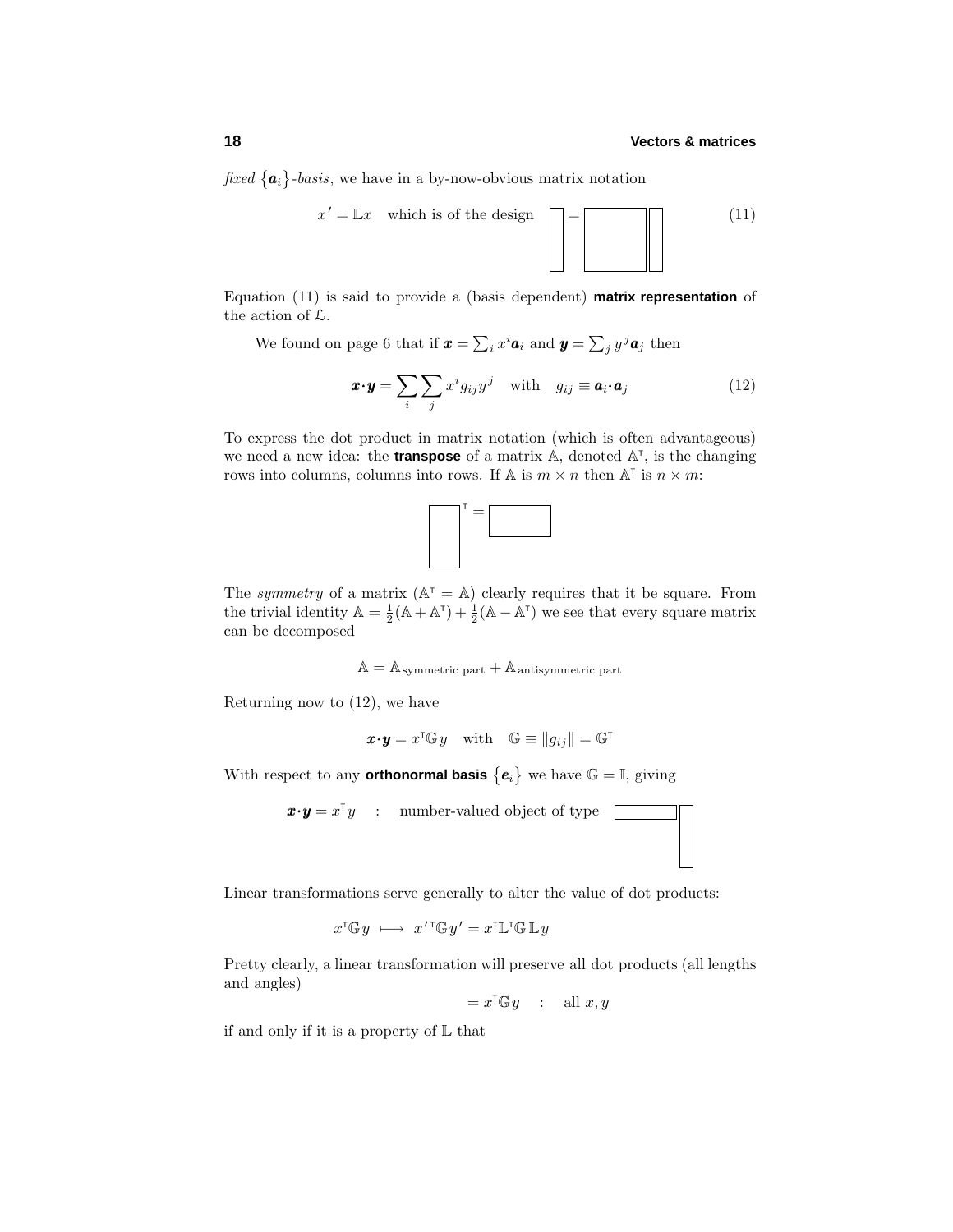

FIGURE 8: The blue vectors  $\longmapsto$  red vectors under action of the rotation operator  $\mathcal L$  which, relative to a specified orthonormal basis (black vectors), is represented by the rotation matrix  $\mathbb{L}$ .

$$
\mathbb{L}^\mathsf{T}\mathbb{G}\,\mathbb{L}=\mathbb{G}
$$

which becomes

$$
\Downarrow
$$
  

$$
\mathbb{L}^{\mathsf{T}}\mathbb{L} = \mathbb{I} \text{ when the basis is orthonormal} \tag{13}
$$

Matrices with the property (13) are called **rotation matrices**, and have (among many other important properties) the property that inversion—normally an  $\emph{intricate process, as will emerge—is accomplished by simple transposition.}$ 

**EXAMPLE**: Look to the 2-dimensional case

$$
\mathbb{L} = \begin{pmatrix} a & b \\ c & d \end{pmatrix}
$$

The condition (13) is seen by quick calculation to entail

$$
a2 + b2 = 1
$$

$$
c2 + d2 = 1
$$

$$
ac + bd = 0
$$

Conformity with the first pair of requirements is achieved if we set

$$
a = \cos \alpha
$$
  

$$
b = \sin \alpha
$$
  

$$
c = \sin \beta
$$
  

$$
d = \cos \beta
$$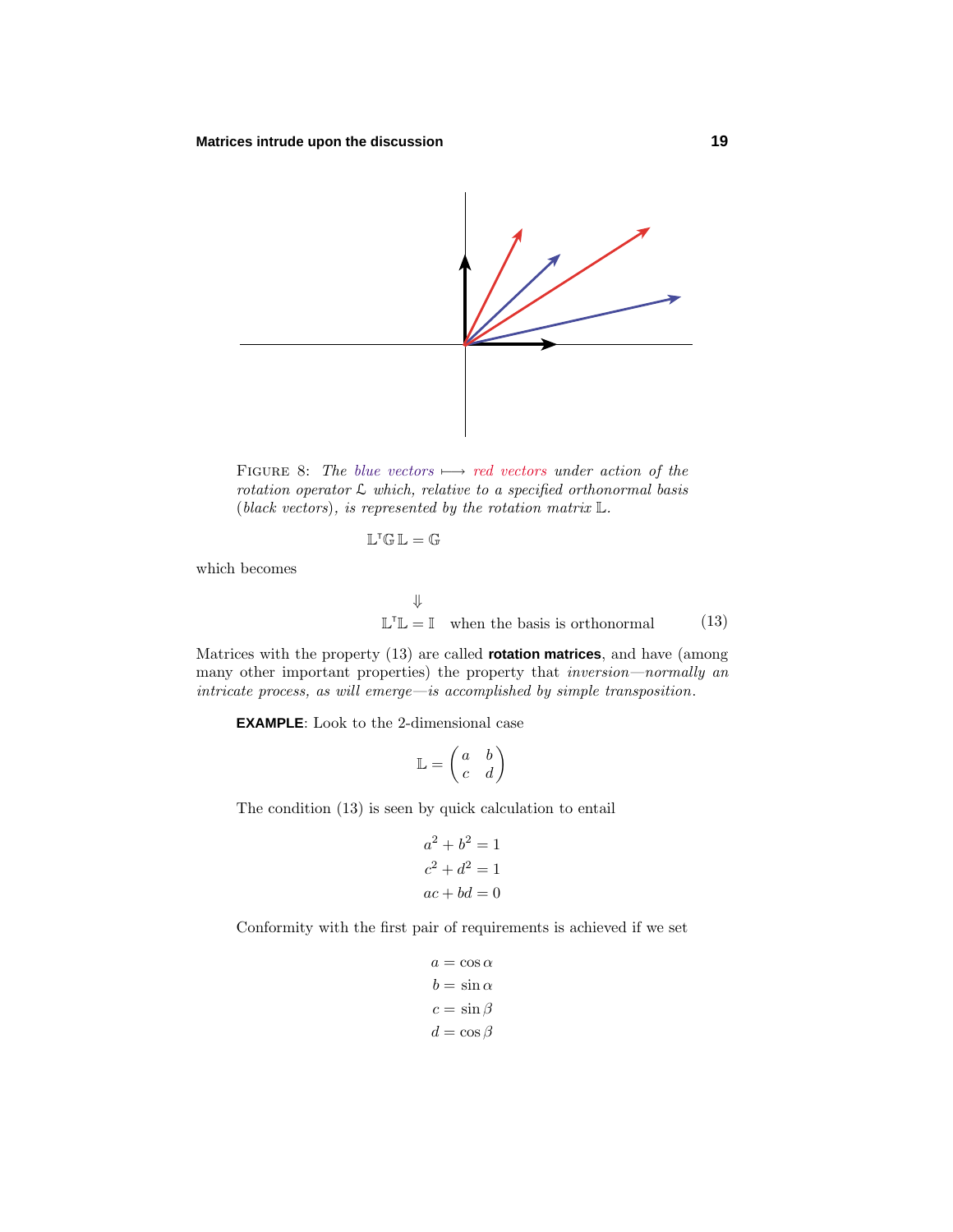# **20 Vectors & matrices**

The final requirement then becomes

$$
\cos \alpha \sin \beta + \sin \alpha \cos \beta = \sin(\alpha + \beta) = 0
$$

which in effect forces  $\beta = -\alpha$ , giving

$$
\mathbb{L} = \begin{pmatrix} \cos \alpha & \sin \alpha \\ -\sin \alpha & \cos \alpha \end{pmatrix}
$$
 (14)

For description of an elegant method that permits the argument to be extended to *n* dimensions  $(n \geq 2)$  see §4 in "Extrapolated" interpolation theory"  $(1997)$ .

systems of linear equations The following system of **inhomogeneous linear equations**<sup>10</sup>

$$
a_{11}x_1 + a_{12}x_2 + \cdots + a_{1n}x_n = b_1
$$
  
\n
$$
a_{21}x_1 + a_{22}x_2 + \cdots + a_{2n}x_n = b_2
$$
  
\n
$$
\vdots
$$
  
\n
$$
a_{m1}x_1 + a_{m2}x_2 + \cdots + a_{mn}x_n = b_m
$$
\n(15.1)

is more conveniently notated

$$
\mathbb{A}\mathbf{x} = \mathbf{b} \tag{15.2}
$$

and, fairly clearly, will be

 $\bullet\,$  under<br>determined if  $m < n$ 



• possibly determined (solvable) if  $m = n$ 



= (16*.*3)

= (16*.*2)

 $(16.1)$ 

As a description of the solution of (15) we expect to have

 $\mathbf{x} = \mathbb{A}^{-1} \mathbf{b}$  : exists if and only if  $\mathbb{A}^{-1}$  does

 $^{10}\,$  We assume that no equation can be written as a linear combination of the others, for such an equation would be redundant.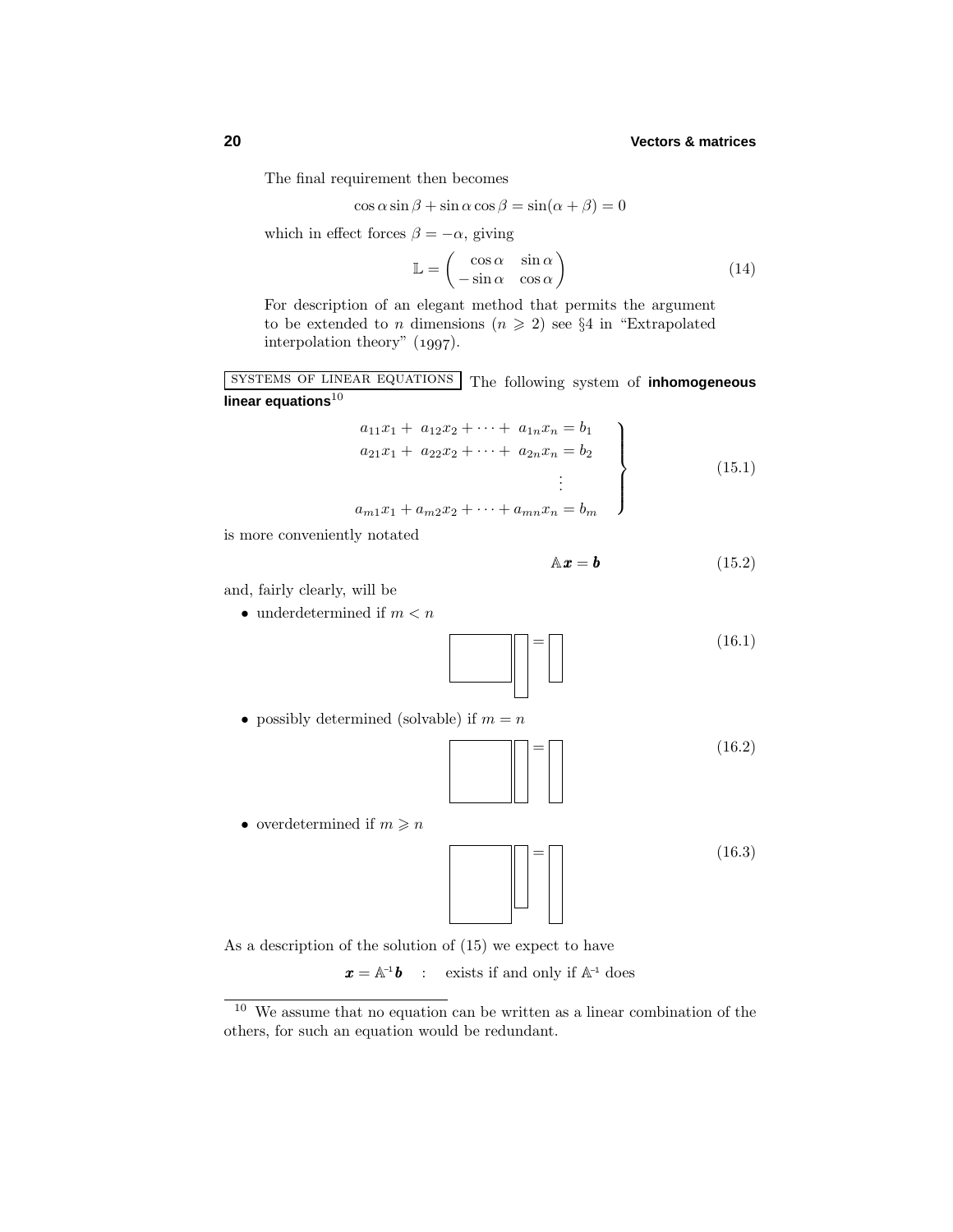# **Determinants and the matrix inversion problem 21**

Which brings us into direct confrontation with two questions: Under what conditions does  $A^{-1}$  exist, and when it does exist how is it constructed? The theory of matrix inversion (which was was remarked already on page 15 requires that A be square) hinges on the

**4. Theory of determinants.** The history of this subject can be traced back through contributions by Laplace and Vandermonde  $(1772)$  to work done by Maclaurin in  $1729$  but published (posthumously) only in  $1748$ . Maclaurin observed that when

$$
a_{11}x + a_{12}y + a_{13}z = b_1
$$
  
\n
$$
a_{21}x + a_{22}y + a_{23}z = b_2
$$
  
\n
$$
a_{31}x + a_{32}y + a_{33}z = b_1
$$

is solved for (say) *z* one gets

 $\sim$ 

$$
z = \frac{(a_{21}a_{32} - a_{22}a_{31})b_1 + (a_{12}a_{31} - a_{11}a_{32})b_2 + (a_{11}a_{22} - a_{12}a_{21})b_3}{a_{11}a_{22}a_{33} + a_{12}a_{23}a_{31} + a_{13}a_{32}a_{21} - a_{13}a_{22}a_{31} - a_{12}a_{21}a_{33} - a_{11}a_{32}a_{23}}
$$

and tried to describe the patterns hidden in this and analogous resuls. In Gabriel Cramer rediscovered Maclaurin's result and suggested notational improvements: **Cramer's Rule** would today be written

|  | $a_{11}$<br>$a_{21}$<br>$a_{31}$ | $a_{12}$ $b_1$<br>$a_{22}$<br>$a_{32}$ | O2<br>$v_3$                      |  |                                          |
|--|----------------------------------|----------------------------------------|----------------------------------|--|------------------------------------------|
|  | $a_{11}$<br>$a_{21}$<br>$a_{31}$ | $a_{12}$<br>$a_{22}$<br>$a_{32}$       | $a_{13}$<br>$a_{23}$<br>$a_{33}$ |  | similar constructions supply $x$ and $y$ |

The formal theory of determinants (which we today think of as number-valued functions of square matrices) was launched by Cauchy's publication of an 84-page memoir in  $1812$ —the interesting point being that this was *prior* to the development of a theory of matrices!

By modern definition

$$
\det \mathbb{A} \equiv \sum_P (-)^P a_{1i_1} a_{2i_2} \cdots a_{ni_n}
$$

where the sum ranges over all permutations  $P = \begin{pmatrix} 1 & 2 & \cdots & n \\ \vdots & \vdots & \ddots & \vdots \end{pmatrix}$  $i_1$   $i_2$   $\cdots$   $i_n$  $\Big)$  and  $(-)^F$ is plus or minus according as the permutation is even or odd. Thus<sup>11</sup>

$$
\det\begin{pmatrix} a_{11} & a_{12} \\ a_{21} & a_{22} \end{pmatrix} = a_{11}a_{22} - a_{12}a_{21}
$$

$$
\det\begin{pmatrix} a_{11} & a_{12} & a_{13} \\ a_{21} & a_{22} & a_{23} \\ a_{31} & a_{32} & a_{33} \end{pmatrix} = + a_{11}a_{22}a_{33} - a_{12}a_{21}a_{33} + a_{13}a_{21}a_{32}
$$

$$
- a_{11}a_{23}a_{32} + a_{12}a_{23}a_{31} - a_{13}a_{22}a_{31}
$$

<sup>&</sup>lt;sup>11</sup> Here I used *Mathematica*'s MinimumChangePermutations command to generate my list of permutations.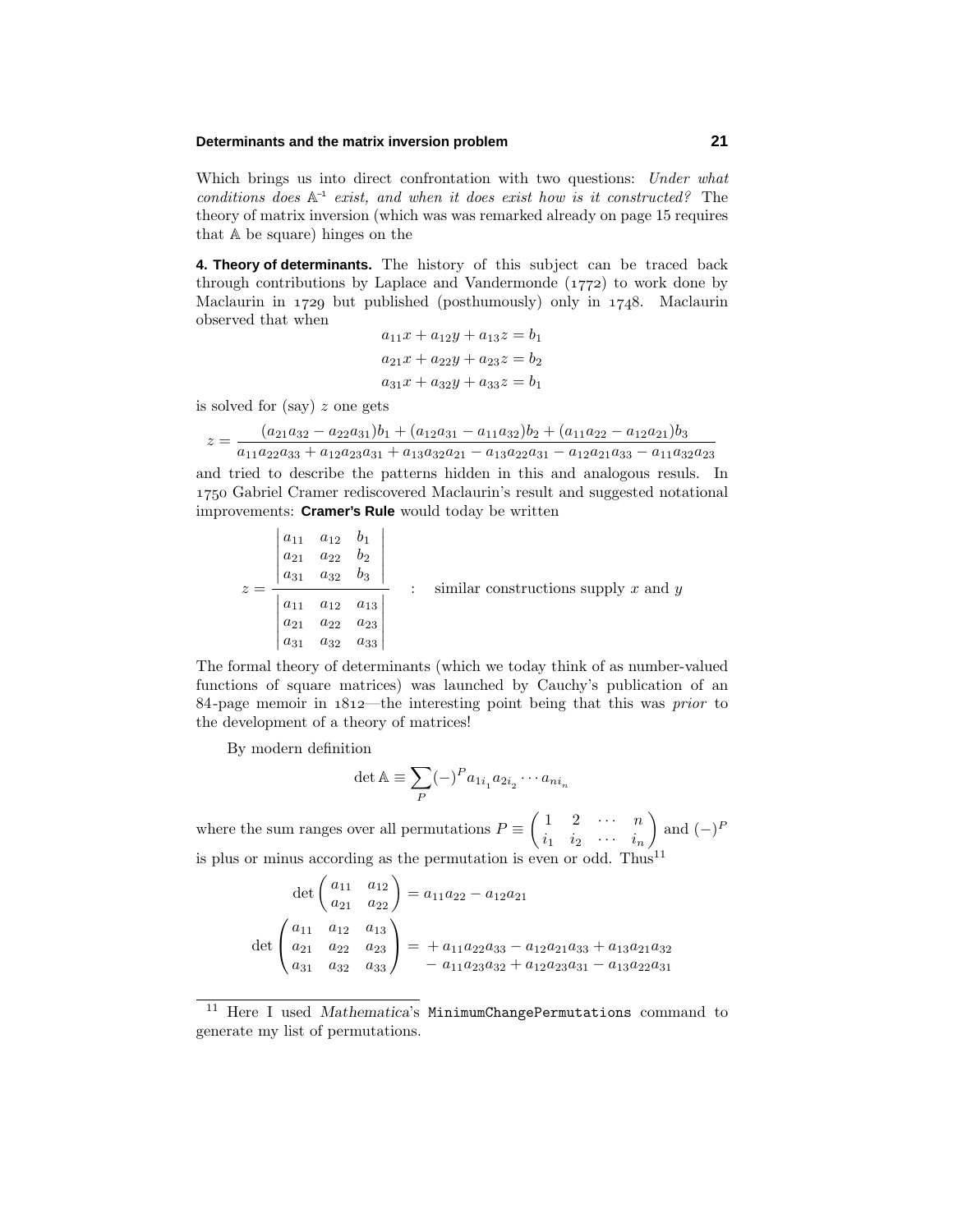

FIGURE 9: Mnemonics widely used for the evaluation of det  $A$  in the 2 and 3-dimensional cases: add the products joined by red lines, subtract the products joined by blue lines. From

 $\det A_{n \times n} = \text{sum of } n!$  terms

and the observation that the construction supplies only 2*n* terms we see that the construction cannot possibly work in cases  $n \geq 4$ .

The terms that contribute to det A can be grouped in a great variety of ways. Every text describes, for example the recursive **Laplace expansion** procedure, whereby (if one has elected to "expand along the top row") one writes

$$
\det \mathbb{A} = a_{11}A_{11} + a_{12}A_{12} + \cdots a_{1n}A_{1n} \tag{17}
$$

where  $A_{ij}$ —the "cofactor" of  $a_{ij}$ —is defined

 $A_{ij} \equiv (-)^{i+j} \cdot \begin{cases}$  determinant of the  $(n-1) \times (n-1)$  matrix formed by striking the  $i^{\text{th}}$  row and  $j^{\text{th}}$  column from A

But specialized monographs<sup>12</sup> describe a great variety of alternative procedures, some of which sometimes prove more efficient/useful. Today one would usually find it most convenient simply to ask *Mathematica* to evaluate

#### Det[square matrix]

Equation (17) is a special instance of the equation

$$
\det \mathbb{A} = \sum_{k} a_{ik} A_{ik} \tag{18.1}
$$

And it is not difficult to show<sup>13</sup> that

$$
\sum_{k} a_{ik} A_{jk} = 0 \quad : \quad i \neq j \tag{18.2}
$$

<sup>&</sup>lt;sup>12</sup> The classic is Thomas Muir, A Treatise on the Theory of Determinants  $(1882,$  revised and enlarged by W. H. Metzler in 1933, reissued by Dover in 1960). In 1890 Metzler published a history of the theory of determinants.

<sup>&</sup>lt;sup>13</sup> See Chapter 1 page 55 in my CLASSICAL MECHANICS  $(1964/65)$ . The essential point is that if  $Q_{...i...j...} = -Q_{...j...i...}$  then  $\sum_{i,j} Q_{...i...j...} = 0$ .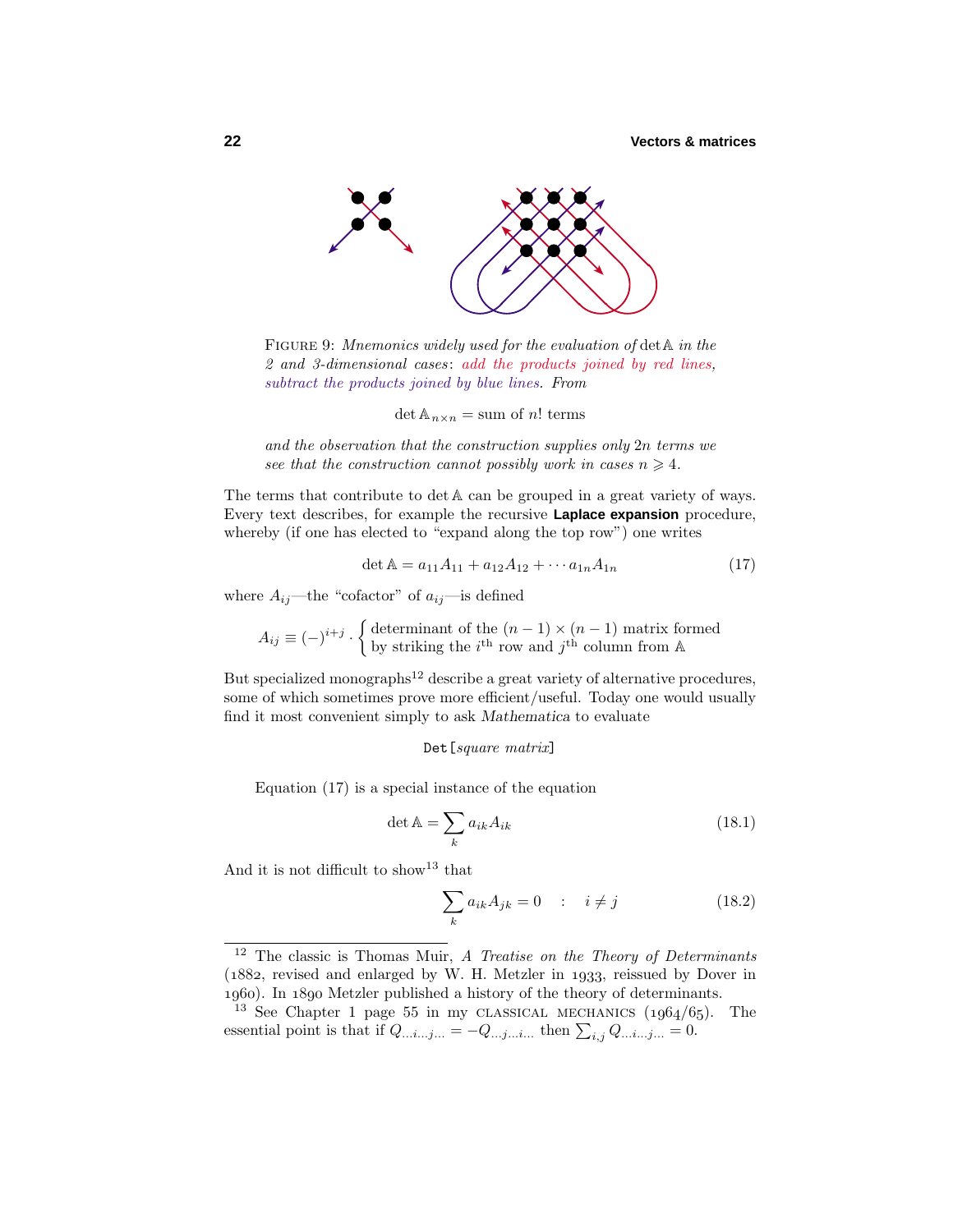# **Determinants and the matrix inversion problem 23**

**EXAMPLE**: In the 3-dimensional case

$$
\mathbb{A} = \begin{pmatrix} a_{11} & a_{12} & a_{13} \\ a_{21} & a_{22} & a_{23} \\ a_{31} & a_{32} & a_{33} \end{pmatrix}
$$

we find, for example, that

$$
a_{11}A_{11} + a_{12}A_{12} + a_{13}A_{13}
$$
  
=  $a_{11}\begin{vmatrix} a_{22} & a_{23} \\ a_{32} & a_{33} \end{vmatrix} - a_{12}\begin{vmatrix} a_{21} & a_{23} \\ a_{31} & a_{33} \end{vmatrix} + a_{13}\begin{vmatrix} a_{21} & a_{22} \\ a_{31} & a_{32} \end{vmatrix}$   
= sum of 6 terms encountered at the bottom of page 21  
= det A

while

$$
a_{21}A_{11} + a_{22}A_{12} + a_{23}A_{13}
$$
  
=  $a_{21}\begin{vmatrix} a_{22} & a_{23} \\ a_{32} & a_{33} \end{vmatrix} - a_{22}\begin{vmatrix} a_{21} & a_{23} \\ a_{31} & a_{33} \end{vmatrix} + a_{23}\begin{vmatrix} a_{21} & a_{22} \\ a_{31} & a_{32} \end{vmatrix}$   
= sum of 6 terms that cancel pairwise  
= 0

Equations (18) can be combined to read

$$
\sum_{k} a_{ik} A_{jk} = \det \mathbb{A} \cdot \delta_{ij}
$$

$$
\Downarrow
$$

$$
\|a_{ij}\| \cdot \|A_{ij}\|^{T} = \det \mathbb{A} \cdot \mathbb{I}
$$

which is not simply a collection of formulæ for the evaluation of det  $A$ : it permits us to write

$$
||a_{ij}||^{-1} \equiv \mathbb{A}^{-1} = \frac{||A_{ij}||^{T}}{\det \mathbb{A}} = \frac{\text{transposed matrix of cofactors}}{\text{determinant}} \tag{19}
$$

and to observe that

$$
\mathbb{A}^{-1} \text{ exists if and only if } \det \mathbb{A} \neq 0 \colon \mathbb{A} \text{ is non-singular} \tag{20}
$$

It is by now apparent that matrix inversion is generally a complicated business. In practice we are usually content to leave the labor to *Mathematica*: the command

# Inverse[square matrix]

quickly supplies the inverses of matrices that are far too large to be managed by pen-&-paper computation.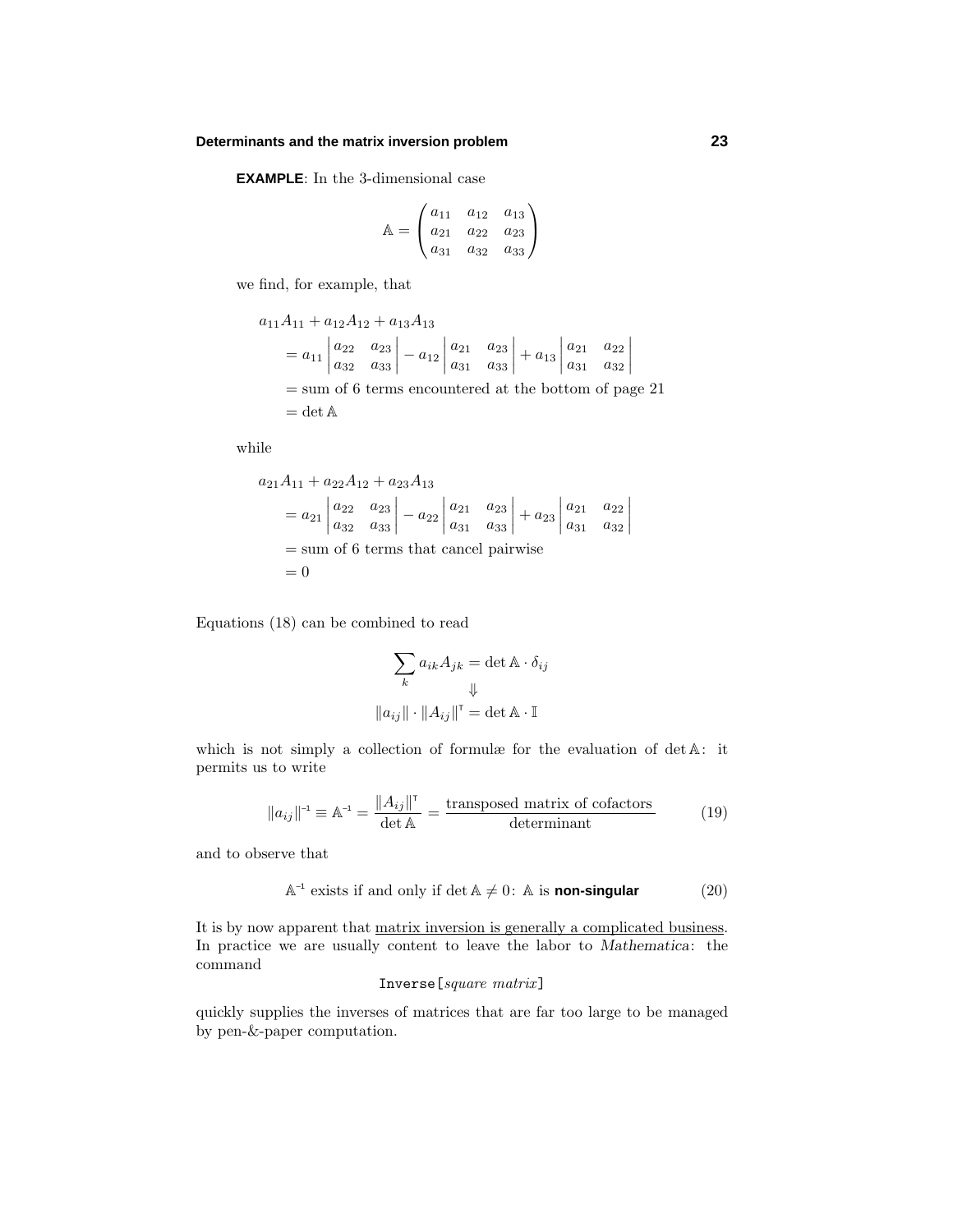# **24 Vectors & matrices**

**REMARK:** We would be remiss not to take notice of several **general properties** of determinants. Clearly

$$
\det \mathbb{O} = 0
$$
  
det  $\mathbb{I} = 1$   

$$
\det(\lambda \mathbb{A}) = \lambda^n \det \mathbb{A}
$$

That

$$
\det(\mathbb{AB}) = \det \mathbb{A} \cdot \det \mathbb{B}
$$
  
= 
$$
\det(\mathbb{BA})
$$
 (21)

can with patience be demonstrated by low-dimensional example (or in higher dimension tested with the assistance of *Mathematica*)—let A and B be  $2 \times 2$ : then

$$
det(\mathbb{AB}) = (a_{11}b_{11} + a_{12}b_{21})(a_{21}b_{12} + a_{22}b_{22})
$$
  
\n
$$
- (a_{11}b_{12} + a_{12}b_{22})(a_{21}b_{11} + a_{22}b_{21})
$$
  
\n
$$
= (a_{11}a_{22} - a_{12}a_{21})(b_{11}b_{22} - b_{12}b_{21})
$$
  
\n
$$
+ 8 \text{ terms that cancel pairwise}
$$
  
\n
$$
= det \mathbb{A} \cdot det \mathbb{B}
$$

From (21) it follows in particular that

$$
\det(\mathbb{A}^{-1}) = (\det \mathbb{A})^{-1} \tag{22}
$$

Iwill not attempt to prove (21) in the general case: all proofs know to me require the development of a certain amount of support apparatus, and none is elementary (for a relatively simple proof see page 49 in the old class  $\mu$ notes<sup>12</sup> mentioned just above). Nothing useful can be said about  $\det(A+\mathbb{B})$  in the general case, but  $\det(A-\lambda\mathbb{I})$ will presently assume a persistent major importance.

We are in position now to state exactly what we mean when we write  $x = A^{-1}b$  to describe the solution of (15: case  $m = n$ ). We are in position also to assert that such a solution will exist if and only if  $\det A \neq 0$ . Or, to say the same thing another way: if and only if the column vectors

$$
\boldsymbol{\alpha}_1 \equiv \begin{pmatrix} a_{11} \\ a_{21} \\ \vdots \\ a_{n1} \end{pmatrix}, \ \boldsymbol{\alpha}_2 \equiv \begin{pmatrix} a_{12} \\ a_{22} \\ \vdots \\ a_{n2} \end{pmatrix}, \ \ldots, \ \boldsymbol{\alpha}_n \equiv \begin{pmatrix} a_{1n} \\ a_{2n} \\ \vdots \\ a_{nn} \end{pmatrix}
$$

are linearly independent.<sup>14</sup>

<sup>&</sup>lt;sup>14</sup> The argument here runs as follows:  $\boldsymbol{\alpha}_1 x_1 + \boldsymbol{\alpha}_2 x_2 + \cdots + \boldsymbol{\alpha}_n x_n = \mathbb{A} \boldsymbol{x} = \boldsymbol{0}$ supplies the linear independence condition  $x = A^{-1}0 = 0$  if and only if  $A^{-1}$  exists (*i.e.*, if and only if  $\det A \neq 0$ ).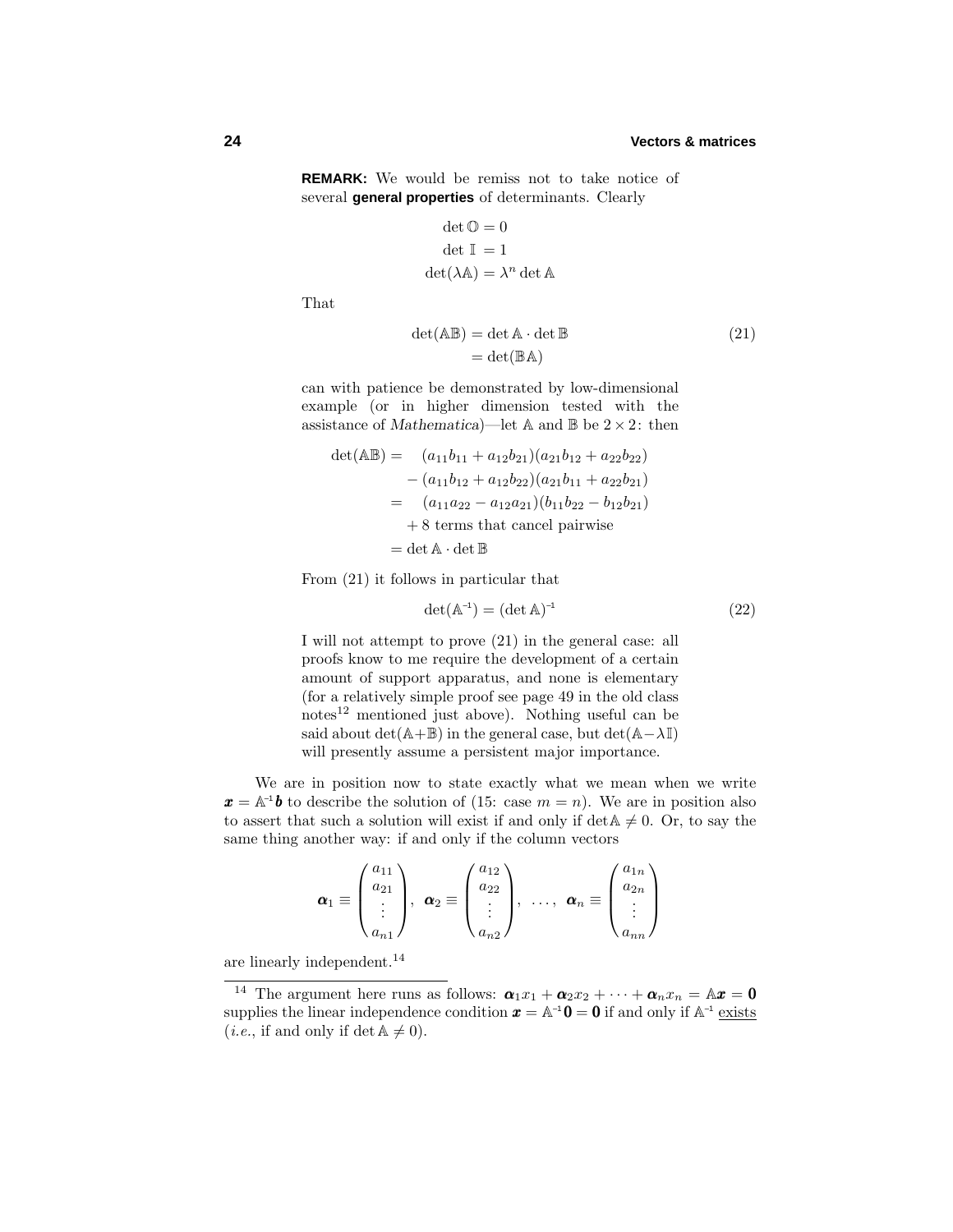# **Determinants and the matrix inversion problem 25**

**PROBLEM 5** : While it is not particularly difficult to establish quite generally that

$$
\det(\mathbb{A}^T) = \det \mathbb{A}
$$

Iask you to demonstrate the point in the 3-dimensional case.

**PROBLEM 6** : Let A be diagonal

$$
\mathbb{A} = \begin{pmatrix} a_1 & 0 & 0 & \dots & 0 \\ 0 & a_2 & 0 & \dots & 0 \\ 0 & 0 & a_3 & \dots & 0 \\ \vdots & \vdots & \vdots & & \vdots \\ 0 & 0 & 0 & \dots & a_n \end{pmatrix}
$$

and let  $b_k$  denote the natural logarithm of  $a_k$ :

$$
a_k = e^{b_k} = \sum_p \frac{1}{p!} (b_k)^p
$$

Write

$$
\mathbb{B} = \begin{pmatrix} b_1 & 0 & 0 & \dots & 0 \\ 0 & b_2 & 0 & \dots & 0 \\ 0 & 0 & b_3 & \dots & 0 \\ \vdots & \vdots & \vdots & & \vdots \\ 0 & 0 & 0 & \dots & b_n \end{pmatrix}
$$

i) Discuss why it is sensible to write  $\mathbb{A} = e^{\mathbb{B}}$ .

The **trace** of a square matrix is by definition the sum of the diagonal elements:

$$
\operatorname{tr} \mathbb{A} \equiv a_{11} + a_{22} + \cdots + a_{nn}
$$

ii) Argue that

$$
\det \mathbb{A} = e^{\text{tr}\mathbb{B}} \tag{23.1}
$$

Remarkably, this striking result—which can be expressed

$$
\log \det \mathbb{A} = \operatorname{tr} \log \mathbb{A} \tag{23.2}
$$

is valid also for a very wide class of  $non$ -diagonal matrices.<sup>15</sup>

iii) If  $\mathbb B$  were antisymmetric, what would be the value of det  $\mathbb A$ ?

<sup>15</sup> **EXAMPLE**: Let

$$
\mathbb{B} = \begin{pmatrix} 0.8 & 0.2 \\ 0.4 & 0.5 \end{pmatrix}
$$

*Mathematica*'s MatrixExp[square matrix] command supplies

$$
\mathbb{A} = \begin{pmatrix} 2.306582 & 0.389687 \\ 0.779373 & 1.722290 \end{pmatrix}
$$

and we verify that indeed det  $A = e^{0.8 + 0.5}$  (= 3.6693).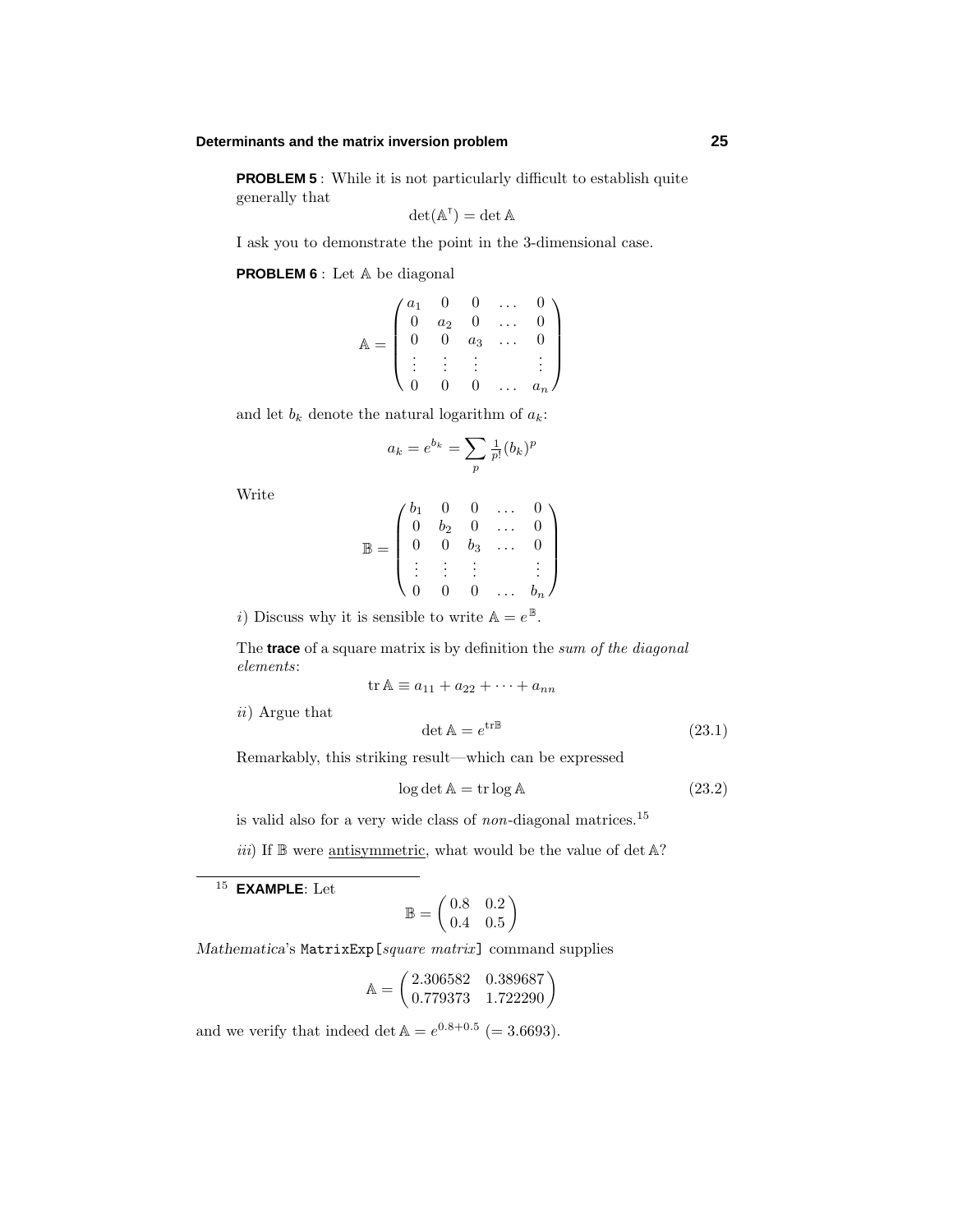**PROBLEM 7**: Arguing from the definition (page 21), establish that upon the interchange of any two columns a determinant changes sign

> *...p*<sup>1</sup> *......q*<sup>1</sup> *...... ...p*<sup>2</sup> *......q*<sup>2</sup> *...... ...p<sup>n</sup> ......q<sup>n</sup> ......* = − *...q*<sup>1</sup> *......p*<sup>1</sup> *...... ...q*<sup>2</sup> *......p*<sup>2</sup> *...... ...q<sup>n</sup> ......p<sup>n</sup> ......*

and that the same is true of rows. Note that it follows from this fact that if any two columns or rows are the same (or proportional) then the determinant necessarily vanishes.

We have been concerned with the inversion of *square* matrices, taking our motivation from a classic problem—the solution of systems of type (16.2). But we will on occasion be confronted also with under/overdetermined systems (types (16.1) and (16.3)). What can be said in such cases? The question leads to a **generalized theory of matrix inversion** that permits the inversion of rectangular matrices. But before we can approach that theory we must acquire familiarity with

**5. Some aspects of the eigenvalue problem.** Though we approach this topic for a fairly arcane practical reason, it is fundamental to the physics of many-particle oscillatory systems, to quantum mechanics and to many other subjects, and therefore has a strong independent claim to our attention.

Supposing  $\mathbb A$  to be an  $n \times n$  square matrix, we ask—as many physical (also many geometrical/algebraic) considerations might lead us to ask—for solutions of

 $A$ *x* =  $\lambda$ *x* 

*i.e.*, for vectors **x** upon which the action of  $\mathbb{A}$  is purely "dilational." Clearly, the equivalent equation

 $(A - \lambda \mathbb{I})x = 0$ 

will possess non-trivial solutions if and only if

$$
\det(\mathbb{A} - \lambda \mathbb{I}) = 0
$$

(for otherwise  $(A - \lambda I)^{-1}$  would exist, and we would have  $\mathbf{x} = (A - \lambda I)^{-1} \mathbf{0} = \mathbf{0}$ ). We are therefore forced to set  $\lambda$  equal to one or another of the roots of the "characteristic polynomial"

$$
\det(\mathbb{A} - \lambda \mathbb{I}) = a_0 + a_1 \lambda + a_2 \lambda^2 + \dots + a_n \lambda^n
$$

These, by the fundamental theorem of algebra, are *n* in number, and may be real or complex even though our tacit assumption that A be real forces the coefficients  $\{a_0, a_1, a_2, \ldots, a_n\}$  to be real (and forces the complex roots to occur in conjugate pairs).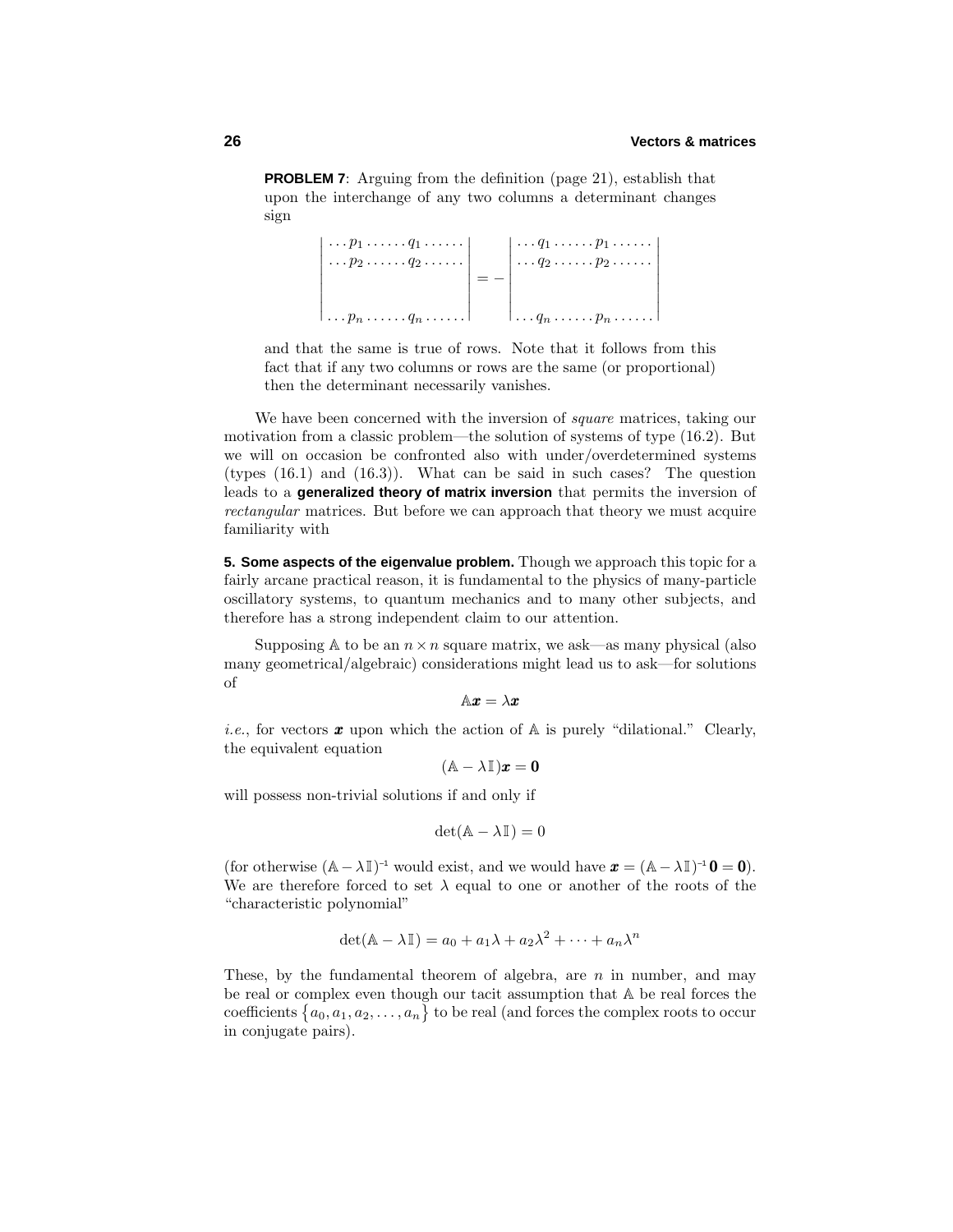# **Eigenvalue problem 27**

**EXAMPLE**: Looking to the *x*-parameterized class of cases

$$
\mathbb{A}(x) = \begin{pmatrix} 1 & 2 \\ -2 & x \end{pmatrix}
$$

we obtain

$$
\det \mathbb{A}(x) = (4 - x) - (1 + x)\lambda + \lambda^2
$$

giving

$$
\lambda = \frac{1}{2} \left[ 1 + x \pm \sqrt{(x+3)(x-5)} \right]
$$

which are

- in real if *x <* −3 or *x >* 5;
- conjugate complex in all cases;
- equal to one another (degenerate) if  $x = -3$  or  $x = 5$ .

Those roots—call them  $\{\lambda_1, \lambda_2, \ldots, \lambda_n\}$ —are the **eigenvalues** (collectively, the **spectrum**) of A, and their discovery is the first half of "the eigenvalue problem." The second half is to discover/display the associated **eigenvectors**, the vectors  ${x_1, x_2, \ldots, x_n}$  that are defined by the equations

$$
\mathbb{A}\boldsymbol{x}_i = \lambda_i \boldsymbol{x}_i \quad : \quad i = 1, 2, \dots, n
$$

Notice that if  $A$  is real but  $\lambda_i$  is complex then the associated eigenvector  $\boldsymbol{x}_i$  will of necessity be also complex: to accommodate such a development we would have to move beyond our theory of real vector spaces to a theory of complex vector spaces. I introduce now an assumption that will permit us to delay that inevitable effort:

The matrices to which applications draw our attention are very often **symmetric**, a circumstance which I will emphasize by writing S instead of A:

$$
\mathbb{S}^{\mathrm{T}}=\mathbb{S}
$$

**THEOREM**: The eigenvalues of any real symmetric matrix S are necessarily and invariably real.

Proof: Starting from  $\mathbb{S}x_i = \lambda_i x_i$  and proceeding in the recognition that  $\mathbf{x}_i$  may be complex, construct  $\mathbf{x}_i^* \mathbb{S} \mathbf{x}_i = \lambda_i(\mathbf{x}_i^* \cdot \mathbf{x}_i)$ . Clearly, the number  $\mathbf{x}^*_i \cdot \mathbf{x}_i$  is (since, by the symmetry of the dot product, equal to its own conjugate) is real in all cases. Appealing first to the symmetry and then to the reality of S we have

$$
\pmb{x}^*_i\text{-}\mathbb{S}\,\pmb{x}_i=\pmb{x}_i\text{-}\mathbb{S}\,\pmb{x}^*_i=(\pmb{x}^*_i\text{-}\mathbb{S}\,\pmb{x}_i)^*
$$

So

$$
\lambda_i = \frac{\boldsymbol{x}_i^* \cdot \mathbf{S} \boldsymbol{x}_i}{\boldsymbol{x}_i^* \cdot \boldsymbol{x}_i} = \text{ratio of two real numbers} \qquad QED
$$

From the reality of S and  $\lambda_i$  it follows that, without loss of generality, one can assume  $x_i$  to be real.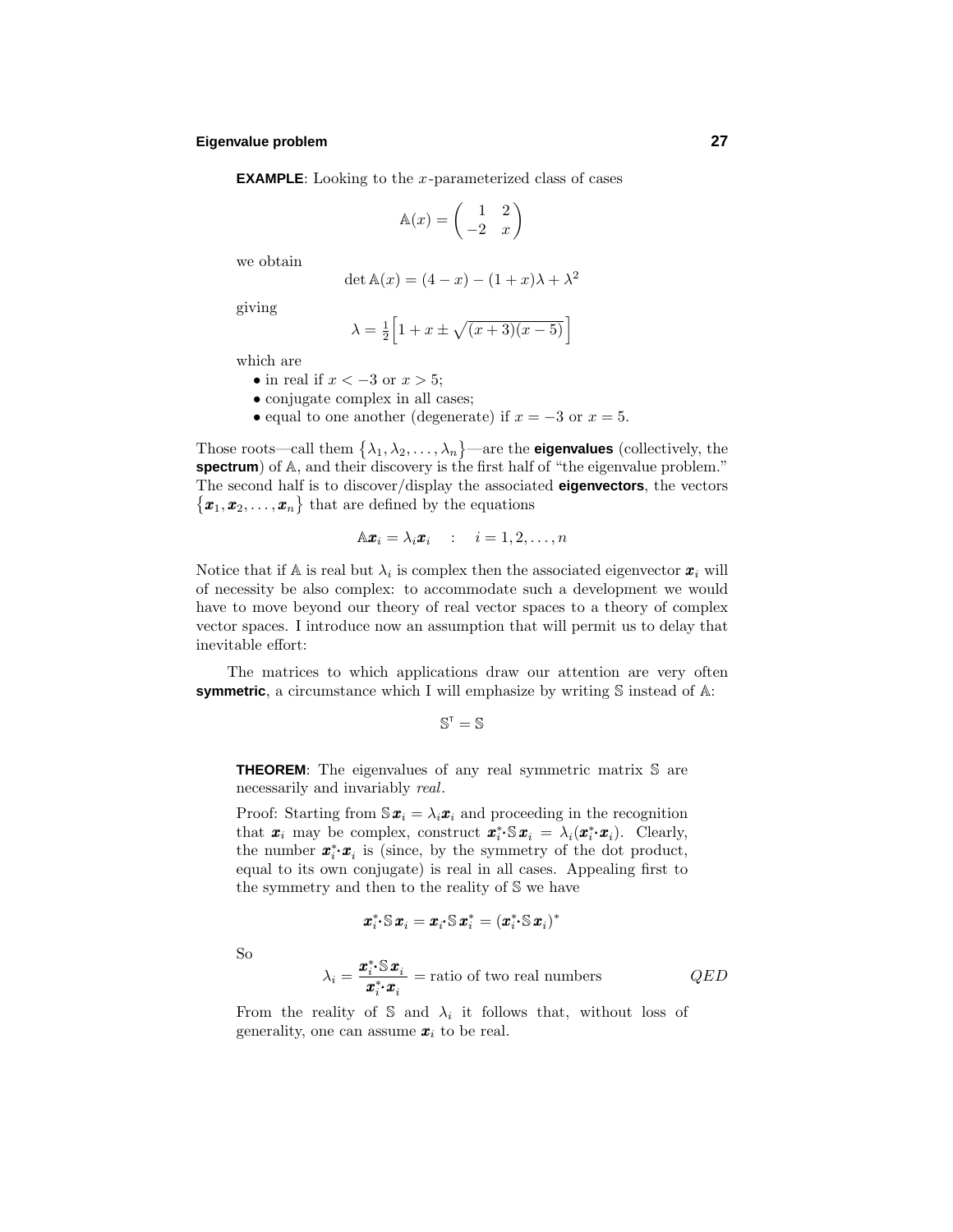# **28 Vectors & matrices**

**THEOREM:** Eigenvectors associated with *distinct* eigenvalues of any real symmetric matrix S are necessarily and invariably orthogonal.

Proof: Starting from

$$
\mathbb{S}\boldsymbol{x}_i = \lambda_i \boldsymbol{x}_i
$$

$$
\mathbb{S}\boldsymbol{x}_j = \lambda_j \boldsymbol{x}_j
$$

$$
\boldsymbol{x}_j \cdot \mathbb{S}\boldsymbol{x}_i = \lambda_i \boldsymbol{x}_j \cdot \boldsymbol{x}_i
$$

construct

$$
\bm{x}_i\!\cdot\!\mathbb{S}\,\bm{x}_j=\lambda_j\,\bm{x}_i\!\cdot\!\bm{x}_j
$$

From the symmetry of S it follows that the expressions on the left (therefore also those on the right) are equal. Which by the symmetry of the dot product means that

$$
(\lambda_i - \lambda_j) \mathbf{x}_i \cdot \mathbf{x}_j = 0
$$

But by assumption  $(\lambda_i - \lambda_j) \neq 0$ , so

$$
\boldsymbol{x}_i \cdot \boldsymbol{x}_j = 0 \qquad : \quad i \neq j \qquad QED
$$

We can without loss of generality assume the  $x_i$  to have been normalized (which we emphasize by writing  $e_i$  in place of  $x_i$ ). This done, we have (or, in cases of spectral degeneracy, can "by hand" arrange to have)

$$
\mathbf{e}_i \cdot \mathbf{e}_j = \delta_{ij} \tag{24}
$$

We conclude that implicit in the design of every such  $S$  is an S-adapted orthonormal basis in the vector space upon which S acts.

**THEOREM**: Every real symmetric matrix S can be "rotated to diagonal form," with its eigenvalues strung along the diagonal. To say the same thing another way: There always exists a real rotation matrix  $\mathbb{R} \left( \mathbb{R}^T \mathbb{R} = \mathbb{I}$ : see again page19) such that

$$
\mathbb{R}^{\mathsf{T}}\mathbb{S}\mathbb{R} = \begin{pmatrix} \lambda_1 & 0 & 0 & \dots & 0 \\ 0 & \lambda_2 & 0 & \dots & 0 \\ 0 & 0 & \lambda_3 & \dots & 0 \\ \vdots & \vdots & \vdots & & \vdots \\ 0 & 0 & 0 & \dots & \lambda_n \end{pmatrix}
$$
 (25.1)

Proof: From the normalized eigenvectors

$$
\bm{e}_i = \begin{pmatrix} e_{i1} \\ e_{i2} \\ \vdots \\ e_{in} \end{pmatrix}
$$

construct  $\mathbb{R} \equiv (\mathbf{e}_1 \quad \mathbf{e}_2 \quad \dots \quad \mathbf{e}_n)$ . Then

$$
\mathbb{R}^{\mathsf{T}} = \begin{pmatrix} \boldsymbol{e}_1^{\mathsf{T}} \\ \boldsymbol{e}_2^{\mathsf{T}} \\ \vdots \\ \boldsymbol{e}_n^{\mathsf{T}} \end{pmatrix}
$$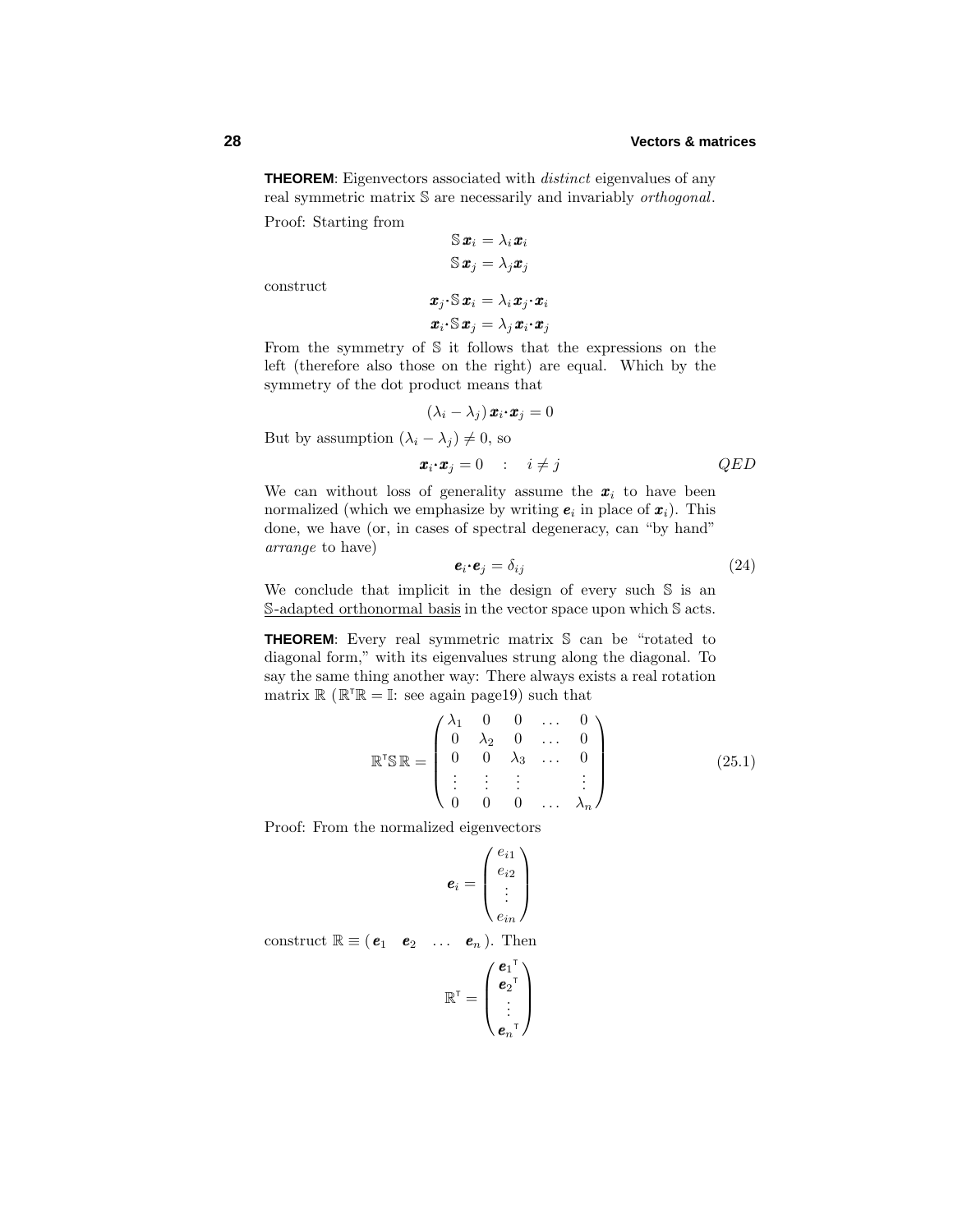# **Singular value decomposition 29**

and that  $\mathbb{R}^T \mathbb{R} = \mathbb{I}$  is seen to be simply a restatement of the orthonormality conditions (24):  $\mathbf{e}_i^{\mathsf{T}} \mathbf{e}_j = \delta_{ij}$ . Equally immediate are the statements

$$
\mathbb{S} \mathbb{R} = \mathbb{S} \cdot (\boldsymbol{e}_1 \quad \boldsymbol{e}_2 \quad \dots \quad \boldsymbol{e}_n) = (\lambda_1 \boldsymbol{e}_1 \quad \lambda_2 \boldsymbol{e}_2 \quad \dots \quad \lambda_n \boldsymbol{e}_n)
$$

which entail

$$
\mathbb{R}^{\mathsf{T}}\mathbb{S}\mathbb{R} = \begin{pmatrix}\n\lambda_1 e_1^{\mathsf{T}} e_1 & \lambda_2 e_1^{\mathsf{T}} e_2 & \dots & \lambda_n e_1^{\mathsf{T}} e_n \\
\lambda_1 e_2^{\mathsf{T}} e_1 & \lambda_2 e_2^{\mathsf{T}} e_2 & \dots & \lambda_n e_2^{\mathsf{T}} e_n \\
\vdots & \vdots & & \vdots \\
\lambda_1 e_n^{\mathsf{T}} e_1 & \lambda_2 e_n^{\mathsf{T}} e_2 & \dots & \lambda_n e_n^{\mathsf{T}} e_n\n\end{pmatrix}
$$
\n
$$
= \begin{pmatrix}\n\lambda_1 & 0 & \dots & 0 \\
0 & \lambda_2 & \dots & 0 \\
\vdots & \vdots & & \vdots \\
0 & 0 & \dots & \lambda_n\n\end{pmatrix}
$$
by othonormality QED

**6. Singular value decomposition (SVD).** It has been known for a long time to mathematicians,<sup>15</sup> and is a fact that for several decades has been known to and heavily exploited by experts in numerical computation<sup>16</sup>—but that remains generally unfamiliar to physicists—that the "spectral representation"

$$
\mathbb{S} = \mathbb{R} \begin{pmatrix} \lambda_1 & 0 & 0 & \dots & 0 \\ 0 & \lambda_2 & 0 & \dots & 0 \\ 0 & 0 & \lambda_3 & \dots & 0 \\ \vdots & \vdots & \vdots & & \vdots \\ 0 & 0 & 0 & \dots & \lambda_n \end{pmatrix} \mathbb{R}^{\mathsf{T}} \tag{25.2}
$$

of the real symmetric (square) matrix S is simply the most familiar instance of a vastly more general representation theorem that pertains **to all—even to rectangular—matrices** S. I refer to what has come to be called the "singular value decomposition" (or SVD)—of which, by the way, earlier versions of *Mathematica* knew nothing, but *Mathematica5* provides an implementation that is very sweet, and upon which I will draw heavily.

<sup>&</sup>lt;sup>15</sup> The subject originates in papers published by Eugenio Beltrami ( $1873$ ) and Camille Jordan  $(1874)$ , the substance of which was independently reinvented a bit later by J. J. Sylvester and elaborated a generation later by E. Schmidt and Hermann Weyl. See "On the early history of the singular value decomposition" by G. W. Stewart, SIAM Review **35**, 551 (1993).

<sup>16</sup> See J. C. Nash, "The singular-value decomposition and its use to solve least squares problems," in Compact Numerical Methods for Computers: Linear Algebra & Function Minimization (2<sup>nd</sup> edition 1990), pages 30–48; G. H. Golub & C. F. Van Loan, "The singular value decomposition" in Matrix Computations  $(3<sup>rd</sup>$  edition 1996), pages 70–71; and J. E. Gentle, "The singular value factorization" in Numerical Linear Algebra for Applications in Statistics  $(1998)$ , pages 102–103.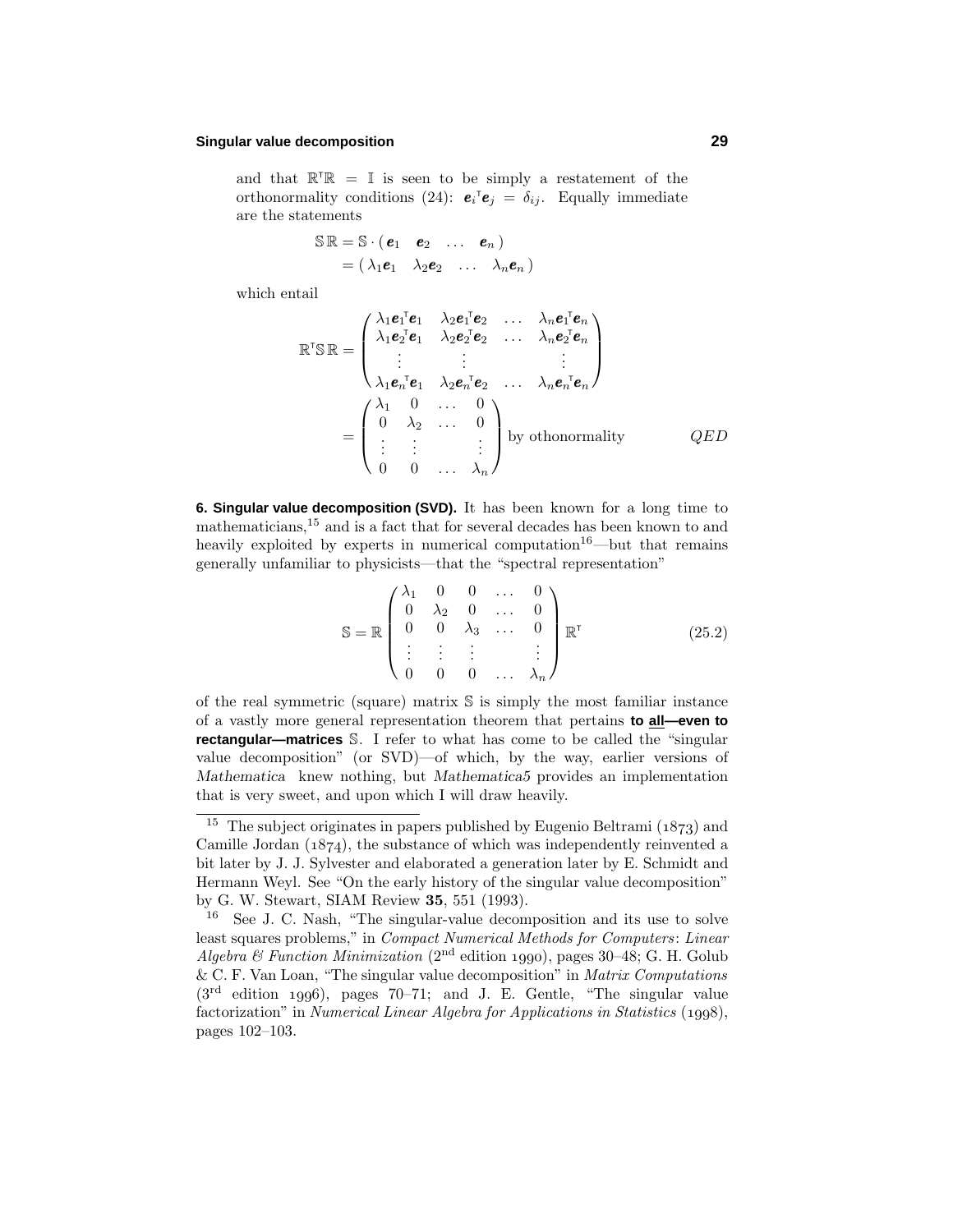Let  $\mathbb{A}$  be a real<sup>17</sup>  $m \times n$  matrix. Construct

 $\mathbb{A} \cdot \mathbb{A}^{\mathsf{T}}$  :  $m \times m$  real symmetric matrix  $A^T A$  $n \times n$  real symmetric matrix

Both of these are matrices to which the theory developed in the preceding section directly pertains: the eigenvalues of each will assuredly be real, and (because each is a "square" of sorts) we will not be surprised if the eigenvalues turn out to be non-negative.

**EXAMPLE**: Let

and

 $\mathbb{A} =$  $\sqrt{ }$  $\overline{\phantom{a}}$ 123 456 234 567 345  $\setminus$  $\Bigg\}$ 

The commands Eigenvalues [ $A \cdot A^{\dagger}$ ]  $\&$  Eigenvalues [ $A^{\dagger} \cdot A$ ] provide

$$
\{ 278.924, \, 1.07556, \, 0, \, 0, \, 0 \} \, \{ 278.924, \, 1.07556, \, 0 \}
$$

respectively. The "singular values"<sup>18</sup> are the positive square roots of the latter numbers, and are (as here) conventionally presented in descending order:

$$
\sigma_1 = \sqrt{278.924} = 16.7010
$$

$$
\sigma_2 = \sqrt{1.07556} = 1.03709
$$

$$
\sigma_3 = 0
$$

The command SingularValueDecomposition  $[N[A]]^{19}$  produces a list of three matrices

|  |  | $\mathbb{U} = \begin{pmatrix} -0.219 & -0.743 & -0.615 & -0.140 & -0.049 \\ -0.525 & +0.155 & +0.196 & -0.757 & -0.298 \\ -0.321 & -0.444 & +0.582 & +0.443 & -0.407 \\ -0.627 & +0.454 & -0.422 & +0.459 & -0.103 \\ -0.423 & -0.144 & +0.259 & -0.005 & +0.856 \end{pmatrix}$ |
|--|--|---------------------------------------------------------------------------------------------------------------------------------------------------------------------------------------------------------------------------------------------------------------------------------|

 $17$  The theory is usually presented as it pertains to *complex* matrices. It is only for expository simplicity that I have assumed reality.

<sup>&</sup>lt;sup>18</sup> The obscure terminology is reported to derive from aspects of the work of Schmidt and Weyl, who approached this subject not from linear algebra but from the theory of integral equations.

<sup>&</sup>lt;sup>19</sup> Mathematica would read (say) 3 in this context as an implicit demand that it work in higher precision than its algorithm is designed to achieve: it insists that we instead write  $N[3] = 3.0$ , etc.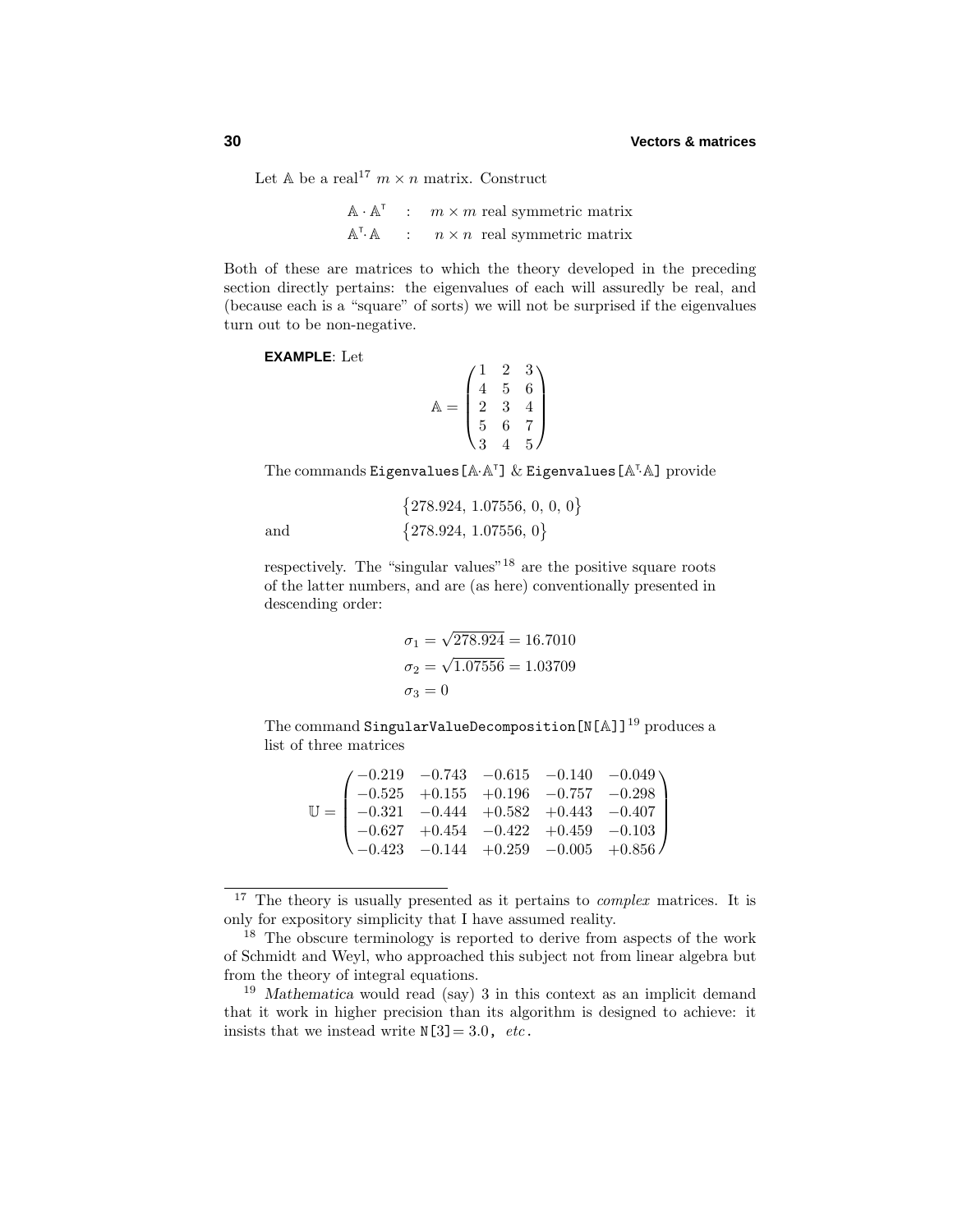$$
\mathbb{D} = \begin{pmatrix} 16.70 & 0. & 0. \\ 0. & 1.037 & 0. \\ 0. & 0. & 0. \\ 0. & 0. & 0. \\ 0. & 0. & 0. \end{pmatrix}
$$

$$
\mathbb{V} = \begin{pmatrix} -0.441 & +0.799 & +0.408 \\ -0.568 & +0.103 & -0.816 \\ -0.695 & -0.592 & +0.408 \end{pmatrix}
$$

Executing the commands

Transpose[ U].U//Chop//MatrixForm Transpose[ V].V//Chop//MatrixForm

(//Chop discards artifacts of the order  $10^{-16}$ , and I have abandoned most of the decimal detail that *Mathematica* carries in its mind) we discover that  $\mathbb U$  and  $\mathbb V$  are both *rotation matrices*, while  $\mathbb D$  is "diagonal" in the lopsided sense that the example serves to define. Finally we execute the command

#### A-U.D.Transpose[V]//Chop//MatrixForm

and discover that, in this instance,

$$
\mathbb{A} = \mathbb{U} \mathbb{D} \mathbb{V}^{\mathsf{T}} \tag{26}
$$

The remarkable fact—the upshot of the **singular value decomposition theorem**, which I will not attempt to prove—is that decompositions of the form  $(26)$  are available in all cases. When A is square and symmetric (26) gives back precisely (25.2) or (when one or more of the eigenvalues of A are negative) to a slight variant thereof.

**PROBLEM 8**: a) Look to the case

$$
\mathbb{A} = \begin{pmatrix} 1 & 2 & 3 \\ 2 & 5 & 6 \\ 3 & 6 & 9 \end{pmatrix} \quad : \quad \text{real symmetric}
$$

Compare the lists produced by the commands Eigenvalues[A]//N and SingularValueList[N[A]]//Chop. Write out in matrix form the matrices  $\mathbb{U}$ ,  $\mathbb{D}$ , and  $\mathbb{V}$  that are produced by the command SingularValueDecomposition[N[A]]//Chop. Compare U and V. Demonstrate that U and V are rotation matrices, and discuss the relationship in this instance between (26) and (25.2).

b) Repeat those steps in the case

$$
\mathbb{B} = \begin{pmatrix} 1 & 2 & 3 \\ 2 & 5 & 6 \\ 3 & 6 & 7 \end{pmatrix} \quad : \quad \text{real symmetric}
$$

and state your conclusions.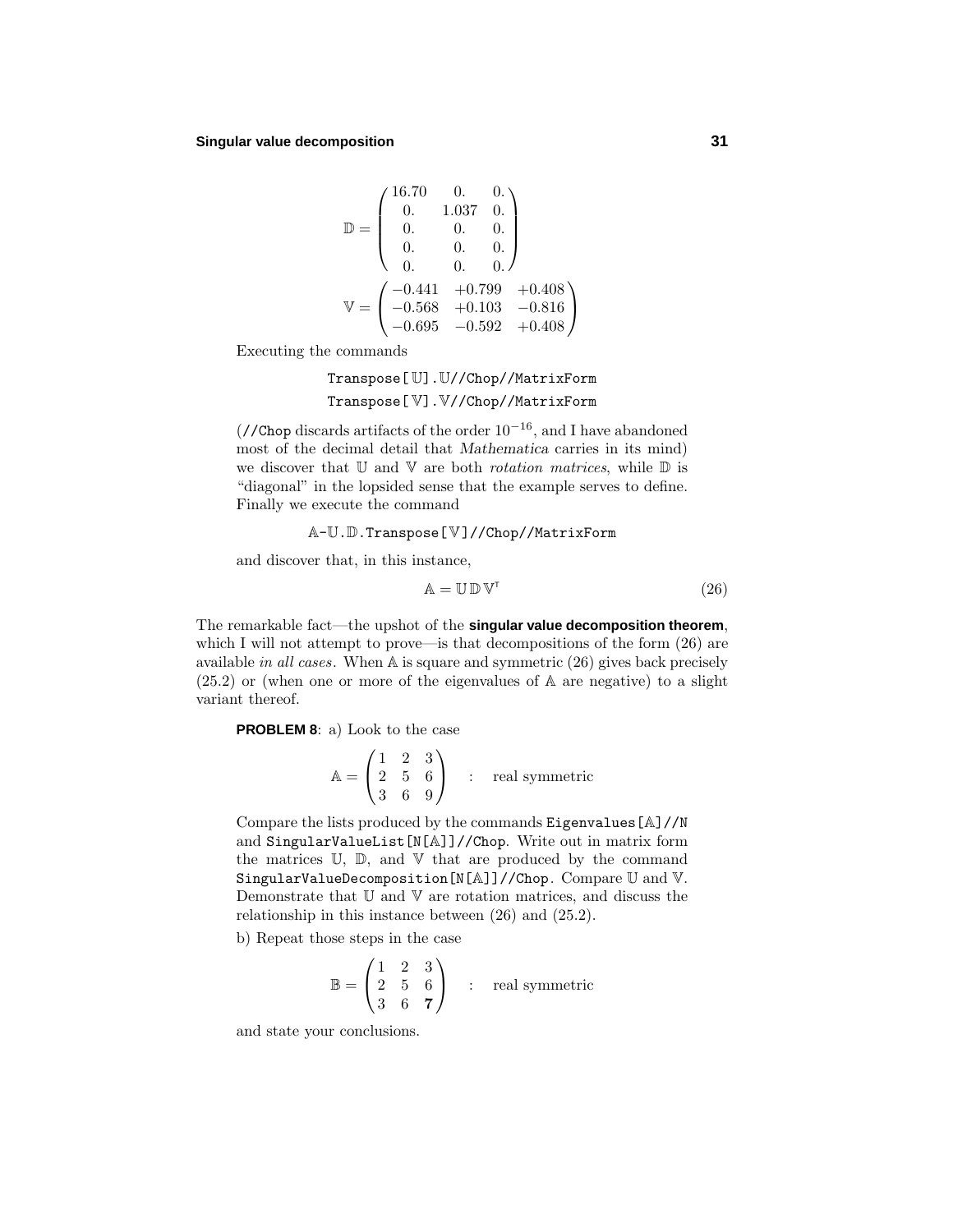**PROBLEM 9**: Repeat those steps as they pertain to the extreme case

$$
\mathbb{A} = \begin{pmatrix} 1 \\ 2 \\ 3 \\ 4 \end{pmatrix}
$$

and demonstrate that indeed

$$
\mathbb{U}\,\mathbb{D}\,\mathbb{V}^\intercal = \begin{pmatrix} 1.\\ 2.\\ 3.\\ 4. \end{pmatrix}
$$

This exercise serves to underscore the universality of the SVD.

**PROBLEM 10**: a) Show that if the  $n \times n$  matrix A is *antisymmetric* then

$$
\det \mathbb{A} = \det \mathbb{A}^{\mathsf{T}} = (-)^n \det \mathbb{A}
$$

$$
= 0 \quad \text{if } n \text{ is odd}
$$

b) Repeat the now-familiar sequence of steps in the case

$$
\mathbb{A} = \begin{pmatrix} 0 & -3 & 4 \\ 3 & 0 & -5 \\ -4 & 5 & 0 \end{pmatrix} \quad : \quad \text{real antisymmetric}
$$

What's funny about the eigenvalues? Comment on the relation of the eigenvalue list to the singular value list, and on the relation of V to U.

c) Use the command MatrixExp[A] to construct  $\mathbb{R} \equiv e^{\mathbb{A}}$  and show (in anticipation of things to come) that  $\mathbb R$  is a rotation matrix.

Assume for the moment (as the founding fathers of this subject always assumed) that the real matri  $\mathbb{A} = \mathbb{U} \mathbb{D} \mathbb{V}^{\mathsf{T}}$  is square. Then so also with the diagonal matrix

$$
\mathbb{D} \equiv \left( \begin{array}{cccc} \sigma_1 & 0 & \dots & 0 \\ 0 & \sigma_2 & \dots & 0 \\ \vdots & \vdots & & \vdots \\ 0 & 0 & \dots & \sigma_n \end{array} \right)
$$

and the rotation matrices  $\mathbb U$  and  $\mathbb V$  be square. Clearly

$$
\mathbb{D}^{-1} = \left( \begin{array}{cccc} 1/\sigma_1 & 0 & \ldots & 0 \\ 0 & 1/\sigma_2 & \ldots & 0 \\ \vdots & \vdots & & \vdots \\ 0 & 0 & \ldots & 1/\sigma_n \end{array} \right)
$$

is (when it exists) the left/right inverse of D, and it will exist if and only if none of singular values  $\sigma_i$  vanishes:  $\sigma_1 \sigma_2 \cdots \sigma_n \neq 0$ . It is clear also that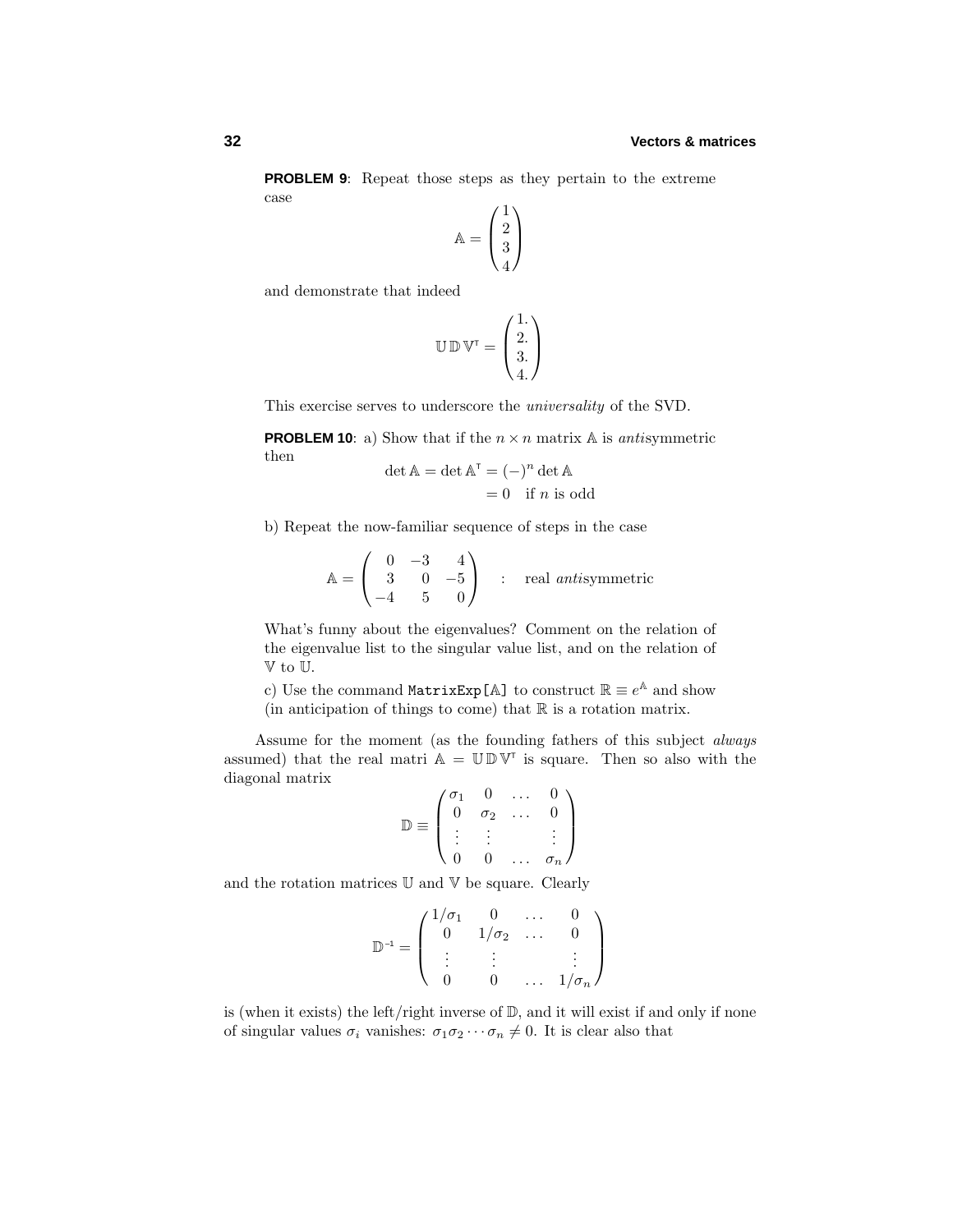# **Singular value decomposition 33**

$$
\mathbb{A}^{-1} \equiv \mathbb{V} \mathbb{D}^{-1} \mathbb{U}^{\mathsf{T}} \tag{27}
$$

serves to describe (when it exists) the left/right inverse of A, and that it will exist if and only if  $\mathbb{D}^{-1}$  does. We have here a matrix inversion that makes no use of determinants. We will not be terribly surprised, therefore, to discover (recall that det  $A$  is defined only for square matrices) that  $(27)$  has valuable things to say **even when** A is rectangular (which is to say: not square).

We look now to an illustrative case in which A—still assumed to be square  $\equiv$  is **singular** (det  $A = 0$ ). The remarkable fact is that we are not in such cases stopped cold in our tracks. We are placed by the SVD in position to salvage all that can be salvaged. Consider the example

$$
\mathbb{A} = \begin{pmatrix} 1 & 2 & 3 \\ 4 & 5 & 6 \\ 7 & 8 & 9 \end{pmatrix}
$$

which is found to have

eigenvalues : 
$$
\{16.12, -1.117, 0\}
$$
  
singular values :  $\{16.85, 1.068\}$ 

The command MatrixRank[A] answers the question "How many linearly independent vectors can be constructed from  $(i.e., what is the dimension of$ the space spanned by) the rows of A? Which in this case turns out to be 2. The command RowReduce[A] produces

$$
A_{\text{row reduced}} = \begin{pmatrix} 1 & 0 & -1 \\ 0 & 1 & 2 \\ 0 & 0 & 0 \end{pmatrix}
$$

which is in effect a list of linearly independent vectors

$$
\boldsymbol{m}_1 \equiv \begin{pmatrix} 1 \\ 0 \\ -1 \end{pmatrix}, \quad \boldsymbol{m}_2 \equiv \begin{pmatrix} 0 \\ 1 \\ 2 \end{pmatrix}
$$

that are **not annihilated by** A (nor, indeed, is any linear combination of those vectors). The command NullSpace[A] responds, on the other hand, with a list—here a list with a single entry

$$
\boldsymbol{n}_1 = \begin{pmatrix} 1 \\ -2 \\ 1 \end{pmatrix}
$$

—of linearly independent vectors that **are annihilated by** A. Generally, the vectors  $\{\boldsymbol{n}_1, \boldsymbol{n}_2, \ldots, \boldsymbol{n}_q\}$  span the "null space" of A, a *q*-dimensional subspace N of the vector space  $V$  upon which A acts, while the  $\{m_1, m_2, \ldots, m_p\}$  span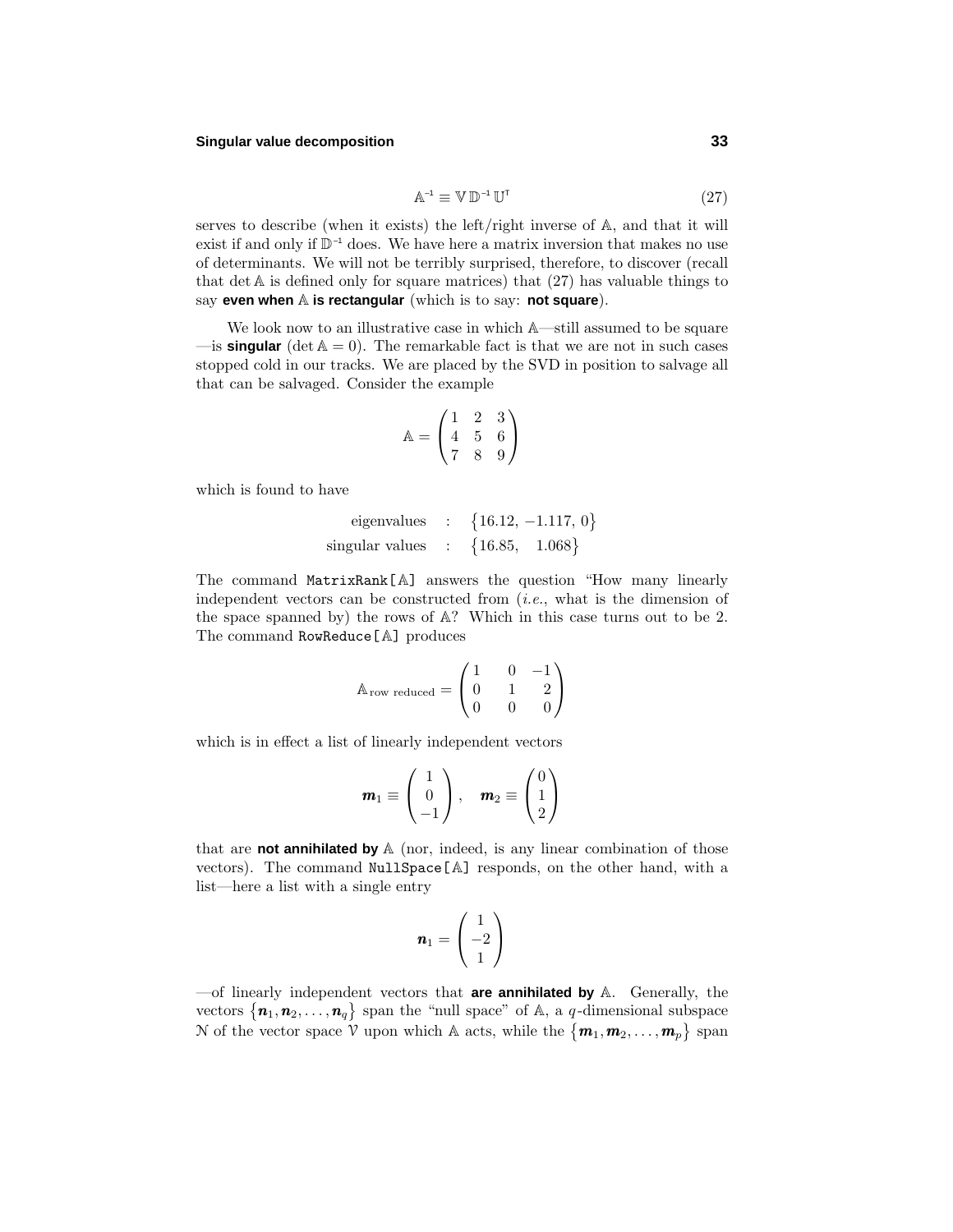the  $p = n - q = \text{Rank}[\mathbb{A}]$ -dimensional complement  $\mathcal{N}^*$  of  $\mathcal{N}$ . Elements of  $\mathcal{N}^*$ are orthogonal to elements of N: in the present instance we verify that indeed

$$
\boldsymbol{m}_1\!\!\boldsymbol{\cdot}\!\!\boldsymbol{n}_1=\boldsymbol{m}_2\!\!\boldsymbol{\cdot}\!\!\boldsymbol{n}_1=0
$$

For  $x \in \mathcal{N}$  we have  $\mathbb{A}x = 0$  and it is unreasonable to expect to be able to write  $x = A^{-1}0$ , for such an  $A^{-1}$  would recreate x out of nothing. On the other hand, or **x** in  $\mathcal{N}^*$  we have  $\mathbb{A}x = y \neq 0$  and it seems reasonable that we might expect to be able to write  $\mathbf{x} = \mathbb{A}^{-1} \mathbf{y}$ . The SVD supplies means to do so.

Returning to our example, we have  $20$ 

$$
\mathbb{A} = \mathbb{U} \mathbb{D} \mathbb{V}^{\mathsf{T}}
$$

$$
\mathbb{D} = \begin{pmatrix} \sigma_1 & 0 & 0 \\ 0 & \sigma_2 & 0 \\ 0 & 0 & \sigma_3 \end{pmatrix} \text{ with } \sigma_1 > \sigma_2 > \sigma_3 = \mathbf{0}
$$

and construct

$$
\mathbb{A}^*\equiv\mathbb{V}\,\mathbb{D}^*\mathbb{U}^\intercal
$$

with (note the 0 in the 33 place, where one might have expected to find an  $\infty$ )

$$
\mathbb{D}^* \equiv \begin{pmatrix} (\sigma_1)^{-1} & 0 & 0 \\ 0 & (\sigma_2)^{-1} & 0 \\ 0 & 0 & \mathbf{0} \end{pmatrix}
$$

and verify by computation that

$$
\begin{aligned}\n\mathbb{A}^* \cdot \mathbb{A} \mathbf{m}_1 &= \mathbf{m}_1 \\
\mathbb{A}^* \cdot \mathbb{A} \mathbf{m}_2 &= \mathbf{m}_2 \\
\mathbb{A}^* \cdot \mathbb{A} \mathbf{n}_1 &= \mathbf{0}\n\end{aligned}
$$
\n(27)

Evidently  $\mathbb{A}^*$  acts as an inverse on  $\mathcal{N}^*$ , but acts passively on  $\mathcal{N}$ .

The wonderful fact—at which I hinted already on the preceding page—is that this basic strategy works even when A is rectangular. Consider the example

$$
\mathbb{B} = \begin{pmatrix} 1 & 2 & 3 \\ 4 & 5 & 6 \\ 7 & 8 & 9 \\ 3 & 5 & 7 \end{pmatrix}
$$

which has rank 2. Such a matrix cannot be said to have eigenvalues, but its singular values are well defined: they are 19*.*10*,* 1*.*818 (always equal in number to the rank). The space  $N^*$  is again 2 dimensional, and spanned by the same vectors  $m_1$  and  $m_2$  as were encountered in the preceding example. The

<sup>&</sup>lt;sup>20</sup> It would be distracting and not very informative to write out the numeric details, which I will be content to allow to remain in the mind of the computer.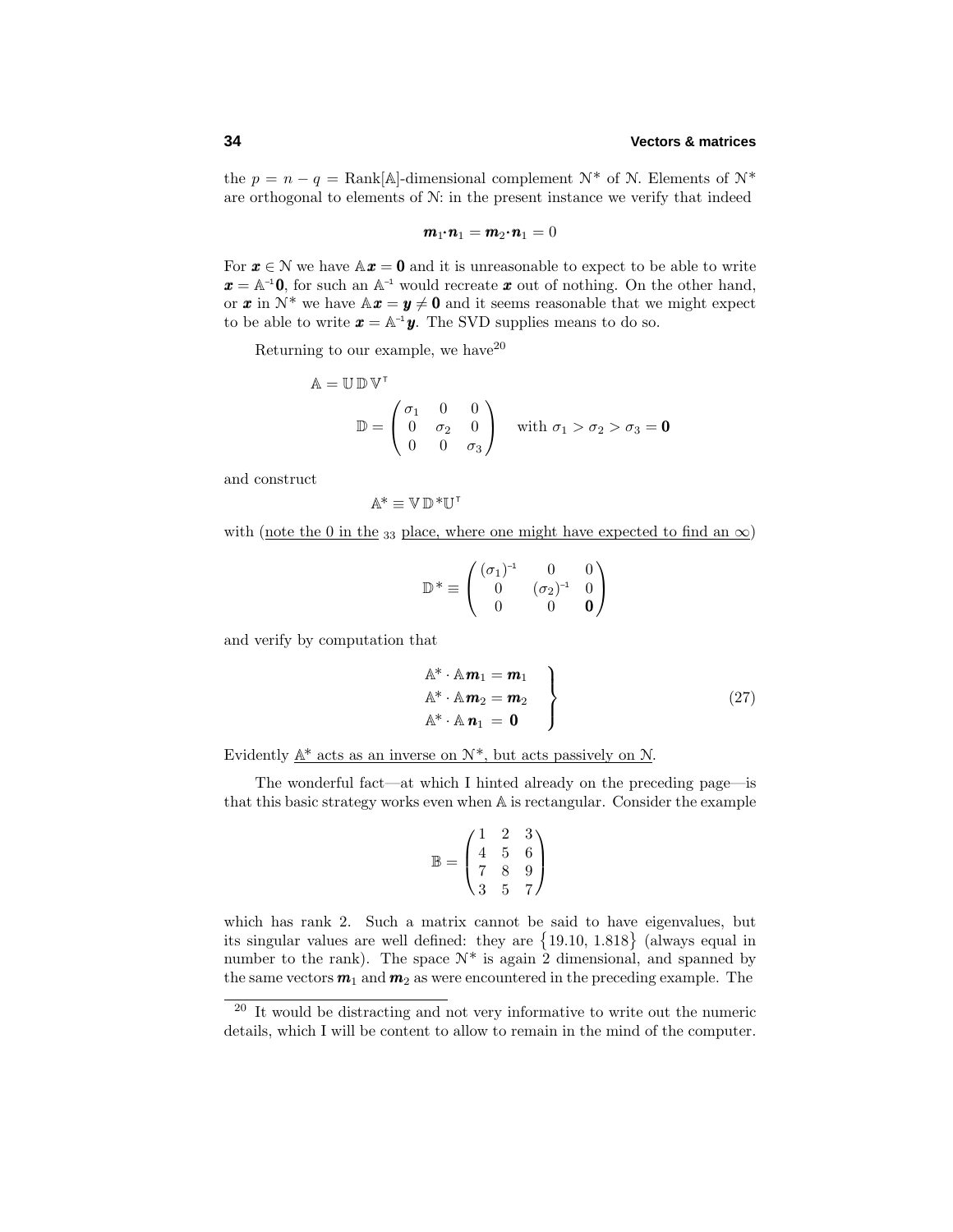# **Singular value decomposition 35**

null space  $N$  is again 1-dimensional, and spanned again by  $n_1$ . But  $U$  is now  $4 \times 4$ , V is now  $3 \times 3$  and D given now by

$$
\mathbb{D} = \begin{pmatrix} 19.10 & 0 & 0 \\ 0 & 1.818 & 0 \\ 0 & 0 & 0 \\ 0 & 0 & 0 \end{pmatrix}
$$

From

$$
\mathbb{D}^* = \begin{pmatrix} (19.10)^{-1} & 0 & 0 & 0 \\ 0 & (1.811)^{-1} & 0 & 0 \\ 0 & 0 & \mathbf{0} & 0 \end{pmatrix}
$$

we construct  $\mathbb{A}^* \equiv \mathbb{V} \mathbb{D}^* \mathbb{U}^{\mathsf{T}}$  —which was  $3 \times 3$  but is now  $3 \times 4$  —and again recover (27).

Look finally to the case

$$
\mathbb{C} = \begin{pmatrix} 1 & 4 & 7 & 3 \\ 2 & 5 & 8 & 5 \\ 3 & 6 & 9 & 7 \end{pmatrix} = \mathbb{B}^{\mathsf{T}}
$$

which has rank 2 and the same singular values as  $\mathbb{B}$ .  $\mathcal{N}^*$  is again 2-dimensional, and spanned by  $\overline{a}$  $\alpha$ 

$$
\boldsymbol{m}_1 = \begin{pmatrix} 3 \\ 0 \\ -3 \\ 5 \end{pmatrix}, \quad \boldsymbol{m}_2 = \begin{pmatrix} 0 \\ 3 \\ 6 \\ 1 \end{pmatrix}
$$

But the null space  $N$  is now also 2-dimensional, spanned by

$$
\mathbf{n}_1 = \begin{pmatrix} -5 \\ -1 \\ 0 \\ 3 \end{pmatrix}, \quad \mathbf{n}_2 = \begin{pmatrix} 1 \\ -2 \\ 1 \\ 0 \end{pmatrix}
$$

We verify again that  $\mathcal{N}^*\bot\mathcal{N}.$  From

$$
\mathbb{D} = \begin{pmatrix} 19.10 & 0 & 0 & 0 \\ 0 & 1.811 & 0 & 0 \\ 0 & 0 & \mathbf{0} & \mathbf{0} \end{pmatrix}
$$

we construct

$$
\mathbb{D}^* = \begin{pmatrix} (19.10)^{-1} & 0 & 0 \\ 0 & (1.818)^{-1} & 0 \\ 0 & 0 & \mathbf{0} \\ 0 & 0 & 0 \end{pmatrix}
$$

and proceed as before to the same satisfactory conclusion.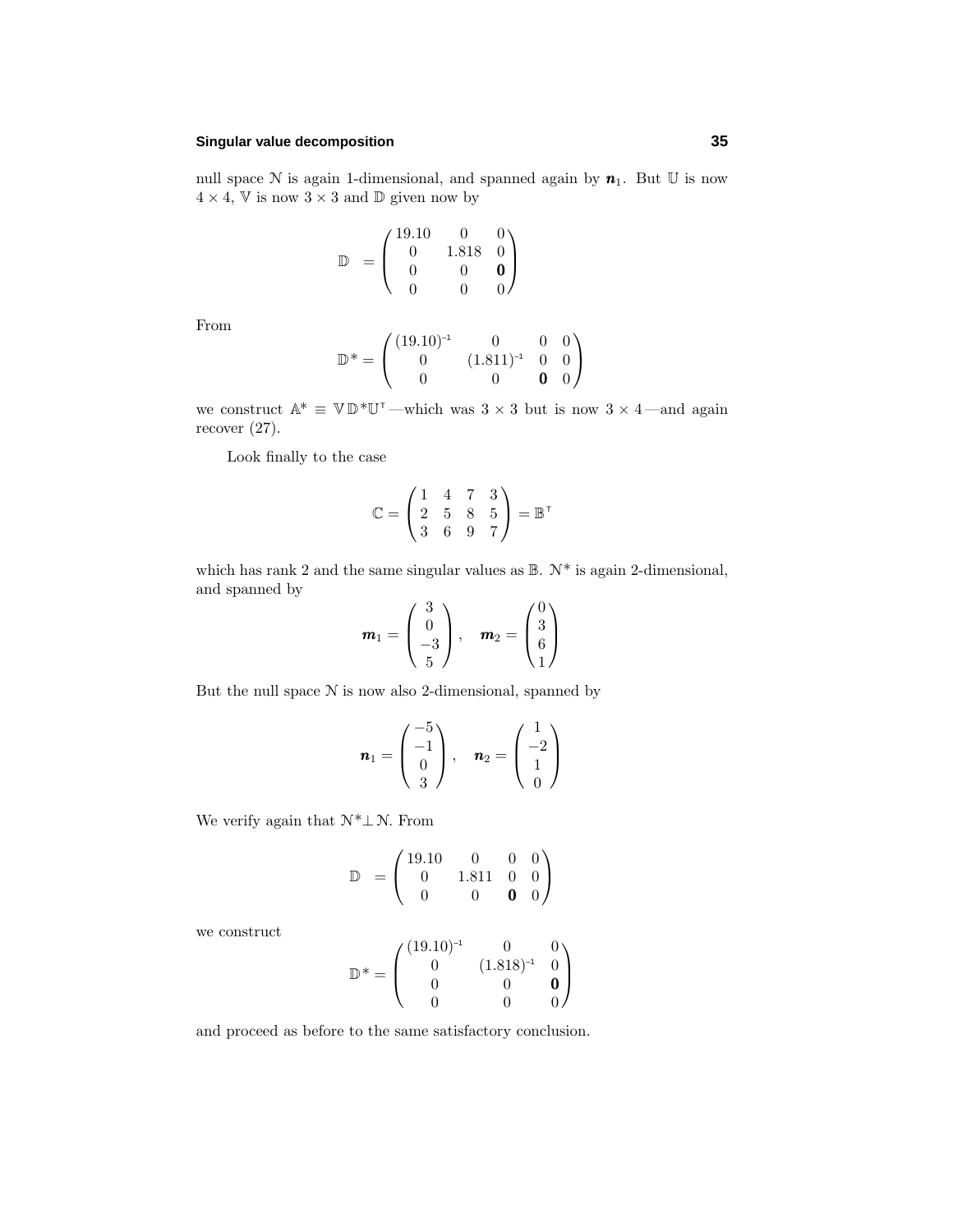Thus are we able to assign a useful interpretation to the statement that "**every real matrix—whether square or rectangular—is invertible**." We find ourselves in position to discuss sensibly the solution of any linear system (16), even those that are under/overdetermined. We have in hand what Riley et al (their page 307) call "the method of choice in analyzing any set of simultaneous linear equations."

**EXAMPLE**: Suppose we had interest in the overdetermined system

$$
\begin{pmatrix} 1 & 2 & 3 \ 4 & 5 & 6 \ 2 & 3 & 4 \ 5 & 6 & 7 \ 3 & 4 & 5 \end{pmatrix} \begin{pmatrix} x_1 \ x_2 \ x_3 \end{pmatrix} = \begin{pmatrix} 1 \ 2 \ 3 \ 4 \ 5 \end{pmatrix} \text{ : more compactly } A\mathbf{x} = \mathbf{b}
$$

where A figured already in the example on page 30. A is of rank 2, and its 1-dimensional null space is spanned once again by

$$
\mathbf{n} = \begin{pmatrix} 1 \\ -2 \\ 1 \end{pmatrix}
$$

By computation

$$
\mathbb{A}^* = \frac{1}{30} \begin{pmatrix} -17 & 4 & -10 & 11 & -3 \\ -2 & 1 & -1 & 2 & 0 \\ 13 & -2 & 8 & -7 & 3 \end{pmatrix}
$$

Writing

$$
\bm{b} = \bm{b}_{\text{non-null}} + \bm{b}_{\text{null}}
$$

we compute

$$
\mathbb{A}\mathbf{b} = \mathbb{A}\mathbf{b}_{\text{non-null}} = \frac{1}{6} \begin{pmatrix} -2 \\ 1 \\ 4 \end{pmatrix} \equiv \mathbf{m} \perp \mathbf{n}
$$

giving

$$
\boldsymbol{b}_{\text{non-null}} = \mathbb{A}^* \boldsymbol{m} = \frac{1}{2} \begin{pmatrix} 4 \\ 7 \\ 5 \\ 8 \\ 6 \end{pmatrix}
$$

$$
\boldsymbol{b}_{\text{null}} = \boldsymbol{b} - \boldsymbol{b}_{\text{non-null}} = \frac{1}{2} \begin{pmatrix} -2 \\ -3 \\ 1 \\ 0 \\ 4 \end{pmatrix}
$$

and with these statements we can explicitly verify that

$$
\mathbb{A}\mathbf{b}_{\text{non-null}} = \mathbf{m}, \quad \mathbb{A}^* \mathbf{m} = \mathbf{b}_{\text{non-null}}
$$

$$
\mathbb{A}\mathbf{b}_{\text{null}} = \mathbf{0}, \quad \mathbb{A}^* \mathbf{0} = \mathbf{0}
$$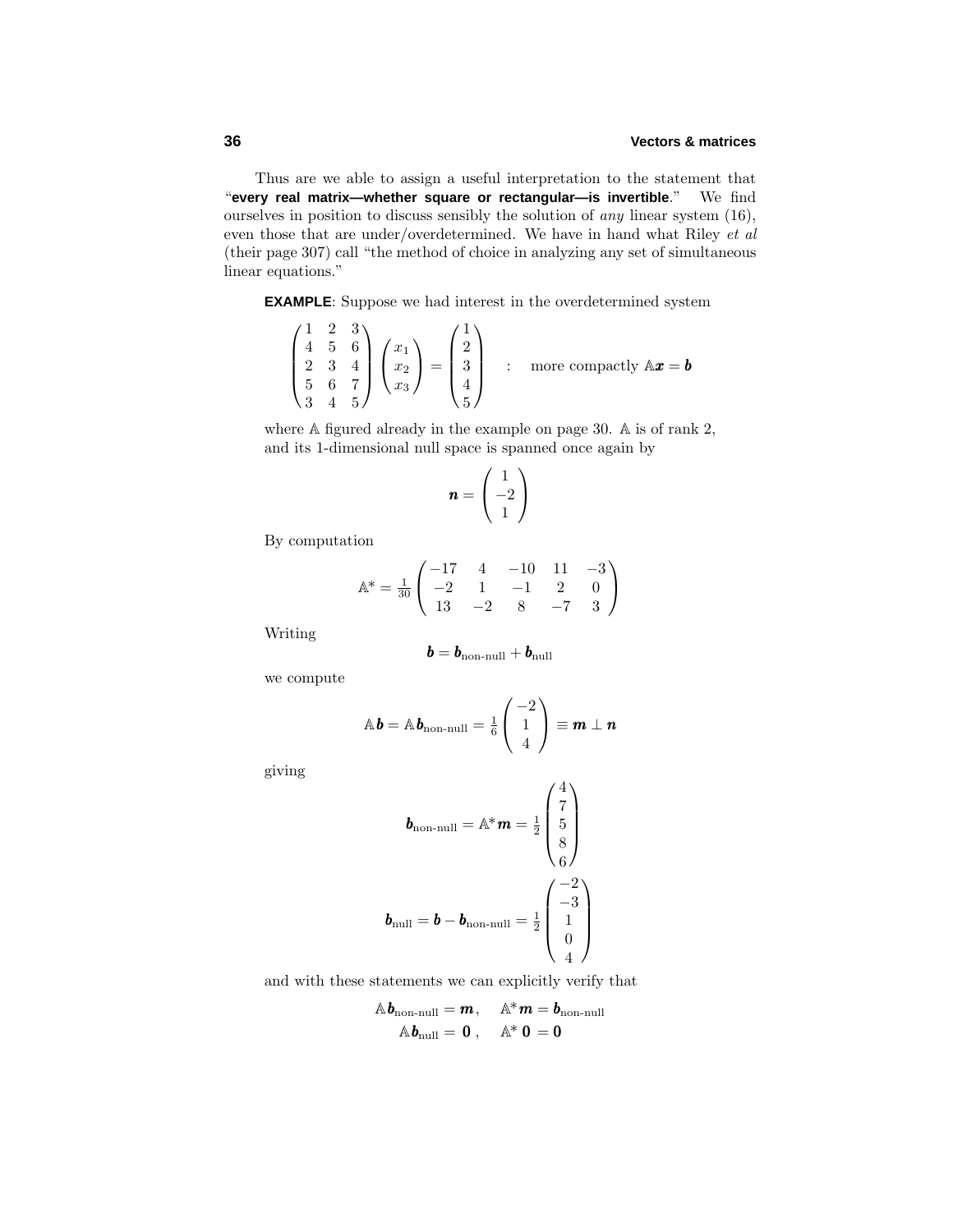# **Moore-Penrose inverse 37**

For a useful brief discussion of the preceeding subject matter one might inquire after "linear systems" in the *Mathematica5* Help Browser, which opens an electronic version of §3.7.8 in the most recent edition of S. Wolfram's text. Google (ask for SVD) leads also to a great many sources, some of which are quite informative. See also §8.18.3 in Riley et al.

**7. Alternative approach to the same material.** Imagine that you have in front of you a device the output *b* of which is controlled by *n* adjustable precision dials. In the  $i^{\text{th}}$  of a series of  $m$  experiments you set the dials to read

$$
\{a_{i1}, a_{i2}, \dots, a_{in}\} \qquad i = 1, 2, \dots, m
$$

and measure as best you can the output

 $x_i = X_i + e_i$ :  $\begin{cases} X_i \text{ is the "true value" for that dial setting} \\ 0 \text{ is error} \end{cases}$ *e<sup>i</sup>* is error

You conjecture that the output depends *linearly* on the dial settings

$$
X_i = a_{i1}k_1 + a_{i2}k_2 + \dots + a_{in}k_n = x_i - e_i
$$

and seek "best estimated values" of the constants  $\{k_1, k_2, \ldots, k_n\}$ . With Gauss, you interpret "best" to mean "the *k*-values that minimize  $\sum_{i}^{ } (e_i)^2$ . In an obvious matrix notation, your problem is to minimize the length of the "error vector"  $e = \mathbb{A}k - x$ ; *i.e.*, to discover the *k* that serves to

MINIMIZE : 
$$
(\mathbb{A}\mathbf{k} - \mathbf{x})^{\mathsf{T}}(\mathbb{A}\mathbf{k} - \mathbf{x}) = \mathbf{k}^{\mathsf{T}}\mathbb{A}^{\mathsf{T}}\mathbb{A}\mathbf{k} - \mathbf{k}^{\mathsf{T}}\mathbb{A}^{\mathsf{T}}\mathbf{x} - \mathbf{x}^{\mathsf{T}}\mathbb{A}\mathbf{k} + \mathbf{x}^{\mathsf{T}}\mathbf{x}
$$
  
=  $\mathbf{k}^{\mathsf{T}}(\mathbb{A}^{\mathsf{T}}\mathbb{A}\mathbf{k} - 2\mathbb{A}^{\mathsf{T}}\mathbf{x}) + \mathbf{x}^{\mathsf{T}}\mathbf{x}$ 

Differentiating with respect to each of the components of  $k$ , then setting all derivatives equal to zero, we find  $\mathbf{k} = (\mathbb{A}^T \mathbb{A})^{-1} \mathbb{A}^T \mathbf{x}$ . In short: were it the case that  $e = 0$  we would be proceeding

from 
$$
\mathbb{A}\mathbf{k} = \mathbf{x}
$$
 to  $\mathbf{k} = \mathbb{A}_{\text{pseudo inverse}} \mathbf{x}$   
\n $\mathbb{A}_{\text{pseudo inverse}} \equiv (\mathbb{A}^{\top} \mathbb{A})^{-1} \mathbb{A}^{\top}$ 

In practice a good experimentalist would, in an effort to achieve high accuracy, make many measurements  $(m \gg n)$  and confront the situation of illustrated below:



The train of thought sketched above appears to have occurred first to E. H. Moore, whose remarks at a regional meeting in 1920 of the American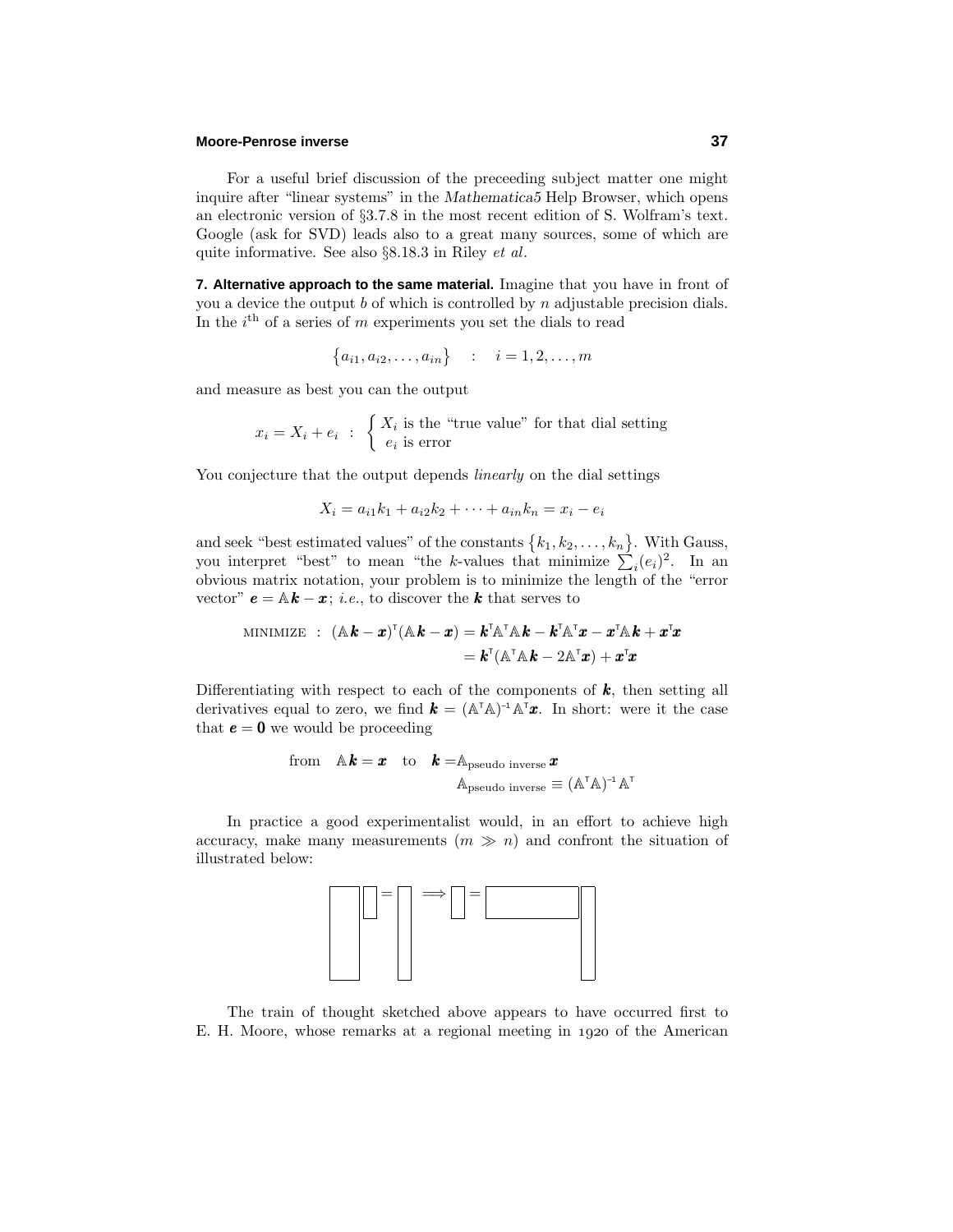Mathematical Society are summarized in that society's Bulletin<sup>21</sup> but attracted little attention. The subject was independently reinvented in the mid- $1950s$ by Roger Penrose, whose initial publication<sup>22</sup> lacked clear motivation and was phrased quite abstractly, but was followed promptly by a paper<sup>23</sup> intended to establish "relevance to the statistical problem of finding 'best' approximate solutions of inconsistent systems of equations by the method of least squares." The matrix that I have denoted Apseudo inverse is often called the "generalized left inverse" or "Moore-Penrose inverse," and is constructed by *Mathematica5* in response to the command "PseudoInverse[A]." The remarkable fact is that

# A\* and Apseudo inverse refer to the **same object**

I will not belabor the demonstration, but offer a single example to illustrate the point: let

$$
\mathbb{A} = \begin{pmatrix} 1 & 2 \\ 2 & 3 \\ 3 & 4 \\ 4 & 5 \\ 5 & 6 \end{pmatrix}
$$

Looking first to  $\mathbb{A}^*$  and then to  $\mathbb{A}_{pseudo\ inverse}$  we find that

$$
\mathbb{A}^* = \mathbb{A}_{\text{pseudo inverse}} = \begin{pmatrix} -1.0 & -0.6 & -0.2 & 0.2 & 0.6 \\ 0.8 & 0.5 & 0.2 & -0.1 & -0.4 \end{pmatrix}
$$

and that the pseudo inverse is (with *Mathematica5*'s indispensable assistance) much easier to evaluate.

**PROBLEM 11**: Evaluate the pseudo inverse of

$$
\mathbb{A} = \begin{pmatrix} 1 \\ 2 \\ 3 \\ 4 \\ 5 \end{pmatrix}
$$

What do you make of the denominators? What do you guess would be the pseudo inverse of an arbitrary single-column matrix (or vector)?

**8. A clever application of the SVD.** I turn finally to discussion of an application of SVD-related ideas that was brought to my attention by Joel Franklin, and that originated in some of his own work having to do with the mechanics of many-body systems. Let *N* points be interconnected by  $\nu \leq N(N-1)$  rigid

<sup>21</sup> Bull. Amer. Math. Soc. (2) **26**, 394 (1920).

<sup>22</sup> "A generalized inverse for matrices," Proc. Camb. Phil. Soc. **51**, 406 (1955).

 $23$  "On best approximate solutions of linear matrix equations," Proc. Camb. Phil. Soc. **52**, 17 (1956).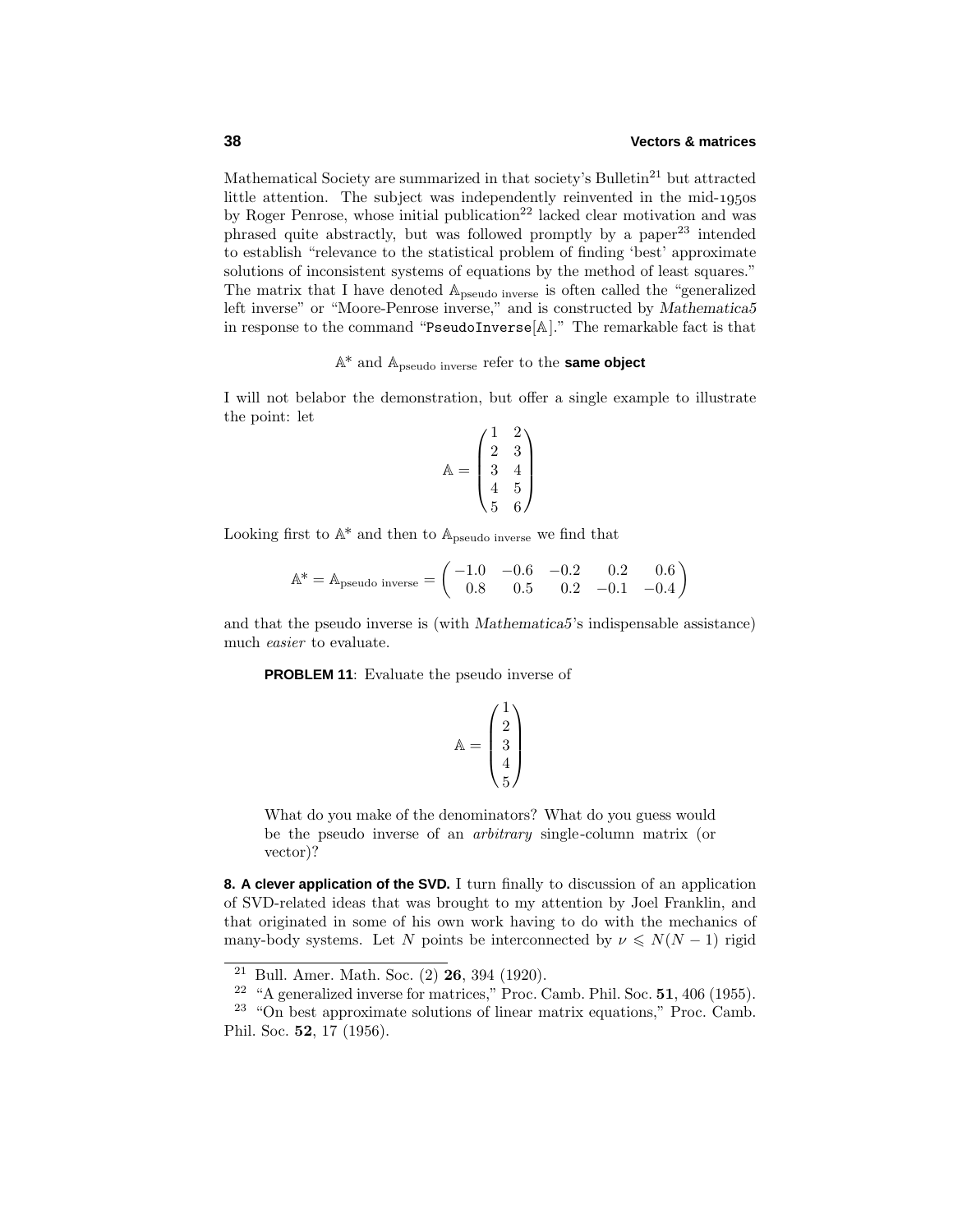# **Clever application: rigidity of linked structures 39**

linkages. Our problem is to decide whether or not the linkages render the point system rigid. The problem could be posed in any number of dimensions: I will, for expository convenience, assume that the points lie in a plane. Let vectors  $\{\boldsymbol{x}_1, \boldsymbol{x}_2, \dots, \boldsymbol{x}_N\}$  mark the positions of the points, and let vectors  $\{a_1, a_2, \ldots, a_\nu\}$  descibe the linkages:

$$
\boldsymbol{a}_{\alpha} = \boldsymbol{x}_{j(\alpha)} - \boldsymbol{x}_{i(\alpha)} \quad : \quad \text{links } i^{\text{th}} \text{ point to the } j^{\text{th}}
$$

The assumed inextensibility of the linkages means that point-adjustment is allowed only to the extent that it preserves each of the numbers

$$
\varphi_{\alpha}(\pmb{x}_1,\pmb{x}_2,\ldots,\pmb{x}_N)\equiv\tfrac{1}{2}\,\pmb{a}_{\alpha^*}\pmb{a}_{\alpha}
$$

 $\text{Writing } \{\boldsymbol{x}_1, \boldsymbol{x}_2, \dots, \boldsymbol{x}_N\} \longmapsto \{\boldsymbol{x}_1 + \delta \boldsymbol{x}_1, \boldsymbol{x}_2 + \delta \boldsymbol{x}_2, \dots, \boldsymbol{x}_N + \delta \boldsymbol{x}_N\} \text{ to describe an }$ infinitesimal adjustment, we find that the  $\delta x$ 's are constrained to satisfy

$$
\sum_{k=1}^N \boldsymbol{\nabla}_k \varphi_\alpha(\boldsymbol{x}) \!\cdot \! \delta \boldsymbol{x}_k = 0
$$

**EXAMPLE:** Reading from the FIGURE 10 we have

$$
\begin{aligned}\na_1 &= \boldsymbol{x}_2 - \boldsymbol{x}_1 \\
a_2 &= \boldsymbol{x}_3 - \boldsymbol{x}_2 \\
a_3 &= \boldsymbol{x}_1 - \boldsymbol{x}_3 \\
a_4 &= \boldsymbol{x}_4 - \boldsymbol{x}_1\n\end{aligned}
$$

giving

$$
\delta\varphi_1 = (\boldsymbol{x}_2 - \boldsymbol{x}_1) \cdot (\delta \boldsymbol{x}_2 - \delta \boldsymbol{x}_1) = 0
$$

$$
\delta\varphi_2 = (\boldsymbol{x}_3 - \boldsymbol{x}_2) \cdot (\delta \boldsymbol{x}_3 - \delta \boldsymbol{x}_2) = 0
$$

$$
\delta\varphi_3 = (\boldsymbol{x}_1 - \boldsymbol{x}_3) \cdot (\delta \boldsymbol{x}_1 - \delta \boldsymbol{x}_3) = 0
$$

$$
\delta\varphi_4 = (\boldsymbol{x}_4 - \boldsymbol{x}_1) \cdot (\delta \boldsymbol{x}_4 - \delta \boldsymbol{x}_1) = 0
$$

which when spelled out in detail can be written $^{24}$ 

$$
\begin{pmatrix}\n-X_{21} & -Y_{21} & +X_{21} & +Y_{21} & 0 & 0 & 0 & 0 \\
0 & 0 & -X_{32} & -Y_{32} & +X_{32} & +Y_{32} & 0 & 0 \\
+X_{13} & +Y_{13} & 0 & 0 & -X_{13} & -Y_{13} & 0 & 0 \\
-X_{41} & -Y_{41} & 0 & 0 & 0 & 0 & +X_{41} & +Y_{41}\n\end{pmatrix}\n\begin{pmatrix}\n\delta x_1 \\
\delta y_1 \\
\delta x_2 \\
\delta y_2 \\
\delta x_3 \\
\delta x_4 \\
\delta y_3 \\
\delta x_4 \\
0\n\end{pmatrix}\n=\n\begin{pmatrix}\n0 \\
0 \\
0 \\
0 \\
0 \\
0 \\
0 \\
0\n\end{pmatrix}
$$

*δx*<sup>1</sup>

 $\overline{\Omega}$ 

and abbreviated  $\mathbb{J}\delta = 0$ . To see more clearly past the notational

 $24 \text{ Here } X_{ij} \equiv x_i - x_j, Y_{ij} \equiv y_i - y_j.$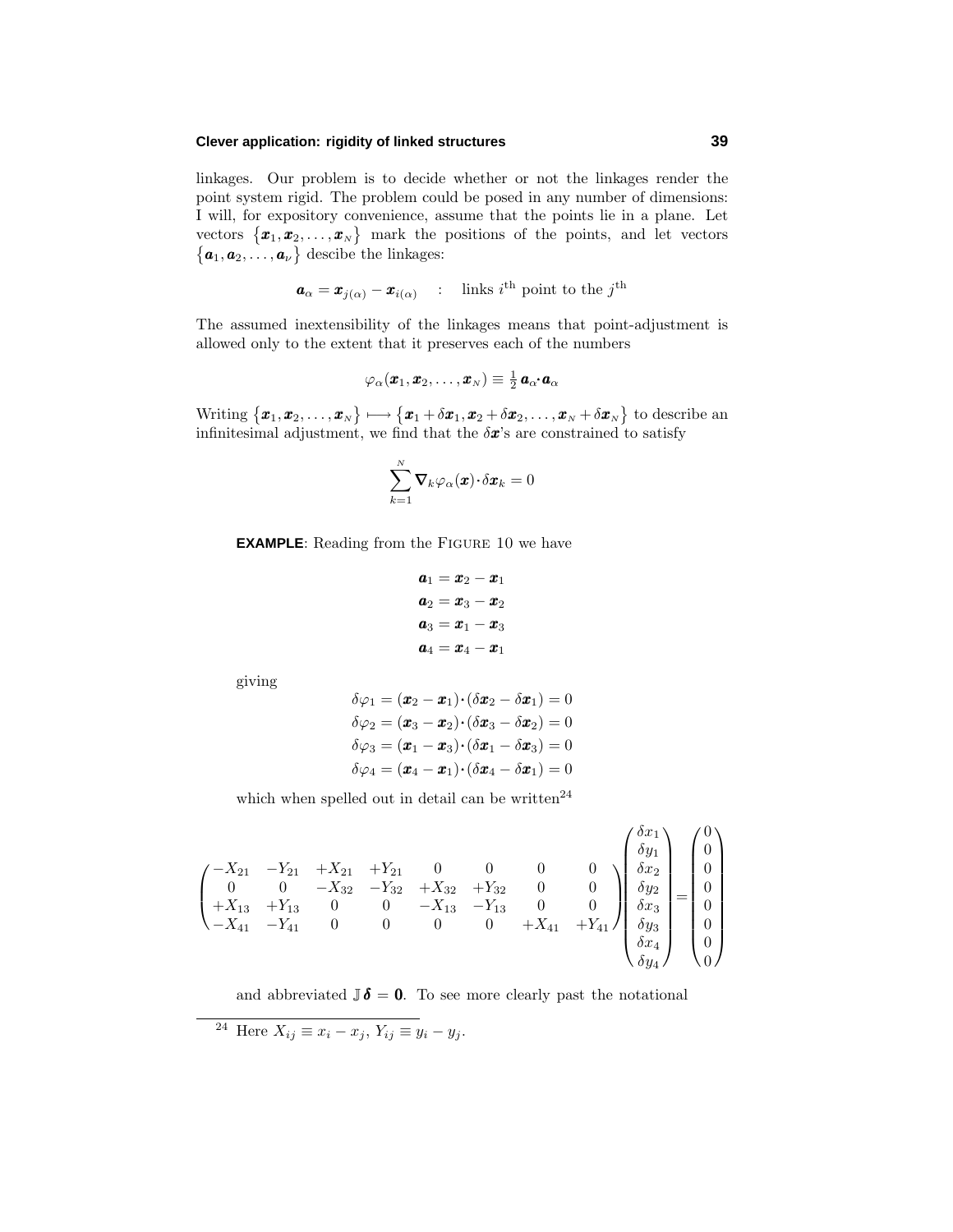

FIGURE 10: A system of 4 points interconnected by four linkages.

clutter we observe that  $\mathbb J$  possesses the design

| $\mathbb{J} = \left( \begin{array}{cccccc} -a & -b & a & b & 0 & 0 & 0 & 0 \\ 0 & 0 & -c & -d & c & d & 0 & 0 \\ e & f & 0 & 0 & -e & -f & 0 & 0 \\ -g & -h & 0 & 0 & 0 & 0 & g & h \end{array} \right)$ |  |  |  |  |  |
|----------------------------------------------------------------------------------------------------------------------------------------------------------------------------------------------------------|--|--|--|--|--|
|                                                                                                                                                                                                          |  |  |  |  |  |
|                                                                                                                                                                                                          |  |  |  |  |  |
|                                                                                                                                                                                                          |  |  |  |  |  |

We are informed by *Mathematica5* that

# MatrixRank $[J] = 4$

(this is, after all, obvious to the unaided eye) which means that the associated null space  $N$  is  $8 - 4 = 4$  dimensional. But rigid objects on the plane have only 3 degrees of freedom: two translational and one rotational. We conclude that the object shown in the figure has one "floppy degree of freedom," and it is easy to see what it is: point  $#4$  is not tied down. If we link that point to point  $#2$  then

$$
\mathbb{J} \longmapsto \mathbb{K} = \begin{pmatrix} -a & -b & a & b & 0 & 0 & 0 & 0 \\ 0 & 0 & -c & -d & c & d & 0 & 0 \\ e & f & 0 & 0 & -e & -f & 0 & 0 \\ -g & -h & 0 & 0 & 0 & 0 & g & h \\ 0 & 0 & m & n & 0 & 0 & -m & -n \end{pmatrix}
$$

 $\mathbb K$  is seen to have rank 5, the associated null space  $\mathcal N$  is only 3-dimensional, the system has become rigid. The command

# NullSpace[ K ]